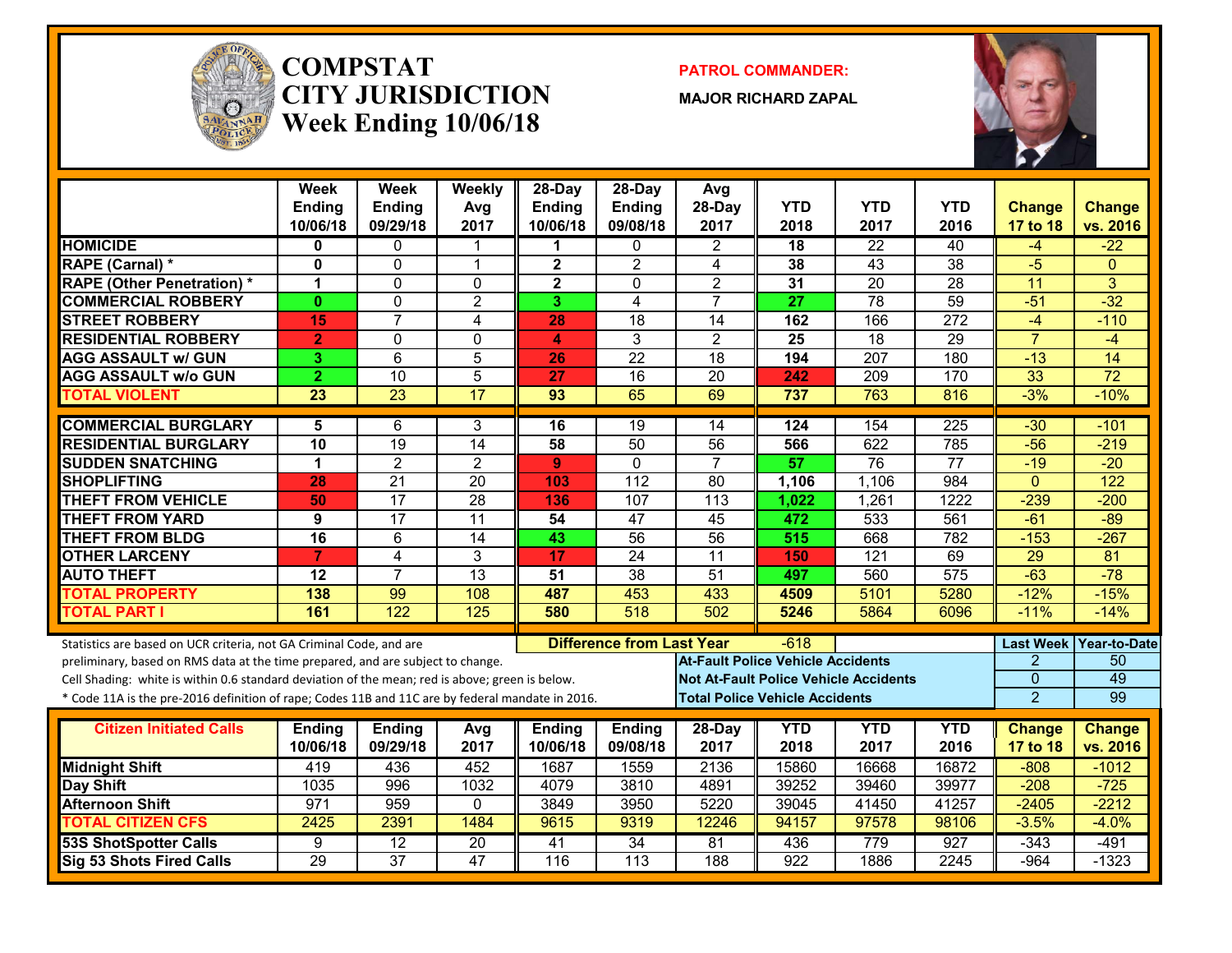

#### **COMPSTATNORTH PRECINCTWeek Ending 10/06/18**

**PRECINCT COMMANDER:**

**CAPT. CARY HILL**



|                                                                                                  | Week<br><b>Ending</b><br>10/6/18 | <b>Week</b><br><b>Ending</b><br>9/29/18 | Weekly<br>Avg<br>2017 | 28-Day<br><b>Ending</b><br>10/6/18 | 28-Day<br><b>Ending</b><br>9/8/18 | Avg<br>28-Day<br>2017                    | <b>YTD</b><br>2018 | YTD<br>2017                                  | <b>YTD</b><br>2016 | <b>Change</b><br>17 to 18 | <b>Change</b><br>vs. 2016 |
|--------------------------------------------------------------------------------------------------|----------------------------------|-----------------------------------------|-----------------------|------------------------------------|-----------------------------------|------------------------------------------|--------------------|----------------------------------------------|--------------------|---------------------------|---------------------------|
| <b>HOMICIDE</b>                                                                                  | 0                                | $\Omega$                                | $\mathbf{0}$          | 0                                  | $\Omega$                          | $\mathbf{0}$                             | 4                  | 3                                            | 3                  | 1                         | 1                         |
| RAPE (Carnal) *                                                                                  | 0                                | $\Omega$                                | $\Omega$              | 1                                  | $\Omega$                          | $\overline{1}$                           | 9                  | 15                                           | $\overline{12}$    | $-6$                      | $-3$                      |
| <b>RAPE (Other Penetration) *</b>                                                                | $\bf{0}$                         | $\Omega$                                | 0                     | 4                                  | $\Omega$                          | $\mathbf{0}$                             | 5                  | 3                                            | $\overline{7}$     | $\overline{2}$            | $-2$                      |
| <b>COMMERCIAL ROBBERY</b>                                                                        | 0                                | $\Omega$                                | $\mathbf 0$           | 1                                  | 0                                 | -1                                       | 5                  | $\overline{12}$                              | $\overline{7}$     | $-7$                      | $-2$                      |
| <b>STREET ROBBERY</b>                                                                            | $\overline{7}$                   | 3                                       | $\mathbf{1}$          | 11                                 | 6                                 | 4                                        | 53                 | 59                                           | $\overline{114}$   | $-6$                      | $-61$                     |
| <b>RESIDENTIAL ROBBERY</b>                                                                       | 0                                | $\mathbf 0$                             | 0                     | $\mathbf{0}$                       | 0                                 | $\mathbf{0}$                             | 4                  | 1                                            | 6                  | 3                         | $-2$                      |
| <b>AGG ASSAULT w/ GUN</b>                                                                        | 0                                | 1                                       | $\mathbf{1}$          | 5                                  | 8                                 | 4                                        | 45                 | 43                                           | 36                 | $\overline{2}$            | 9                         |
| <b>AGG ASSAULT w/o GUN</b>                                                                       | $\mathbf{0}$                     | $\overline{4}$                          | $\mathbf{2}$          | 8                                  | 4                                 | 6                                        | 77                 | 54                                           | 54                 | $\overline{23}$           | $\overline{23}$           |
| <b>TOTAL VIOLENT</b>                                                                             | $\overline{7}$                   | 8                                       | $\overline{4}$        | $\overline{27}$                    | 18                                | $\overline{17}$                          | 202                | 190                                          | 239                | 6%                        | $-15%$                    |
| <b>COMMERCIAL BURGLARY</b>                                                                       | 1                                | 3                                       | 1                     | 5                                  | 2                                 | 4                                        | 28                 | 43                                           | 46                 | $-15$                     | $-18$                     |
| <b>RESIDENTIAL BURGLARY</b>                                                                      | 0                                | $\overline{2}$                          | $\overline{2}$        | 4                                  | 10                                | $\overline{7}$                           | 64                 | 69                                           | 81                 | $-5$                      | $-17$                     |
| <b>SUDDEN SNATCHING</b>                                                                          | 1                                | $\blacktriangleleft$                    | 1                     | 3                                  | $\Omega$                          | 3                                        | 26                 | 38                                           | 45                 | $-12$                     | $-19$                     |
| <b>SHOPLIFTING</b>                                                                               | 3                                | $\overline{2}$                          | 3                     | 17                                 | $\overline{12}$                   | $\overline{12}$                          | 197                | 151                                          | 155                | 46                        | 42                        |
| <b>THEFT FROM VEHICLE</b>                                                                        | 4                                | 6                                       | $6\phantom{1}$        | 24                                 | 23                                | 24                                       | 208                | 307                                          | 409                | $-99$                     | $-201$                    |
| <b>THEFT FROM YARD</b>                                                                           | 3                                | $\overline{7}$                          | $\mathbf{3}$          | 18                                 | 17                                | $\overline{11}$                          | 131                | 167                                          | $\overline{173}$   | $-36$                     | $-42$                     |
| <b>THEFT FROM BLDG</b>                                                                           | $\overline{7}$                   | $\overline{2}$                          | $\overline{4}$        | $\overline{14}$                    | $\overline{20}$                   | 15                                       | 143                | 190                                          | 238                | $-47$                     | $-95$                     |
| <b>OTHER LARCENY</b>                                                                             | $\overline{2}$                   | $\overline{2}$                          | $\mathbf{1}$          | 5                                  | $\overline{7}$                    | $\overline{2}$                           | 37                 | $\overline{32}$                              | $\overline{21}$    | $\overline{5}$            | 16                        |
| <b>AUTO THEFT</b>                                                                                | 6                                | $\mathbf{1}$                            | 3                     | 17                                 | 9                                 | $\overline{12}$                          | 107                | $\overline{142}$                             | 156                | $-35$                     | $-49$                     |
| <b>TOTAL PROPERTY</b>                                                                            | 27                               | $\overline{26}$                         | $\overline{22}$       | 107                                | 100                               | $\overline{90}$                          | 941                | 1139                                         | 1324               | $-17%$                    | $-29%$                    |
| <b>TOTAL PART I</b>                                                                              | $\overline{34}$                  | $\overline{34}$                         | $\overline{27}$       | 134                                | $\overline{118}$                  | 107                                      | 1143               | 1329                                         | 1563               | $-14%$                    | $-27%$                    |
| Statistics are based on UCR criteria, not GA Criminal Code, and are                              |                                  |                                         |                       |                                    | <b>Difference from Last Year</b>  |                                          | $-186$             |                                              |                    |                           | Last Week Year-to-Date    |
| preliminary, based on RMS data at the time prepared, and are subject to change.                  |                                  |                                         |                       |                                    |                                   | <b>At-Fault Police Vehicle Accidents</b> |                    |                                              |                    | $\Omega$                  | 10                        |
| Cell Shading: white is within 0.6 standard deviation of the mean; red is above; green is below.  |                                  |                                         |                       |                                    |                                   |                                          |                    | <b>Not At-Fault Police Vehicle Accidents</b> |                    | $\Omega$                  | 10                        |
| * Code 11A is the pre-2016 definition of rape; Codes 11B and 11C are by federal mandate in 2016. |                                  |                                         |                       |                                    |                                   | <b>Total Police Vehicle Accidents</b>    |                    |                                              |                    | $\overline{0}$            | 20                        |
|                                                                                                  | Week                             | Week                                    | Weekly                | 28-Day                             | 28-Day                            | Avg                                      |                    |                                              |                    |                           |                           |
| <b>Citizen Initiated Calls</b>                                                                   | Ending                           | <b>Ending</b>                           | Avg                   | Ending                             | <b>Ending</b>                     | 28-Day                                   | <b>YTD</b>         | <b>YTD</b>                                   | <b>YTD</b>         | <b>Change</b>             | <b>Change</b>             |
|                                                                                                  | 10/06/18                         | 09/29/18                                | 2017                  | 10/06/18                           | 09/08/18                          | 2017                                     | 2018               | 2017                                         | 2016               | 17 to 18                  | vs. 2016                  |
| <b>Midnight Shift</b>                                                                            | 144                              | 135                                     | 121                   | 528                                | 471                               | 484                                      | 4700               | 4717                                         | 4794               | $-17$                     | $-94$                     |
| <b>Day Shift</b>                                                                                 | 299                              | 260                                     | 233                   | 1052                               | 953                               | 931                                      | 9870               | 9225                                         | 9595               | 645                       | $\overline{275}$          |
| <b>Afternoon Shift</b>                                                                           | 256                              | $\overline{237}$                        | $\mathbf 0$           | 941                                | 995                               | 1010                                     | 9485               | 9680                                         | 9787               | $-195$                    | $-302$                    |
| <b>TOTAL CITIZEN CFS</b>                                                                         | 699                              | 632                                     | 354                   | 2521                               | 2419                              | 2425                                     | 24055              | 23622                                        | 24176              | 1.8%                      | $-0.5%$                   |
| <b>53S ShotSpotter Calls</b>                                                                     | 3                                | 0                                       | 3                     | 6                                  | 5                                 | $\overline{12}$                          | 59                 | $\overline{119}$                             | 137                | $-60$                     | $-78$                     |
| Sig 53 Shots Fired Calls                                                                         | 4                                | $\overline{5}$                          | $\overline{7}$        | 18                                 | 30                                | 29                                       | 248                | 274                                          | 362                | $-26$                     | $-114$                    |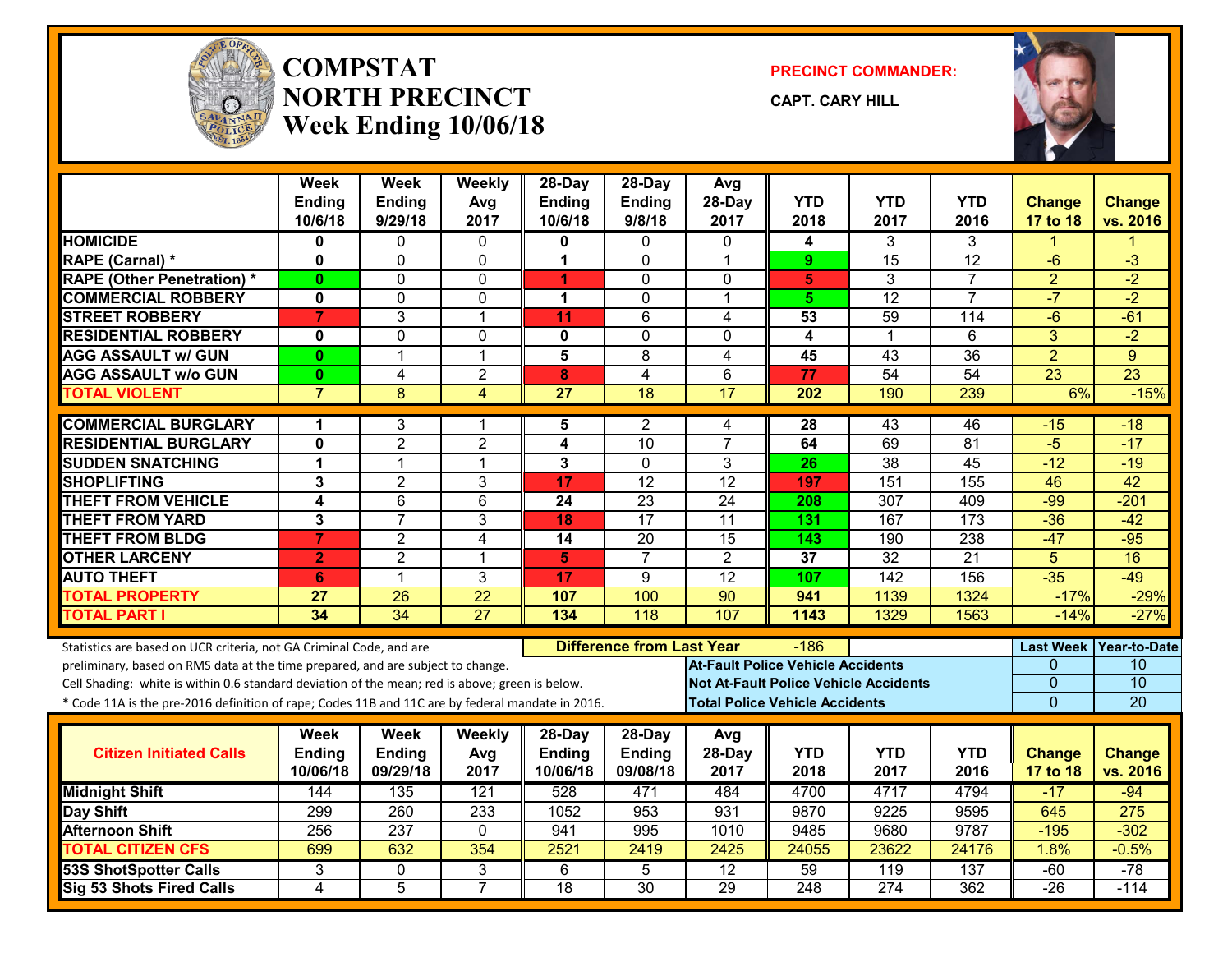# **BEAT 21 North Precinct Week Ending 10/06/18**

|                                   |                |                | <b>Last 4 Weeks</b> |               | 28 Days        | 28 Day  |                |                |              |                |                      |
|-----------------------------------|----------------|----------------|---------------------|---------------|----------------|---------|----------------|----------------|--------------|----------------|----------------------|
|                                   | <b>Ending</b>  | <b>Ending</b>  | <b>Ending</b>       | <b>Ending</b> | <b>Ending</b>  | Average | <b>YTD</b>     | <b>YTD</b>     | <b>YTD</b>   | <b>Change</b>  | <b>Change</b>        |
|                                   | 09/15/18       | 09/22/18       | 09/29/18            | 10/06/18      | 10/06/18       | 2017    | 2018           | 2017           | 2016         | 17 to 18       | vs. 2016             |
| <b>HOMICIDE</b>                   | $\Omega$       | 0              | 0                   | 0             | 0              | 0.0     | 0              | $\Omega$       | 0            | $\mathbf{0}$   | $\mathbf{0}$         |
| RAPE (Carnal) *                   | 0              | 0              | $\mathbf 0$         | 0             | 0              | 0.1     | $\mathbf 0$    | $\mathbf{0}$   | $\mathbf{1}$ | $\mathbf{0}$   | $-1$                 |
| <b>RAPE (Other Penetration) *</b> | $\Omega$       | 0              | $\mathbf{0}$        | $\Omega$      | $\Omega$       | 0.0     | $\mathbf{1}$   | $\Omega$       | $\Omega$     | $\mathbf{1}$   | $\blacktriangleleft$ |
| <b>COMMERCIAL ROBBERY</b>         | $\Omega$       | $\Omega$       | $\mathbf 0$         | $\Omega$      | $\Omega$       | 0.1     | $\Omega$       | $\mathbf{1}$   | $\mathbf{1}$ | $-1$           | $-1$                 |
| <b>STREET ROBBERY</b>             | 0              | 0              | $\mathbf 0$         | 0             | 0              | 0.2     | 0              | $\overline{2}$ | $\Omega$     | $-2$           | $\mathbf{0}$         |
| <b>RESIDENTIAL ROBBERY</b>        | $\Omega$       | $\Omega$       | $\mathbf 0$         | $\Omega$      | $\Omega$       | 0.0     | $\Omega$       | $\Omega$       | $\Omega$     | $\mathbf{0}$   | $\Omega$             |
| <b>AGG ASSAULT w/ GUN</b>         | 0              | 0              | $\mathbf 0$         | 0             | 0              | 0.2     | $\overline{2}$ | $\mathbf{1}$   | 0            | $\mathbf{1}$   | $\overline{2}$       |
| <b>AGG ASSAULT w/o GUN</b>        | 0              | 0              | $\mathbf 0$         | 0             | 0              | 0.2     | 3              | $\mathbf{1}$   | 4            | $\overline{2}$ | $-1$                 |
| <b>TOTAL VIOLENT</b>              | $\overline{0}$ | $\overline{0}$ | $\mathbf{0}$        | $\mathbf{0}$  | $\overline{0}$ | 0.7     | 6              | 5              | 6            | 20%            | 0%                   |
|                                   |                |                |                     |               |                |         |                |                |              |                |                      |
| <b>COMMERCIAL BURGLARY</b>        | 0              | 0              | $\mathbf{0}$        | $\mathbf{1}$  | $\mathbf{1}$   | 0.2     | 4              | $\overline{2}$ | 2            | $\overline{2}$ | $\overline{2}$       |
| <b>RESIDENTIAL BURGLARY</b>       | $\Omega$       | 1              | $\mathbf{0}$        | 0             | $\mathbf{1}$   | 1.1     | 12             | 11             | 6            | $\mathbf{1}$   | $6\phantom{1}$       |
| <b>SUDDEN SNATCHING</b>           | $\Omega$       | 0              | $\mathbf{0}$        | $\Omega$      | $\Omega$       | 0.1     | $\mathbf{0}$   | $\mathbf{1}$   | $\Omega$     | $-1$           | $\mathbf{0}$         |
| <b>SHOPLIFTING</b>                |                |                |                     |               |                |         |                |                |              |                |                      |
|                                   | $\Omega$       | 0              | $\mathbf{0}$        | 0             | $\Omega$       | 0.2     | 2              | 2              | $\Omega$     | $\mathbf{0}$   | $\overline{2}$       |
| <b>THEFT FROM VEHICLE</b>         | 1              | 1              | $\mathbf{1}$        | $\Omega$      | 3              | 2.8     | 28             | 20             | 15           | 8              | 13                   |
| <b>THEFT FROM YARD</b>            | $\mathbf{1}$   | 0              | $\mathbf 0$         | 0             | $\mathbf{1}$   | 1.2     | 14             | 13             | 17           | $\mathbf{1}$   | $-3$                 |
| <b>THEFT FROM BLDG</b>            | $\Omega$       | 0              | $\mathbf{0}$        | $\mathbf{1}$  | $\mathbf{1}$   | 3.0     | 11             | 36             | 25           | $-25$          | $-14$                |
| <b>OTHER LARCENY</b>              | 0              | 0              | $\overline{2}$      | $\mathbf{1}$  | 3              | 0.2     | 12             | 3              | 4            | 9              | 8                    |
| <b>AUTO THEFT</b>                 | $\mathbf{1}$   | 1              | $\mathbf{0}$        | $\mathbf{1}$  | 3              | 1.1     | 15             | 11             | 13           | 4              | 2 <sup>1</sup>       |
| <b>TOTAL PROPERTY</b>             | 3              | $\overline{3}$ | $\overline{3}$      | 4             | 13             | 9.7     | 98             | 99             | 82           | $-1%$          | 20%                  |
| <b>TOTAL PART I</b>               | 3              | 3              | 3                   | 4             | 13             | 10.4    | 104            | 104            | 88           | 0%             | 18%                  |

 **Difference from Last Year**r 0

Statistics are based on UCR criteria, not GA Criminal Code.

\* Rape Code 11A is the historical definition of rape (aka Legacy Rape); Rape Codes 11B and 11C are those moved from Part II to Part I in 2017.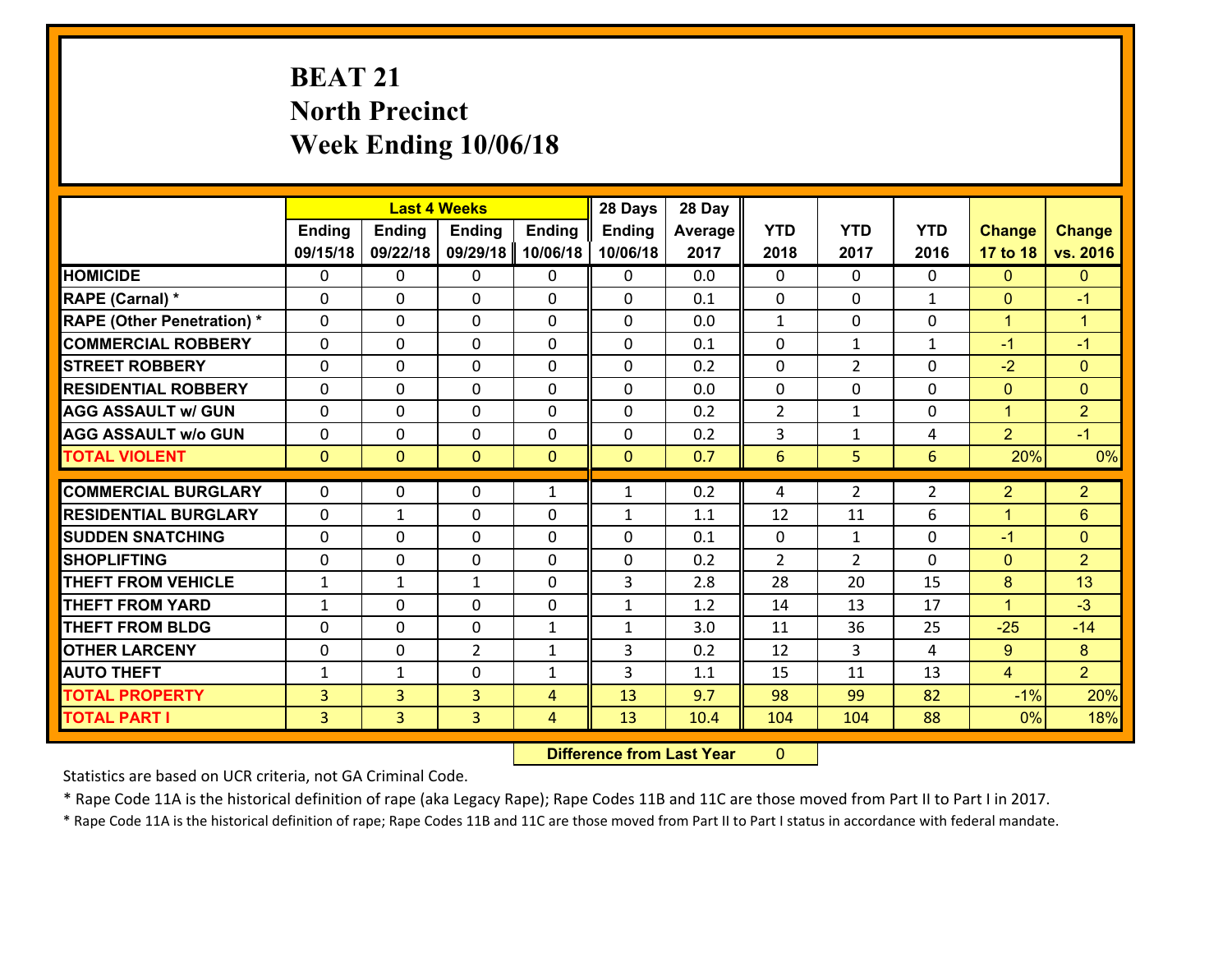# **BEAT 22 North Precinct Week Ending 10/06/18**

|                                              |                                |                     | <b>Last 4 Weeks</b> |                | 28 Days        | 28 Day       |                |                |                |                      |                      |
|----------------------------------------------|--------------------------------|---------------------|---------------------|----------------|----------------|--------------|----------------|----------------|----------------|----------------------|----------------------|
|                                              | Ending                         | <b>Ending</b>       | <b>Ending</b>       | <b>Ending</b>  | <b>Ending</b>  | Average      | <b>YTD</b>     | <b>YTD</b>     | <b>YTD</b>     | <b>Change</b>        | <b>Change</b>        |
|                                              | 09/15/18                       | 09/22/18            | 09/29/18            | 10/06/18       | 10/06/18       | 2017         | 2018           | 2017           | 2016           | 17 to 18             | vs. 2016             |
| <b>HOMICIDE</b>                              | 0                              | 0                   | 0                   | 0              | 0              | 0.0          | 3              | $\Omega$       | 2              | 3                    | 1.                   |
| RAPE (Carnal) *                              | 1                              | 0                   | 0                   | $\Omega$       | 1              | 0.2          | 3              | $\overline{2}$ | $\mathbf{1}$   | $\blacktriangleleft$ | $\overline{2}$       |
| <b>RAPE (Other Penetration) *</b>            | $\Omega$                       | $\Omega$            | $\mathbf 0$         | $\Omega$       | $\Omega$       | 0.1          | $\mathbf{1}$   | $\mathbf{1}$   | $\mathbf{1}$   | $\mathbf{0}$         | $\Omega$             |
| <b>COMMERCIAL ROBBERY</b>                    | $\mathbf{1}$                   | $\Omega$            | $\mathbf 0$         | $\Omega$       | $\mathbf{1}$   | 0.2          | $\overline{2}$ | $\overline{2}$ | 4              | $\mathbf{0}$         | $-2$                 |
| <b>ISTREET ROBBERY</b>                       | $\mathbf{0}$                   | 0                   | $\mathbf{0}$        | $\overline{2}$ | $\overline{2}$ | 0.8          | 10             | 8              | 9              | $\overline{2}$       | $\mathbf{1}$         |
| <b>RESIDENTIAL ROBBERY</b>                   | 0                              | 0                   | $\mathbf 0$         | 0              | 0              | 0.0          | $\mathbf{0}$   | $\mathbf{0}$   | $\overline{2}$ | $\mathbf{0}$         | $-2$                 |
| <b>AGG ASSAULT w/ GUN</b>                    | $\mathbf{1}$                   | 0                   | $\mathbf 0$         | 0              | $\mathbf{1}$   | 2.2          | 10             | 20             | 11             | $-10$                | $-1$                 |
| <b>AGG ASSAULT w/o GUN</b>                   | 0                              | 0                   | $\overline{2}$      | $\mathbf{0}$   | $\overline{2}$ | 1.8          | 16             | 13             | 15             | 3 <sup>5</sup>       | $\blacktriangleleft$ |
| <b>TOTAL VIOLENT</b>                         | $\overline{3}$                 | $\overline{0}$      | $\overline{2}$      | $\overline{2}$ | $\overline{7}$ | 5.2          | 45             | 46             | 45             | $-2%$                | 0%                   |
| <b>COMMERCIAL BURGLARY</b>                   | $\Omega$                       | 0                   | $\overline{2}$      | $\Omega$       | $\overline{2}$ | 1.0          | 5              | $\overline{7}$ | 5              | $-2$                 | $\Omega$             |
| <b>RESIDENTIAL BURGLARY</b>                  | $\Omega$                       | 0                   | 1                   | $\Omega$       | $\mathbf{1}$   | 2.2          | 19             | 22             | 19             | $-3$                 | $\Omega$             |
| <b>SUDDEN SNATCHING</b>                      | 0                              | 0                   | $\mathbf 0$         | $\Omega$       | 0              | 0.1          | $\overline{3}$ | $\mathbf{1}$   | $\mathbf{1}$   | $\overline{2}$       | $\overline{2}$       |
| <b>SHOPLIFTING</b>                           | 0                              | $\overline{2}$      | $\mathbf 0$         | $\mathbf{1}$   | 3              | 2.7          | 33             | 28             | 16             | 5                    | 17                   |
| <b>THEFT FROM VEHICLE</b>                    | 0                              | 0                   | $\mathbf 0$         | $\mathbf{1}$   | $\mathbf{1}$   | 2.8          | 28             | 25             | 34             | 3                    | $-6$                 |
| <b>THEFT FROM YARD</b>                       | $\mathbf{1}$                   | 0                   | $\mathbf 0$         | $\mathbf{1}$   | $\overline{2}$ | 1.2          | 17             | 12             | 20             | 5                    | $-3$                 |
| <b>THEFT FROM BLDG</b>                       | $\mathbf{0}$                   | $\mathbf{1}$        | 0                   | 2              | 3              | 2.1          | 15             | 24             | 27             | $-9$                 | $-12$                |
|                                              |                                |                     |                     |                |                |              | $\mathbf{1}$   | 3              | 3              | $-2$                 | $-2$                 |
|                                              |                                |                     |                     |                |                |              |                |                |                |                      |                      |
| <b>OTHER LARCENY</b>                         | 0                              | 0                   | $\mathbf 0$         | 0              | $\mathbf 0$    | 0.4          |                |                |                |                      |                      |
| <b>AUTO THEFT</b>                            | 0                              | 0                   | 0                   | $\mathbf{1}$   | 1              | 2.6          | 22             | 27             | 31             | $-5$                 | $-9$                 |
| <b>TOTAL PROPERTY</b><br><b>TOTAL PART I</b> | $\mathbf{1}$<br>$\overline{4}$ | 3<br>$\overline{3}$ | 3<br>5              | 6<br>8         | 13<br>20       | 15.1<br>20.3 | 143<br>188     | 149<br>195     | 156<br>201     | $-4%$<br>$-4%$       | $-8%$<br>$-6%$       |

 **Difference from Last Year**‐7

Statistics are based on UCR criteria, not GA Criminal Code.

\* Rape Code 11A is the historical definition of rape (aka Legacy Rape); Rape Codes 11B and 11C are those moved from Part II to Part I in 2017.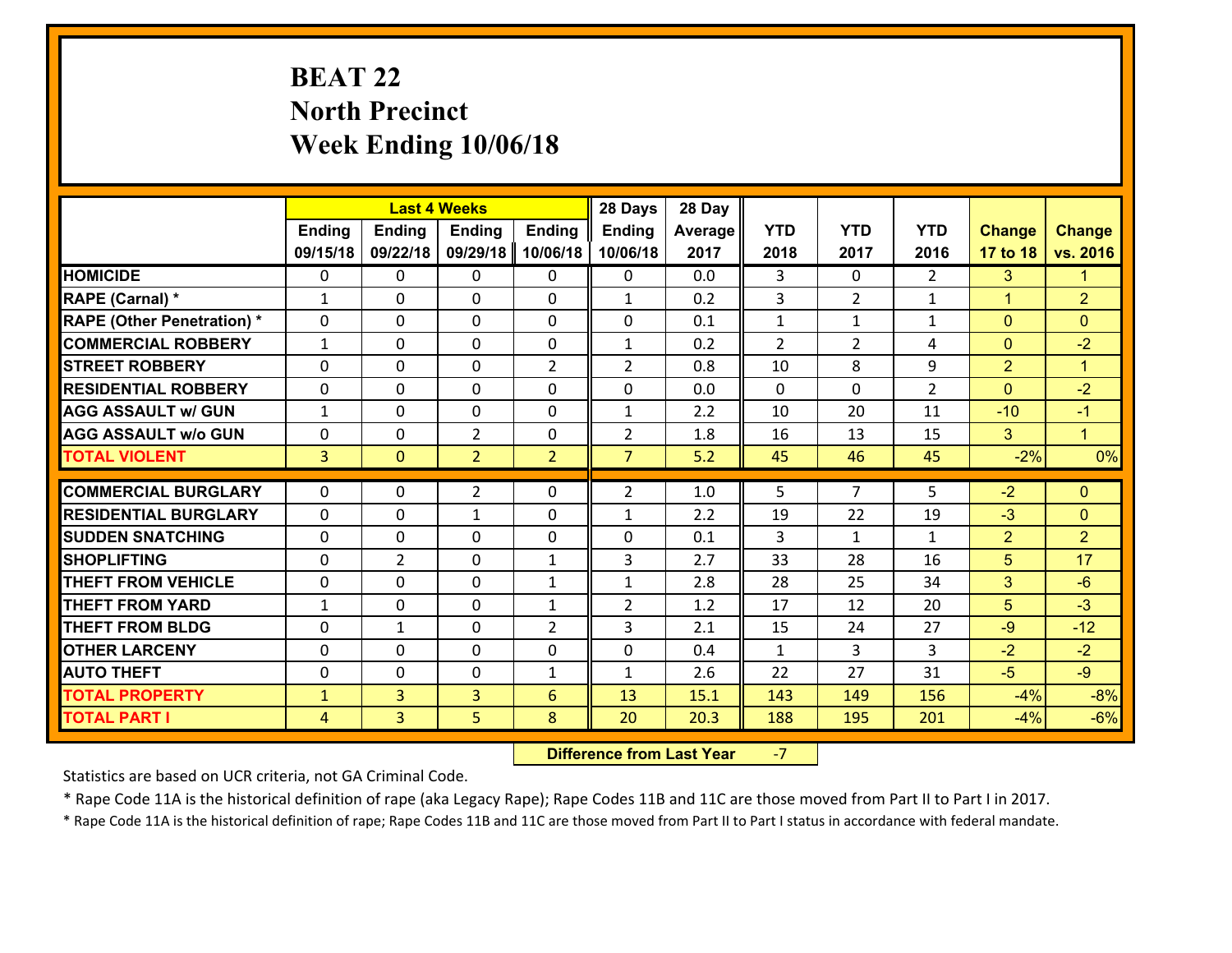# **BEAT 23 North Precinct Week Ending 10/06/18**

|                                   |                 |                | <b>Last 4 Weeks</b> |               | 28 Days        | 28 Day  |                |                |                |                |                      |
|-----------------------------------|-----------------|----------------|---------------------|---------------|----------------|---------|----------------|----------------|----------------|----------------|----------------------|
|                                   | <b>Ending</b>   | <b>Ending</b>  | <b>Ending</b>       | <b>Ending</b> | <b>Ending</b>  | Average | <b>YTD</b>     | <b>YTD</b>     | <b>YTD</b>     | <b>Change</b>  | <b>Change</b>        |
|                                   | 09/15/18        | 09/22/18       | 09/29/18            | 10/06/18      | 10/06/18       | 2017    | 2018           | 2017           | 2016           | 17 to 18       | vs. 2016             |
| <b>HOMICIDE</b>                   | $\Omega$        | 0              | 0                   | 0             | 0              | 0.1     | 1              | $\mathbf{1}$   | 0              | $\mathbf{0}$   | $\mathbf{1}$         |
| RAPE (Carnal) *                   | 0               | 0              | $\mathbf{0}$        | 0             | $\Omega$       | 0.2     | 2              | $\overline{2}$ | 5              | $\mathbf{0}$   | $-3$                 |
| <b>RAPE (Other Penetration) *</b> | $\Omega$        | 0              | $\mathbf{0}$        | $\Omega$      | $\Omega$       | 0.0     | 0              | 0              | $\overline{2}$ | $\mathbf{0}$   | $-2$                 |
| <b>COMMERCIAL ROBBERY</b>         | 0               | 0              | 0                   | 0             | 0              | 0.2     | $\mathbf{1}$   | $\overline{2}$ | $\Omega$       | $-1$           | $\mathbf{1}$         |
| <b>STREET ROBBERY</b>             | $\Omega$        | 0              | $\mathbf 0$         | $\mathbf{1}$  | $\mathbf{1}$   | 0.5     | 5              | 5              | 15             | $\overline{0}$ | $-10$                |
| <b>RESIDENTIAL ROBBERY</b>        | $\Omega$        | 0              | $\mathbf 0$         | $\Omega$      | 0              | 0.1     | $\overline{3}$ | $\mathbf{1}$   | $\mathbf{1}$   | 2              | $\overline{2}$       |
| <b>AGG ASSAULT w/ GUN</b>         | $\mathbf{1}$    | $\mathbf{1}$   | $\mathbf{1}$        | 0             | 3              | 0.7     | 15             | $\overline{7}$ | 15             | 8              | $\overline{0}$       |
| <b>AGG ASSAULT w/o GUN</b>        | 0               | 0              | $\mathbf{1}$        | $\mathbf 0$   | $\mathbf{1}$   | 1.2     | 15             | 14             | 11             | $\mathbf{1}$   | $\overline{4}$       |
| <b>TOTAL VIOLENT</b>              | $\mathbf{1}$    | $\mathbf{1}$   | $\overline{2}$      | $\mathbf{1}$  | 5              | 2.8     | 42             | 32             | 49             | 31%            | $-14%$               |
| <b>COMMERCIAL BURGLARY</b>        | $\Omega$        | 1              | 1                   | $\Omega$      | $\overline{2}$ | 1.9     | 10             | 16             | 8              | $-6$           | $\overline{2}$       |
|                                   |                 |                |                     |               |                |         |                |                |                |                |                      |
| <b>RESIDENTIAL BURGLARY</b>       | 0               | 0              | $\mathbf 0$         | 0             | 0              | 1.8     | 14             | 16             | 18             | $-2$           | $-4$                 |
| <b>SUDDEN SNATCHING</b>           | 0               | 0              | $\mathbf 0$         | 0             | 0              | 0.3     | $\overline{2}$ | 4              | $\mathbf{1}$   | $-2$           | $\blacktriangleleft$ |
| <b>SHOPLIFTING</b>                | $\mathbf{1}$    | 0              | $\mathbf 0$         | $\mathbf{1}$  | $\overline{2}$ | 1.0     | 30             | 10             | 11             | 20             | 19                   |
| <b>THEFT FROM VEHICLE</b>         | $\mathbf{1}$    | 0              | 1                   | 0             | $\overline{2}$ | 3.1     | 27             | 36             | 51             | $-9$           | $-24$                |
| <b>THEFT FROM YARD</b>            | $\overline{2}$  | $\mathbf{1}$   | $\overline{2}$      | $\mathbf{1}$  | 6              | 1.9     | 25             | 23             | 18             | $\overline{2}$ | $\overline{7}$       |
| <b>THEFT FROM BLDG</b>            | $\mathbf{1}$    | 1              | $\mathbf 0$         | $\mathbf{1}$  | 3              | 1.9     | 21             | 20             | 20             | $\mathbf{1}$   | $\mathbf{1}$         |
| <b>OTHER LARCENY</b>              | 0               | 0              | $\mathbf 0$         | 0             | 0              | 0.3     | 5              | 4              | $\mathbf{1}$   | $\mathbf{1}$   | $\overline{4}$       |
| <b>AUTO THEFT</b>                 | $\mathbf{1}$    | 0              | $\mathbf{1}$        | 0             | $\overline{2}$ | 3.1     | 13             | 32             | 22             | $-19$          | $-9$                 |
| <b>TOTAL PROPERTY</b>             | $6\phantom{1}6$ | 3              | 5                   | 3             | 17             | 15.3    | 147            | 161            | 150            | $-9%$          | $-2%$                |
| <b>TOTAL PART I</b>               | $\overline{7}$  | $\overline{4}$ | $\overline{7}$      | 4             | 22             | 18.1    | 189            | 193            | 199            | $-2%$          | $-5%$                |

 **Difference from Last Year**‐4

Statistics are based on UCR criteria, not GA Criminal Code.

\* Rape Code 11A is the historical definition of rape (aka Legacy Rape); Rape Codes 11B and 11C are those moved from Part II to Part I in 2017.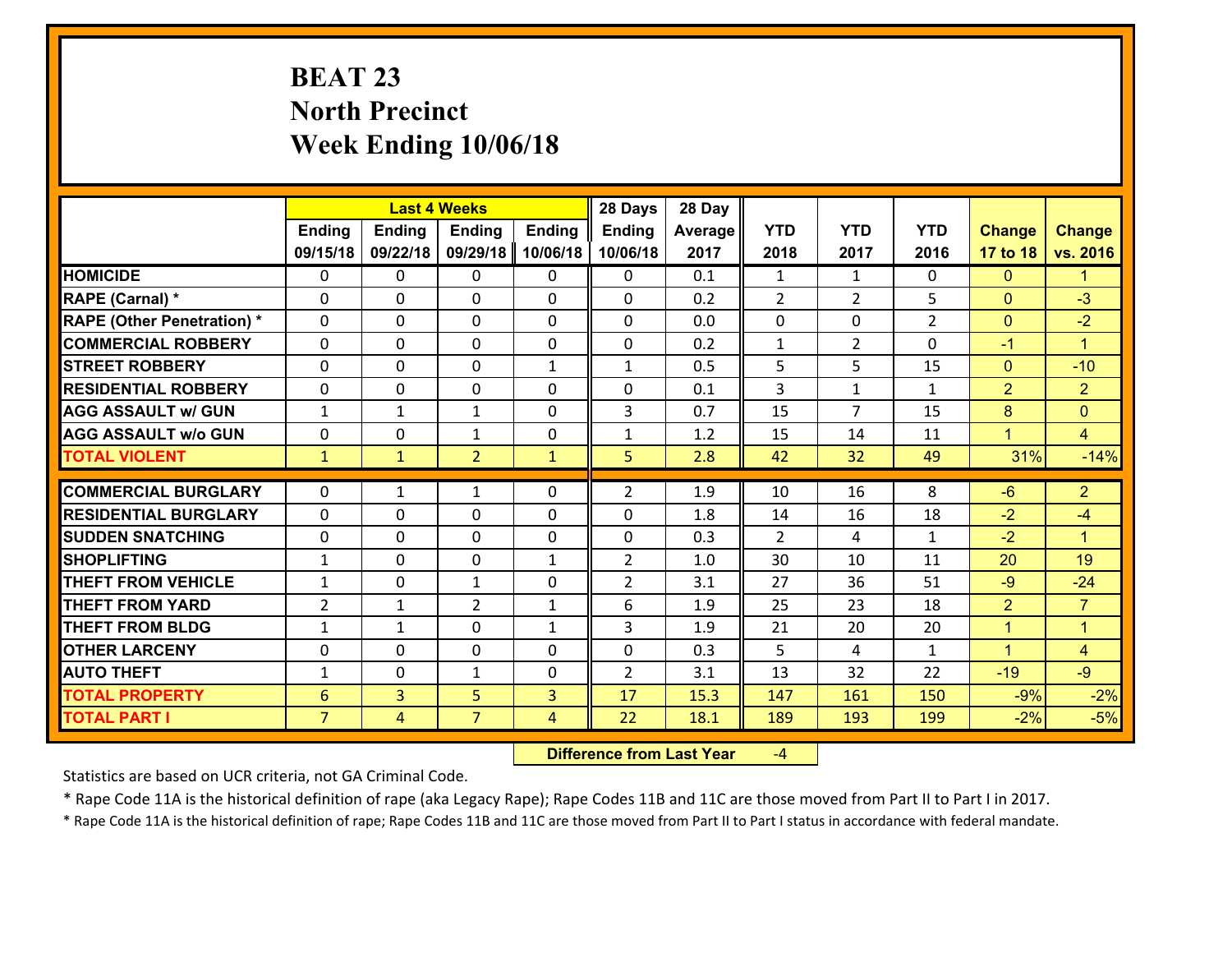# **BEAT 24 North Precinct Week Ending 10/06/18**

|                                   |                |                | <b>Last 4 Weeks</b> |                | 28 Days        | 28 Day  |                |                |                |                |                |
|-----------------------------------|----------------|----------------|---------------------|----------------|----------------|---------|----------------|----------------|----------------|----------------|----------------|
|                                   | <b>Ending</b>  | <b>Ending</b>  | <b>Ending</b>       | <b>Ending</b>  | <b>Ending</b>  | Average | <b>YTD</b>     | <b>YTD</b>     | <b>YTD</b>     | <b>Change</b>  | <b>Change</b>  |
|                                   | 09/15/18       | 09/22/18       | 09/29/18            | 10/06/18       | 10/06/18       | 2017    | 2018           | 2017           | 2016           | 17 to 18       | vs. 2016       |
| <b>HOMICIDE</b>                   | $\Omega$       | 0              | $\Omega$            | 0              | $\Omega$       | 0.1     | $\Omega$       | $\Omega$       | $\mathbf{1}$   | $\mathbf{0}$   | $-1$           |
| RAPE (Carnal) *                   | 0              | 0              | $\mathbf{0}$        | 0              | $\Omega$       | 0.1     | $\mathbf{0}$   | $\mathbf{1}$   | $\Omega$       | $-1$           | $\mathbf{0}$   |
| <b>RAPE (Other Penetration) *</b> | $\Omega$       | 0              | $\mathbf{0}$        | $\Omega$       | $\Omega$       | 0.0     | $\Omega$       | $\Omega$       | $\Omega$       | $\mathbf{0}$   | $\mathbf{0}$   |
| <b>COMMERCIAL ROBBERY</b>         | 0              | 0              | 0                   | 0              | 0              | 0.4     | $\mathbf{0}$   | 3              | $\mathbf{1}$   | $-3$           | $-1$           |
| <b>STREET ROBBERY</b>             | $\mathbf{1}$   | 0              | $\mathbf 0$         | 0              | $\mathbf{1}$   | 1.0     | 5              | 13             | 26             | $-8$           | $-21$          |
| <b>RESIDENTIAL ROBBERY</b>        | $\Omega$       | $\Omega$       | $\mathbf 0$         | $\Omega$       | 0              | 0.0     | $\mathbf 0$    | $\Omega$       | $\overline{2}$ | $\mathbf{0}$   | $-2$           |
| <b>AGG ASSAULT w/ GUN</b>         | $\Omega$       | 0              | $\mathbf 0$         | $\Omega$       | 0              | 0.4     | $\mathbf 1$    | 4              | $\mathbf{1}$   | $-3$           | $\overline{0}$ |
| <b>AGG ASSAULT w/o GUN</b>        | 0              | 1              | 1                   | 0              | $\overline{2}$ | 0.4     | 8              | $\mathbf{1}$   | 4              | $\overline{7}$ | $\overline{4}$ |
| <b>TOTAL VIOLENT</b>              | $\mathbf{1}$   | $\mathbf{1}$   | $\mathbf{1}$        | $\mathbf{0}$   | 3              | 2.3     | 14             | 22             | 35             | $-36%$         | $-60%$         |
| <b>COMMERCIAL BURGLARY</b>        | $\Omega$       | 0              | $\mathbf{0}$        | $\Omega$       | $\Omega$       | 0.3     | $\mathbf{1}$   | 3              | 11             | $-2$           | $-10$          |
|                                   |                |                |                     |                |                |         |                |                |                |                |                |
| <b>RESIDENTIAL BURGLARY</b>       | 0              | 1              | $\mathbf 0$         | 0              | $\mathbf{1}$   | 1.2     | $\overline{7}$ | 11             | 14             | $-4$           | $-7$           |
| <b>SUDDEN SNATCHING</b>           | 0              | 0              | $\mathbf 0$         | 0              | 0              | 0.2     | 3              | $\overline{2}$ | 4              | $\mathbf{1}$   | $-1$           |
| <b>SHOPLIFTING</b>                | $\mathbf{1}$   | 0              | $\mathbf 0$         | 0              | $\mathbf{1}$   | 4.2     | 58             | 44             | 49             | 14             | 9              |
| <b>THEFT FROM VEHICLE</b>         | $\overline{3}$ | $\overline{2}$ | 1                   | 0              | 6              | 7.9     | 35             | 82             | 59             | $-47$          | $-24$          |
| <b>THEFT FROM YARD</b>            | 0              | 0              | 1                   | $\mathbf{1}$   | $\overline{2}$ | 2.8     | 19             | 28             | 31             | $-9$           | $-12$          |
| <b>THEFT FROM BLDG</b>            | $\mathbf{1}$   | 0              | $\mathbf 0$         | 3              | 4              | 1.2     | 22             | 11             | 27             | 11             | $-5$           |
| <b>OTHER LARCENY</b>              | 0              | 0              | $\mathbf 0$         | $\mathbf{1}$   | $\mathbf{1}$   | 0.9     | $\overline{4}$ | 8              | 4              | $-4$           | $\overline{0}$ |
| <b>AUTO THEFT</b>                 | $\mathbf{0}$   | 1              | $\mathbf{0}$        | 2              | 3              | 2.4     | 11             | 28             | 29             | $-17$          | $-18$          |
| <b>TOTAL PROPERTY</b>             | 5              | 4              | $\overline{2}$      | $\overline{7}$ | 18             | 21.2    | 160            | 217            | 228            | $-26%$         | $-30%$         |
| <b>TOTAL PART I</b>               | 6              | 5              | 3                   | $\overline{7}$ | 21             | 23.5    | 174            | 239            | 263            | $-27%$         | $-34%$         |

 **Difference from Last Year**r -65

Statistics are based on UCR criteria, not GA Criminal Code.

\* Rape Code 11A is the historical definition of rape (aka Legacy Rape); Rape Codes 11B and 11C are those moved from Part II to Part I in 2017.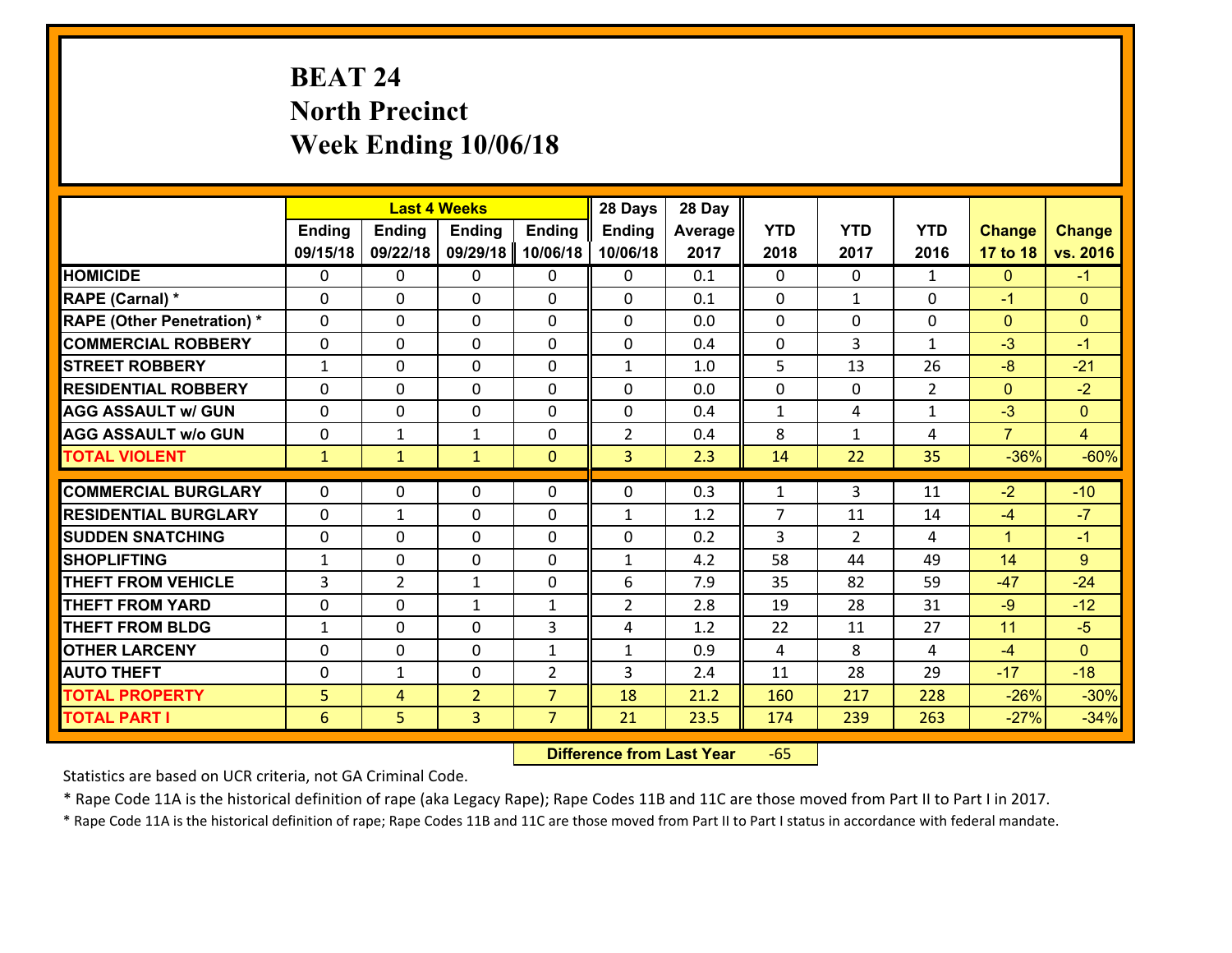# **BEAT 25 North Precinct Week Ending 10/06/18**

|                                   |               |                | <b>Last 4 Weeks</b> |                | 28 Days        | 28 Day  |                |                |                |               |                |
|-----------------------------------|---------------|----------------|---------------------|----------------|----------------|---------|----------------|----------------|----------------|---------------|----------------|
|                                   | <b>Ending</b> | <b>Ending</b>  | <b>Ending</b>       | <b>Ending</b>  | <b>Ending</b>  | Average | <b>YTD</b>     | <b>YTD</b>     | <b>YTD</b>     | <b>Change</b> | <b>Change</b>  |
|                                   | 09/15/18      | 09/22/18       | 09/29/18            | 10/06/18       | 10/06/18       | 2017    | 2018           | 2017           | 2016           | 17 to 18      | vs. 2016       |
| <b>HOMICIDE</b>                   | $\mathbf{0}$  | 0              | $\mathbf{0}$        | 0              | $\mathbf{0}$   | 0.0     | $\Omega$       | $\Omega$       | $\Omega$       | $\mathbf{0}$  | $\mathbf{0}$   |
| RAPE (Carnal) *                   | $\Omega$      | 0              | $\mathbf{0}$        | $\Omega$       | 0              | 0.0     | $\overline{2}$ | 3              | $\Omega$       | $-1$          | $\overline{2}$ |
| <b>RAPE (Other Penetration) *</b> | $\Omega$      | 0              | $\mathbf 0$         | $\Omega$       | $\Omega$       | 0.0     | $\Omega$       | $\Omega$       | $\overline{2}$ | $\mathbf{0}$  | $-2$           |
| <b>COMMERCIAL ROBBERY</b>         | 0             | 0              | $\mathbf 0$         | 0              | 0              | 0.0     | $\mathbf 0$    | $\mathbf{1}$   | $\Omega$       | $-1$          | $\mathbf{0}$   |
| <b>STREET ROBBERY</b>             | $\Omega$      | 0              | $\overline{2}$      | 3              | 5              | 0.0     | 12             | 17             | 22             | $-5$          | $-10$          |
| <b>RESIDENTIAL ROBBERY</b>        | $\Omega$      | 0              | $\mathbf{0}$        | $\Omega$       | $\Omega$       | 0.0     | $\Omega$       | $\Omega$       | 0              | $\mathbf{0}$  | $\mathbf{0}$   |
| <b>AGG ASSAULT w/ GUN</b>         | $\Omega$      | $\Omega$       | $\mathbf 0$         | $\Omega$       | $\Omega$       | 0.0     | 3              | $\overline{2}$ | $\Omega$       | $\mathbf{1}$  | 3              |
| <b>AGG ASSAULT w/o GUN</b>        | $\Omega$      | 0              | $\mathbf 0$         | 0              | 0              | 0.0     | 4              | 3              | $\overline{2}$ | $\mathbf{1}$  | 2 <sup>1</sup> |
| <b>TOTAL VIOLENT</b>              | $\mathbf{0}$  | $\overline{0}$ | $\overline{2}$      | $\overline{3}$ | 5              | 0.0     | 21             | 26             | 26             | $-19%$        | $-19%$         |
|                                   |               |                |                     |                |                |         |                |                |                |               |                |
| <b>COMMERCIAL BURGLARY</b>        | $\Omega$      | 0              | $\mathbf{0}$        | $\Omega$       | $\Omega$       | 0.0     | 1              | 3              | 9              | $-2$          | $-8$           |
| <b>RESIDENTIAL BURGLARY</b>       | 0             | 0              | 0                   | 0              | 0              | 0.0     | 3              | 4              | 6              | $-1$          | $-3$           |
| <b>SUDDEN SNATCHING</b>           | 0             | 0              | $\mathbf 0$         | 0              | 0              | 0.0     | $\Omega$       | $\mathbf{1}$   | 5              | $-1$          | $-5$           |
| <b>SHOPLIFTING</b>                | 5             | 0              | $\mathbf{0}$        | 0              | 5              | 0.0     | 14             | 25             | 28             | $-11$         | $-14$          |
| <b>THEFT FROM VEHICLE</b>         | 3             | 0              | 3                   | 3              | 9              | 0.0     | 44             | 63             | 114            | $-19$         | $-70$          |
| <b>THEFT FROM YARD</b>            | $\mathbf{1}$  | $\Omega$       | $\mathbf{1}$        | $\Omega$       | $\overline{2}$ | 0.0     | 21             | 49             | 39             | $-28$         | $-18$          |
| <b>THEFT FROM BLDG</b>            | $\mathbf{0}$  | 0              | 0                   | 0              | 0              | 0.0     | 17             | 29             | 31             | $-12$         | $-14$          |
| <b>OTHER LARCENY</b>              | 0             | 0              | $\mathbf 0$         | 0              | 0              | 0.0     | $\overline{7}$ | 9              | 5              | $-2$          | $\overline{2}$ |
| <b>AUTO THEFT</b>                 | $\mathbf{1}$  | 0              | $\mathbf 0$         | $\mathbf{1}$   | $\overline{2}$ | 0.0     | 14             | 22             | 17             | $-8$          | $-3$           |
| <b>TOTAL PROPERTY</b>             | 10            | $\overline{0}$ | $\overline{4}$      | $\overline{4}$ | 18             | 0.0     | 121            | 205            | 254            | $-41%$        | $-52%$         |
|                                   |               |                |                     |                |                |         |                |                |                |               |                |

 **Difference from Last Year**r -89

Statistics are based on UCR criteria, not GA Criminal Code.

\* Rape Code 11A is the historical definition of rape (aka Legacy Rape); Rape Codes 11B and 11C are those moved from Part II to Part I in 2017.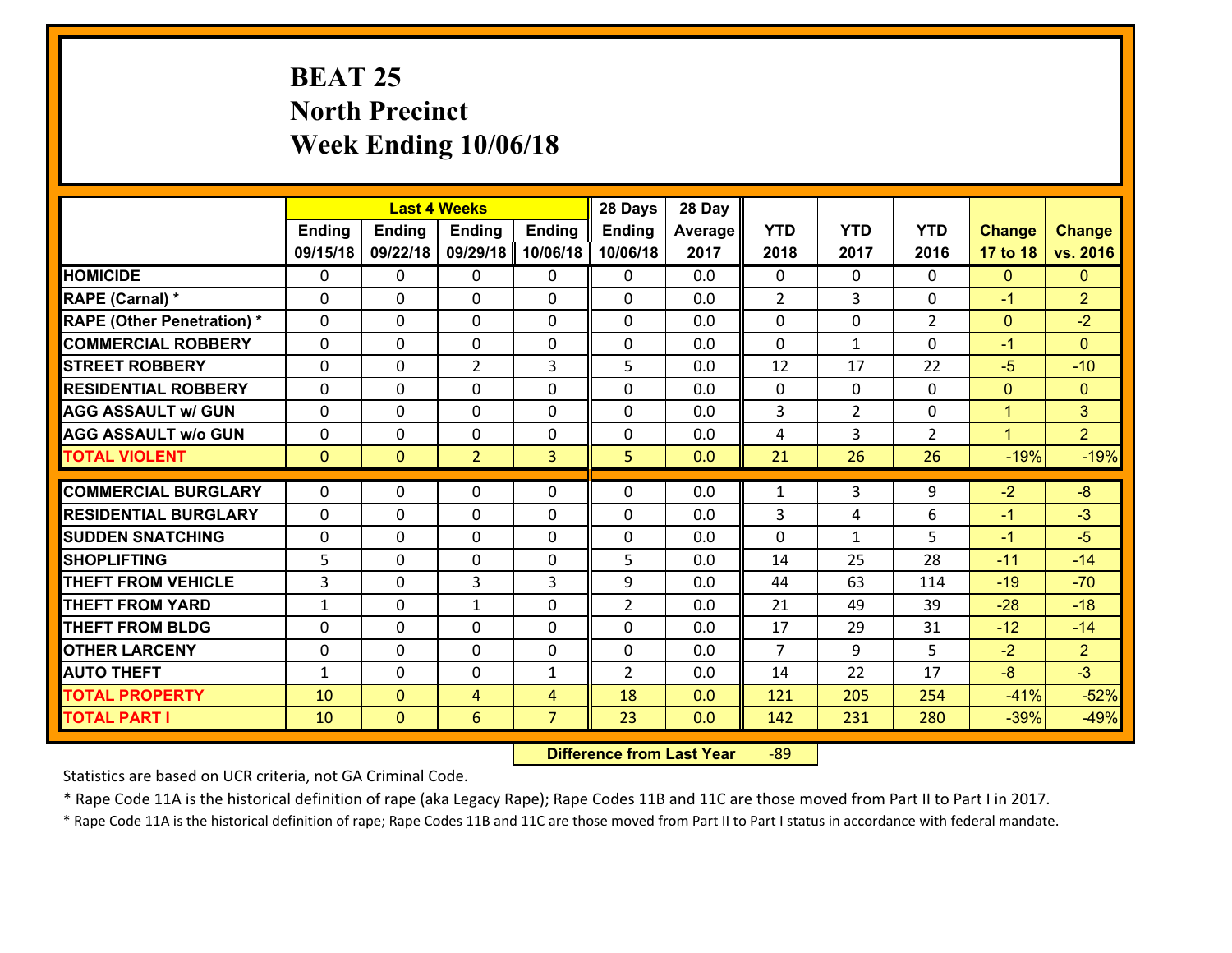# **BEAT 26 North Precinct Week Ending 10/06/18**

|                                   |                |                | <b>Last 4 Weeks</b> |                | 28 Days        | 28 Day  |                |              |                |                |                      |
|-----------------------------------|----------------|----------------|---------------------|----------------|----------------|---------|----------------|--------------|----------------|----------------|----------------------|
|                                   | <b>Ending</b>  | <b>Ending</b>  | <b>Ending</b>       | <b>Ending</b>  | <b>Ending</b>  | Average | <b>YTD</b>     | <b>YTD</b>   | <b>YTD</b>     | <b>Change</b>  | <b>Change</b>        |
|                                   | 09/15/18       | 09/22/18       | 09/29/18            | 10/06/18       | 10/06/18       | 2017    | 2018           | 2017         | 2016           | 17 to 18       | vs. 2016             |
| <b>HOMICIDE</b>                   | $\Omega$       | 0              | $\Omega$            | 0              | $\Omega$       | 0.0     | $\Omega$       | $\Omega$     | 0              | $\mathbf{0}$   | $\mathbf{0}$         |
| RAPE (Carnal) *                   | 0              | 0              | $\mathbf{0}$        | 0              | 0              | 0.1     | 2              | $\mathbf{1}$ | 3              | $\mathbf{1}$   | $-1$                 |
| <b>RAPE (Other Penetration) *</b> | $\Omega$       | 0              | $\mathbf{0}$        | $\Omega$       | 0              | 0.1     | $\mathbf{1}$   | $\Omega$     | $\Omega$       | $\mathbf{1}$   | $\blacktriangleleft$ |
| <b>COMMERCIAL ROBBERY</b>         | 0              | 0              | 0                   | 0              | 0              | 0.2     | $\mathbf{0}$   | 3            | $\mathbf{1}$   | $-3$           | $-1$                 |
| <b>STREET ROBBERY</b>             | $\Omega$       | 0              | $\mathbf 0$         | $\mathbf{1}$   | $\mathbf{1}$   | 0.6     | 13             | 6            | 22             | $\overline{7}$ | $-9$                 |
| <b>RESIDENTIAL ROBBERY</b>        | $\Omega$       | $\Omega$       | $\mathbf 0$         | $\Omega$       | 0              | 0.0     | $\Omega$       | 0            | $\Omega$       | $\overline{0}$ | $\mathbf{0}$         |
| <b>AGG ASSAULT w/ GUN</b>         | 0              | 1              | $\mathbf 0$         | $\Omega$       | $\mathbf{1}$   | 0.2     | $\overline{2}$ | 3            | 3              | $-1$           | $-1$                 |
| <b>AGG ASSAULT w/o GUN</b>        | $\overline{2}$ | 1              | $\mathbf 0$         | 0              | 3              | 0.5     | 22             | 8            | 9              | 14             | 13                   |
| <b>TOTAL VIOLENT</b>              | 2 <sup>1</sup> | $\overline{2}$ | $\overline{0}$      | $\mathbf{1}$   | 5              | 1.6     | 40             | 21           | 38             | 90%            | 5%                   |
| <b>COMMERCIAL BURGLARY</b>        | $\Omega$       | 0              | $\mathbf{0}$        | $\Omega$       | $\Omega$       | 0.7     | $\overline{2}$ | 9            | $\overline{7}$ | $-7$           | $-5$                 |
|                                   |                |                |                     |                |                |         |                |              |                |                |                      |
| <b>RESIDENTIAL BURGLARY</b>       | 0              | 0              | $\mathbf 0$         | 0              | 0              | 0.0     | $\mathbf{1}$   | $\mathbf{1}$ | 6              | $\mathbf{0}$   | $-5$                 |
| <b>SUDDEN SNATCHING</b>           | $\mathbf{1}$   | 0              | $\mathbf 0$         | $\mathbf{1}$   | $\overline{2}$ | 0.5     | 11             | 15<br>27     | 13<br>25       | $-4$<br>$-2$   | $-2$<br>$\Omega$     |
| <b>SHOPLIFTING</b>                | 0              | 1              | 1                   | $\mathbf{1}$   | 3              | 2.0     | 25             |              |                |                |                      |
| <b>THEFT FROM VEHICLE</b>         | $\Omega$       | $\mathbf{1}$   | $\mathbf 0$         | 0              | $\mathbf{1}$   | 3.3     | 25             | 39           | 86             | $-14$          | $-61$                |
| <b>THEFT FROM YARD</b>            | 0              | $\overline{2}$ | $\overline{2}$      | 0              | 4              | 2.2     | 19             | 25           | 27             | $-6$           | $-8$                 |
| <b>THEFT FROM BLDG</b>            | 0              | 1              | 1                   | 0              | $\overline{2}$ | 2.5     | 27             | 39           | 57             | $-12$          | $-30$                |
| <b>OTHER LARCENY</b>              | 0              | 1              | $\mathbf 0$         | 0              | $\mathbf{1}$   | 0.3     | 6              | 3            | 3              | $\mathbf{3}$   | 3 <sup>1</sup>       |
| <b>AUTO THEFT</b>                 | 2              | 1              | $\mathbf{0}$        | 0              | 3              | 1.3     | 18             | 13           | 22             | 5              | $-4$                 |
| <b>TOTAL PROPERTY</b>             | $\overline{3}$ | $\overline{7}$ | 4                   | $\overline{2}$ | 16             | 12.7    | 134            | 171          | 246            | $-22%$         | $-46%$               |
| <b>TOTAL PART I</b>               | 5              | 9              | 4                   | 3              | 21             | 14.3    | 174            | 192          | 284            | $-9%$          | $-39%$               |

 **Difference from Last Year**r -18

Statistics are based on UCR criteria, not GA Criminal Code.

\* Rape Code 11A is the historical definition of rape (aka Legacy Rape); Rape Codes 11B and 11C are those moved from Part II to Part I in 2017.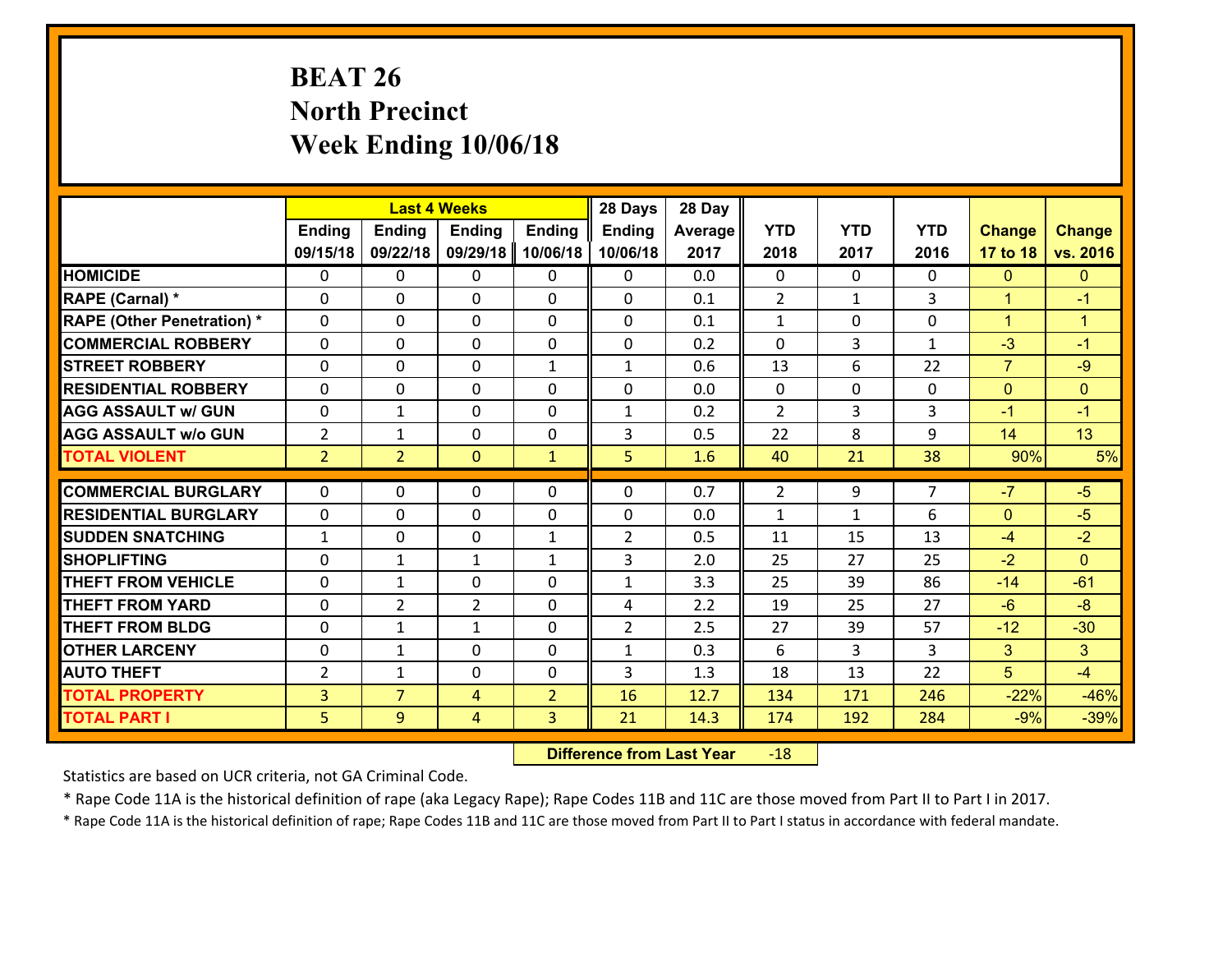# **BEAT 27 North Precinct Week Ending 10/06/18**

|                                              |                      | <b>Last 4 Weeks</b>            |                   |                              | 28 Days           | 28 Day       |                |                |                |                |                      |
|----------------------------------------------|----------------------|--------------------------------|-------------------|------------------------------|-------------------|--------------|----------------|----------------|----------------|----------------|----------------------|
|                                              | <b>Ending</b>        | <b>Ending</b>                  | <b>Ending</b>     | <b>Ending</b>                | <b>Ending</b>     | Average      | <b>YTD</b>     | <b>YTD</b>     | <b>YTD</b>     | <b>Change</b>  | <b>Change</b>        |
|                                              | 09/15/18             | 09/22/18                       | 09/29/18          | 10/06/18                     | 10/06/18          | 2017         | 2018           | 2017           | 2016           | 17 to 18       | vs. 2016             |
| <b>HOMICIDE</b>                              | $\mathbf{0}$         | 0                              | $\mathbf{0}$      | 0                            | 0                 | 0.2          | $\Omega$       | $\overline{2}$ | $\Omega$       | $-2$           | $\mathbf{0}$         |
| RAPE (Carnal) *                              | $\Omega$             | 0                              | $\mathbf{0}$      | 0                            | $\Omega$          | 0.6          | $\mathbf{0}$   | 6              | $\overline{2}$ | $-6$           | $-2$                 |
| <b>RAPE (Other Penetration) *</b>            | $\Omega$             | $\mathbf{1}$                   | $\Omega$          | $\Omega$                     | $\mathbf{1}$      | 0.2          | $\overline{2}$ | $\overline{2}$ | $\overline{2}$ | $\Omega$       | $\Omega$             |
| <b>COMMERCIAL ROBBERY</b>                    | 0                    | 0                              | $\mathbf 0$       | 0                            | 0                 | 0.0          | $\overline{2}$ | $\mathbf{0}$   | $\Omega$       | $\overline{2}$ | $\overline{2}$       |
| <b>STREET ROBBERY</b>                        | $\Omega$             | 0                              | 1                 | $\Omega$                     | $\mathbf{1}$      | 1.0          | 8              | 8              | 20             | $\mathbf 0$    | $-12$                |
| <b>RESIDENTIAL ROBBERY</b>                   | $\Omega$             | $\Omega$                       | $\mathbf 0$       | $\Omega$                     | $\Omega$          | 0.0          | $\mathbf{1}$   | $\Omega$       | $\mathbf{1}$   | $\mathbf{1}$   | $\overline{0}$       |
| <b>AGG ASSAULT w/ GUN</b>                    | $\Omega$             | 0                              | $\mathbf 0$       | $\Omega$                     | 0                 | 0.5          | 12             | 6              | 6              | $6^{\circ}$    | $6\phantom{1}$       |
| <b>AGG ASSAULT w/o GUN</b>                   | 0                    | 0                              | $\mathbf 0$       | 0                            | 0                 | 2.1          | 9              | 14             | 9              | $-5$           | $\overline{0}$       |
| <b>TOTAL VIOLENT</b>                         | $\mathbf{0}$         | $\mathbf{1}$                   | $\mathbf{1}$      | $\overline{0}$               | $\overline{2}$    | 4.5          | 34             | 38             | 40             | $-11%$         | $-15%$               |
| <b>COMMERCIAL BURGLARY</b>                   | $\Omega$             | 0                              | 0                 | 0                            | $\Omega$          | 0.3          | 5              | 3              | 4              | $\overline{2}$ | $\blacklozenge$      |
| <b>RESIDENTIAL BURGLARY</b>                  | $\Omega$             | 0                              |                   | 0                            |                   | 0.5          | 8              | 4              | 12             |                | -4                   |
| <b>SUDDEN SNATCHING</b>                      | 0                    | 0                              | 1<br>$\mathbf{1}$ | $\Omega$                     | 1<br>$\mathbf{1}$ |              | 7              | 14             | 21             | 4              | $-14$                |
|                                              |                      |                                |                   |                              |                   |              |                |                |                |                |                      |
|                                              |                      |                                |                   |                              |                   | 2.2          |                |                |                | $-7$           |                      |
| <b>SHOPLIFTING</b>                           | $\overline{2}$       | 0                              | $\mathbf{1}$      | 0                            | 3                 | 1.6          | 35             | 15             | 26             | 20             | $9^{\circ}$          |
| <b>THEFT FROM VEHICLE</b>                    | $\overline{2}$       | 0                              | $\mathbf{0}$      | $\Omega$                     | $\overline{2}$    | 3.9          | 21             | 42             | 50             | $-21$          | $-29$                |
| <b>THEFT FROM YARD</b>                       | 0                    | 0                              | 1                 | 0                            | $\mathbf{1}$      | 1.5          | 16             | 17             | 21             | $-1$           | $-5$                 |
| <b>THEFT FROM BLDG</b>                       | 0                    | 0                              | $\mathbf{1}$      | 0                            | $\mathbf{1}$      | 4.3          | 30             | 31             | 51             | $-1$           | $-21$                |
| <b>OTHER LARCENY</b>                         | 0                    | 0                              | $\mathbf 0$       | 0                            | 0                 | 0.2          | 2              | $\overline{2}$ | $\mathbf{1}$   | $\mathbf{0}$   | $\blacktriangleleft$ |
| <b>AUTO THEFT</b>                            | $\overline{2}$       | 0                              | $\mathbf 0$       | $\mathbf{1}$                 | 3                 | 1.1          | 14             | 9              | 22             | 5              | $-8$                 |
| <b>TOTAL PROPERTY</b><br><b>TOTAL PART I</b> | $6\phantom{1}6$<br>6 | $\overline{0}$<br>$\mathbf{1}$ | 5<br>6            | $\mathbf{1}$<br>$\mathbf{1}$ | 12<br>14          | 15.7<br>20.3 | 138<br>172     | 137<br>175     | 208<br>248     | 1%<br>$-2%$    | $-34%$<br>$-31%$     |

 **Difference from Last Year**r -3

Statistics are based on UCR criteria, not GA Criminal Code.

\* Rape Code 11A is the historical definition of rape (aka Legacy Rape); Rape Codes 11B and 11C are those moved from Part II to Part I in 2017.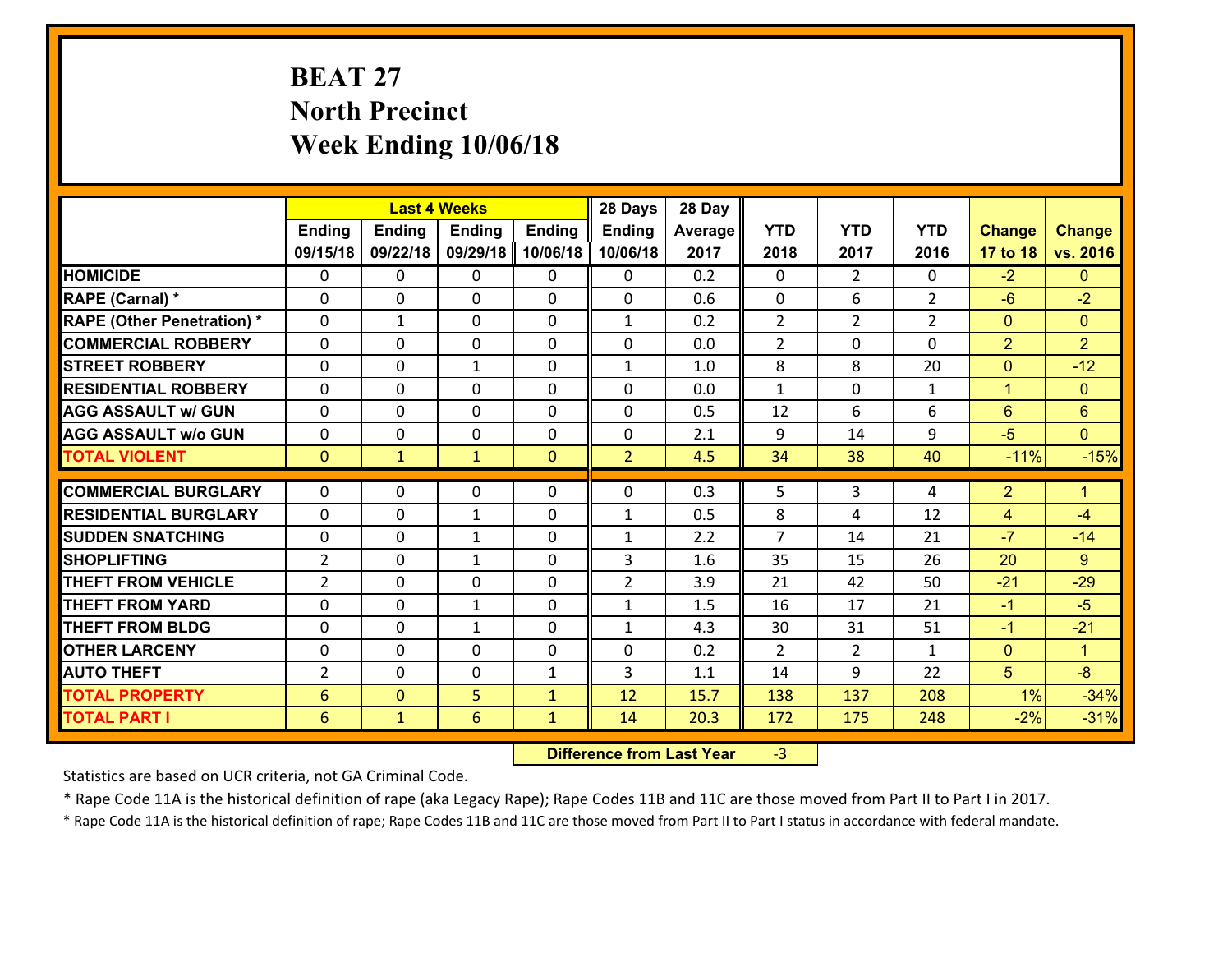

#### **COMPSTATCENTRAL PRECINCTWeek Ending 10/06/18**

**PRECINCT COMMANDER:**

**CAPT. BEN HERRON**



|                                                                                                  | <b>Week</b>             | <b>Week</b>      | Weekly           | 28-Day                  | 28-Day                           | Avg                                          |                  |                 |                 |                  |                       |
|--------------------------------------------------------------------------------------------------|-------------------------|------------------|------------------|-------------------------|----------------------------------|----------------------------------------------|------------------|-----------------|-----------------|------------------|-----------------------|
|                                                                                                  | <b>Ending</b>           | Ending           | Avg              | <b>Ending</b>           | <b>Ending</b>                    | 28-Day                                       | <b>YTD</b>       | <b>YTD</b>      | <b>YTD</b>      | <b>Change</b>    | <b>Change</b>         |
|                                                                                                  | 10/6/18                 | 09/29/18         | 2017             | 10/6/18                 | 09/08/18                         | 2017                                         | 2018             | 2017            | 2016            | 17 to 18         | vs. 2016              |
| <b>HOMICIDE</b>                                                                                  | 0                       | 0                | 0                |                         | 0                                |                                              | 2.               | 6               | 23              | -4               | $-21$                 |
| RAPE (Carnal) *                                                                                  | $\mathbf 0$             | 0                | $\mathbf 0$      | $\mathbf{0}$            | $\Omega$                         | 1                                            | 11               | 15              | 10              | $-4$             | -1                    |
| <b>RAPE (Other Penetration) *</b>                                                                | $\mathbf 0$             | $\overline{0}$   | $\mathbf 0$      | $\mathbf{0}$            | $\mathbf 0$                      | 1                                            | $\overline{7}$   | $\overline{5}$  | $\overline{7}$  | $\overline{2}$   | $\mathbf{0}$          |
| <b>COMMERCIAL ROBBERY</b>                                                                        | $\mathbf 0$             | 0                | $\mathbf 0$      | $\overline{\mathbf{2}}$ | 3                                | $\overline{2}$                               | 8                | $\overline{17}$ | $\overline{15}$ | $-9$             | $-7$                  |
| <b>STREET ROBBERY</b>                                                                            | 4                       | $\overline{2}$   | $\overline{1}$   | 9                       | 6                                | 5                                            | 46               | 46              | $\overline{71}$ | $\mathbf{0}$     | $-25$                 |
| <b>RESIDENTIAL ROBBERY</b>                                                                       | $\mathbf 0$             | $\overline{0}$   | $\Omega$         | $\overline{2}$          | 1                                | 1                                            | 9                | $\overline{8}$  | $\overline{8}$  | $\overline{1}$   | $\overline{1}$        |
| <b>AGG ASSAULT w/ GUN</b>                                                                        | $\mathbf{0}$            | $\overline{4}$   | $\overline{2}$   | 12                      | $\overline{2}$                   | $\overline{7}$                               | 69               | $\overline{78}$ | $\overline{54}$ | $-9$             | 15                    |
| <b>AGG ASSAULT W/o GUN</b>                                                                       | $\mathbf{0}$            | $\overline{2}$   | $\overline{2}$   | 3                       | $\overline{4}$                   | 6                                            | 59               | 67              | 42              | $-8$             | $\overline{17}$       |
| <b>TOTAL VIOLENT</b>                                                                             | $\overline{\mathbf{4}}$ | 8                | $\overline{6}$   | $\overline{29}$         | 16                               | 23                                           | 211              | 242             | 230             | $-13%$           | $-8%$                 |
| <b>COMMERCIAL BURGLARY</b>                                                                       | $\mathbf{0}$            | 0                | 1                | 3                       | 4                                | 4                                            | 30               | $\overline{35}$ | 90              | $-5$             | $-60$                 |
| <b>RESIDENTIAL BURGLARY</b>                                                                      | $\overline{\mathbf{4}}$ | $\overline{2}$   | 4                | $\overline{15}$         | 11                               | 17                                           | 161              | 173             | 211             | $-12$            | $-50$                 |
| <b>SUDDEN SNATCHING</b>                                                                          | $\mathbf{0}$            | 0                | $\mathbf 0$      | $\overline{2}$          | $\Omega$                         | $\overline{2}$                               | 9                | $\overline{20}$ | 17              | $-11$            | $-\frac{1}{\sqrt{2}}$ |
| <b>SHOPLIFTING</b>                                                                               | 9                       | 4                | 5                | 24                      | 20                               | 18                                           | 166              | 196             | 132             | $-30$            | 34                    |
| <b>THEFT FROM VEHICLE</b>                                                                        | 14                      | $\overline{6}$   | 8                | 42                      | $\overline{18}$                  | $\overline{32}$                              | 255              | 319             | 332             | $-64$            | $-77$                 |
| <b>THEFT FROM YARD</b>                                                                           | 3                       | $\overline{7}$   | 4                | 18                      | $\overline{15}$                  | $\overline{16}$                              | 143              | 170             | 185             | $-27$            | $-42$                 |
| <b>THEFT FROM BLDG</b>                                                                           | 1                       | 1                | $\overline{4}$   | 10                      | 9                                | 16                                           | 132              | 159             | 215             | $-27$            | $-83$                 |
| <b>OTHER LARCENY</b>                                                                             | 4                       | 0                | $\mathbf{1}$     | 5 <sub>1</sub>          | $\overline{9}$                   | $\overline{3}$                               | 43               | $\overline{32}$ | $\overline{17}$ | $\overline{11}$  | $\overline{26}$       |
| <b>AUTO THEFT</b>                                                                                | $\overline{2}$          | $\overline{2}$   | $\overline{4}$   | 13                      | $\overline{9}$                   | $\overline{16}$                              | 151              | 164             | 163             | $-13$            | $-12$                 |
| <b>TOTAL PROPERTY</b>                                                                            | 37                      | 22               | 31               | 132                     | 95                               | 124                                          | 1090             | 1268            | 1362            | $-14%$           | $-20%$                |
| <b>TOTAL PART I</b>                                                                              | 41                      | $\overline{30}$  | $\overline{37}$  | 161                     | 111                              | $\overline{147}$                             | 1301             | 1510            | 1592            | $-14%$           | $-18%$                |
| Statistics are based on UCR criteria, not GA Criminal Code, and are                              |                         |                  |                  |                         | <b>Difference from Last Year</b> |                                              | -209             |                 |                 | <b>Last Week</b> | <b>Year-to-Date</b>   |
| preliminary, based on RMS data at the time prepared, and are subject to change.                  |                         |                  |                  |                         |                                  | <b>At-Fault Police Vehicle Accidents</b>     |                  |                 |                 | $\Omega$         | 19                    |
| Cell Shading: white is within 0.6 standard deviation of the mean; red is above; green is below.  |                         |                  |                  |                         |                                  | <b>Not At-Fault Police Vehicle Accidents</b> |                  |                 |                 | $\Omega$         | $\overline{13}$       |
| * Code 11A is the pre-2016 definition of rape; Codes 11B and 11C are by federal mandate in 2016. |                         |                  |                  |                         |                                  | <b>Total Police Vehicle Accidents</b>        |                  |                 |                 | $\Omega$         | 32                    |
|                                                                                                  |                         |                  |                  |                         |                                  |                                              |                  |                 |                 |                  |                       |
| <b>Citizen Initiated Calls</b>                                                                   | Week<br><b>Ending</b>   | Week<br>Ending   | <b>Weekly</b>    | 28-Day<br><b>Ending</b> | 28-Day<br><b>Ending</b>          | Avg<br>28-Day                                | <b>YTD</b>       | <b>YTD</b>      | <b>YTD</b>      | <b>Change</b>    | <b>Change</b>         |
|                                                                                                  | 10/06/18                | 09/29/18         | Avg<br>2017      | 10/06/18                | 09/08/18                         | 2017                                         | 2018             | 2017            | 2016            | 17 to 18         | vs. 2016              |
| <b>Midnight Shift</b>                                                                            | 96                      | 114              | 126              | 438                     | 420                              | 503                                          | 4141             | 4290            | 4417            | $-149$           | $-276$                |
| Day Shift                                                                                        | $\overline{262}$        | $\overline{257}$ | $\overline{271}$ | 1089                    | 965                              | 1085                                         | 9775             | 10113           | 10285           | $-338$           | $-510$                |
| <b>Afternoon Shift</b>                                                                           | 246                     | 240              | $\mathbf 0$      | 1012                    | 999                              | 1176                                         | 9636             | 10816           | 10545           | $-1180$          | $-909$                |
| <b>TOTAL CITIZEN CFS</b>                                                                         | 604                     | 611              | 397              | 2539                    | 2384                             | 2764                                         | 23552            | 25219           | 25248           | $-6.6%$          | $-6.7%$               |
| <b>53S ShotSpotter Calls</b>                                                                     | $\overline{2}$          | 5                | $\overline{9}$   | $\overline{11}$         | $\overline{7}$                   | $\overline{37}$                              | 148              | 363             | 364             | $-215$           | $-216$                |
| Sig 53 Shots Fired Calls                                                                         | $\overline{2}$          | 11               | 15               | $\overline{21}$         | $\overline{28}$                  | 62                                           | $\overline{371}$ | 621             | 644             | $-250$           | $-273$                |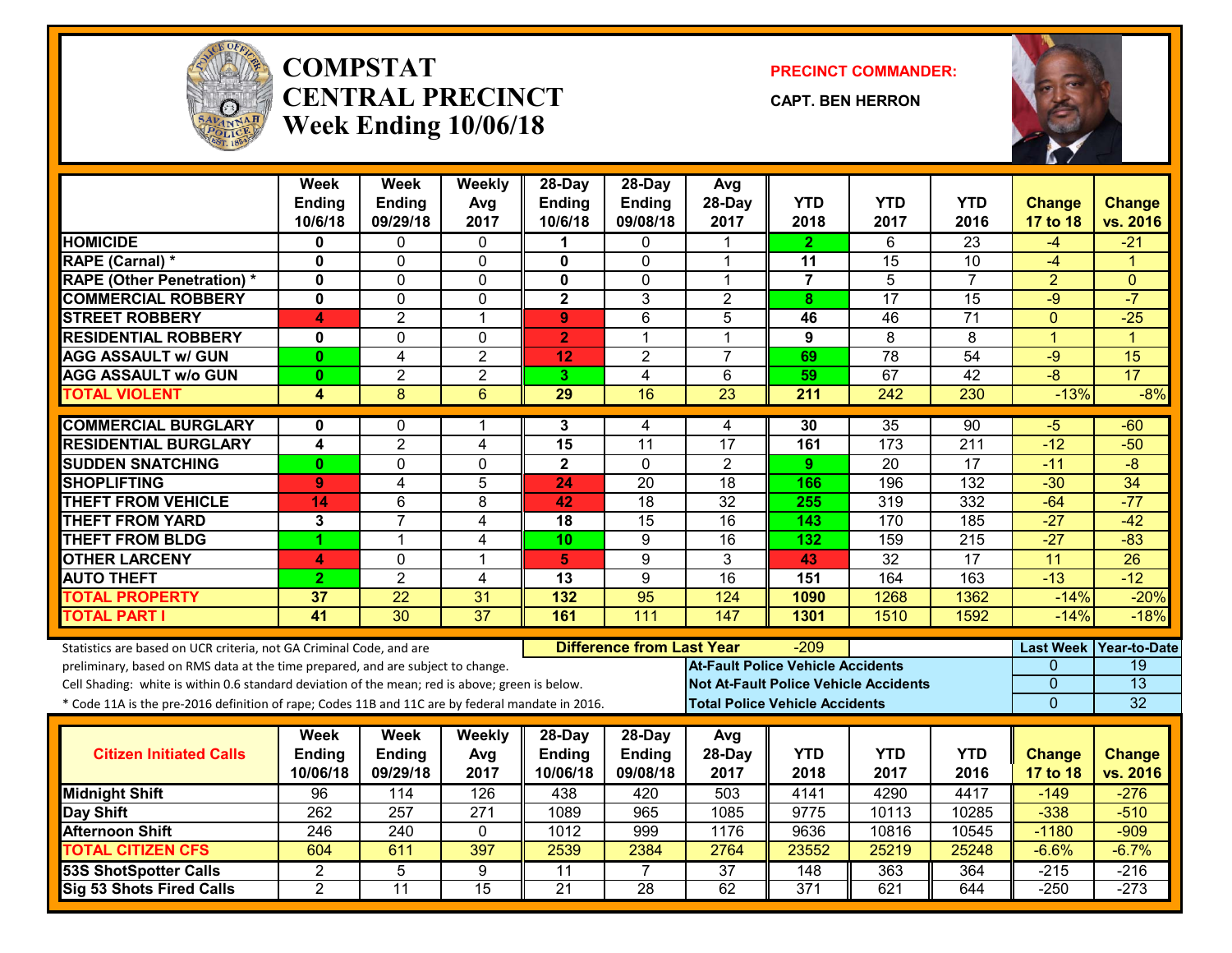# **BEAT 31 Central Precinct Week Ending 10/06/18**

|                                   | <b>Last 4 Weeks</b><br><b>Ending</b><br><b>Ending</b><br>Ending<br><b>Ending</b> |                |                |                | 28 Days        | 28 Day  |                |                |                |               |                      |
|-----------------------------------|----------------------------------------------------------------------------------|----------------|----------------|----------------|----------------|---------|----------------|----------------|----------------|---------------|----------------------|
|                                   |                                                                                  |                |                |                | Ending         | Average | <b>YTD</b>     | <b>YTD</b>     | <b>YTD</b>     | <b>Change</b> | <b>Change</b>        |
|                                   | 09/15/18                                                                         | 09/22/18       | 09/29/18       | 10/06/18       | 10/06/18       | 2017    | 2018           | 2017           | 2016           | 17 to 18      | vs. 2016             |
| <b>HOMICIDE</b>                   | 1                                                                                | $\Omega$       | 0              | 0              | $\mathbf{1}$   | 0.1     | $\mathbf{1}$   | $\Omega$       | 8              | $\mathbf{1}$  | $-7$                 |
| RAPE (Carnal) *                   | $\Omega$                                                                         | $\Omega$       | $\Omega$       | 0              | $\Omega$       | 0.2     | $\Omega$       | $\mathbf{1}$   | $\overline{2}$ | $-1$          | $-2$                 |
| <b>RAPE (Other Penetration) *</b> | 0                                                                                | 0              | $\mathbf 0$    | 0              | 0              | 0.3     | $\mathbf{1}$   | 3              | 0              | $-2$          | $\blacktriangleleft$ |
| <b>COMMERCIAL ROBBERY</b>         | 0                                                                                | 0              | $\mathbf 0$    | $\Omega$       | 0              | 0.0     | $\mathbf{1}$   | $\mathbf 0$    | $\mathbf{1}$   | $\mathbf{1}$  | $\mathbf{0}$         |
| <b>STREET ROBBERY</b>             | 0                                                                                | 0              | 0              | $\mathbf{1}$   | $\mathbf{1}$   | 1.1     | $\overline{7}$ | 12             | 16             | $-5$          | $-9$                 |
| <b>RESIDENTIAL ROBBERY</b>        | 0                                                                                | 0              | 0              | $\Omega$       | 0              | 0.2     | $\mathbf{1}$   | $\overline{2}$ | $\overline{2}$ | $-1$          | $-1$                 |
| <b>AGG ASSAULT w/ GUN</b>         | 0                                                                                | 0              | 0              | $\Omega$       | 0              | 1.0     | $\overline{7}$ | 12             | $\overline{7}$ | $-5$          | $\overline{0}$       |
| <b>AGG ASSAULT w/o GUN</b>        | 0                                                                                | 0              | $\mathbf{1}$   | $\Omega$       | 1              | 1.1     | 8              | 11             | 10             | $-3$          | $-2$                 |
| <b>TOTAL VIOLENT</b>              | $\mathbf{1}$                                                                     | $\overline{0}$ | $\mathbf{1}$   | $\mathbf{1}$   | 3              | 3.8     | 26             | 41             | 46             | $-37%$        | $-43%$               |
| <b>COMMERCIAL BURGLARY</b>        | $\mathbf{1}$                                                                     | 0              | $\mathbf{0}$   | 0              | $\mathbf{1}$   | 0.5     | 8              | $\overline{2}$ | 17             | 6             | $-9$                 |
| <b>RESIDENTIAL BURGLARY</b>       | $\mathbf{1}$                                                                     | 0              | 0              | 0              | 1              | 2.3     | 22             | 24             | 38             | $-2$          | $-16$                |
| <b>SUDDEN SNATCHING</b>           | 0                                                                                | 0              | 0              | $\Omega$       | 0              | 0.4     | $\mathbf{1}$   | 4              | 5              | $-3$          | $-4$                 |
| <b>SHOPLIFTING</b>                | 0                                                                                | $\mathbf 0$    | 0              | 0              | 0              | 1.5     | $\overline{2}$ | 15             | 15             | $-13$         | $-13$                |
| <b>THEFT FROM VEHICLE</b>         | $\overline{2}$                                                                   | $\overline{2}$ | $\overline{2}$ | 3              | 9              | 7.0     | 51             | 71             | 65             | $-20$         | $-14$                |
| <b>THEFT FROM YARD</b>            | 0                                                                                | $\mathbf{1}$   | $\mathbf{1}$   | 0              | $\overline{2}$ | 4.9     | 31             | 48             | 45             | $-17$         | $-14$                |
| <b>THEFT FROM BLDG</b>            | $\overline{2}$                                                                   | 0              | $\mathbf 0$    | $\Omega$       | $\overline{2}$ | 2.8     | 21             | 28             | 49             | $-7$          | $-28$                |
| <b>OTHER LARCENY</b>              | 0                                                                                | 0              | $\mathbf 0$    | $\overline{2}$ | $\overline{2}$ | 0.7     | 5              | 6              | 4              | $-1$          | $\mathbf{1}$         |
| <b>AUTO THEFT</b>                 | $\overline{2}$                                                                   | 0              | $\mathbf 0$    | 0              | $\overline{2}$ | 3.0     | 19             | 33             | 41             | $-14$         | $-22$                |
| <b>TOTAL PROPERTY</b>             | 8                                                                                | $\overline{3}$ | $\overline{3}$ | 5              | 19             | 22.9    | 160            | 231            | 279            | $-31%$        | $-43%$               |
| <b>TOTAL PART I</b>               | 9                                                                                | $\overline{3}$ | 4              | 6              | 22             | 26.8    | 186            | 272            | 325            | $-32%$        | $-43%$               |

 **Difference from Last Year**r -86

Statistics are based on UCR criteria, not GA Criminal Code.

\* Rape Code 11A is the historical definition of rape (aka Legacy Rape); Rape Codes 11B and 11C are those moved from Part II to Part I in 2017.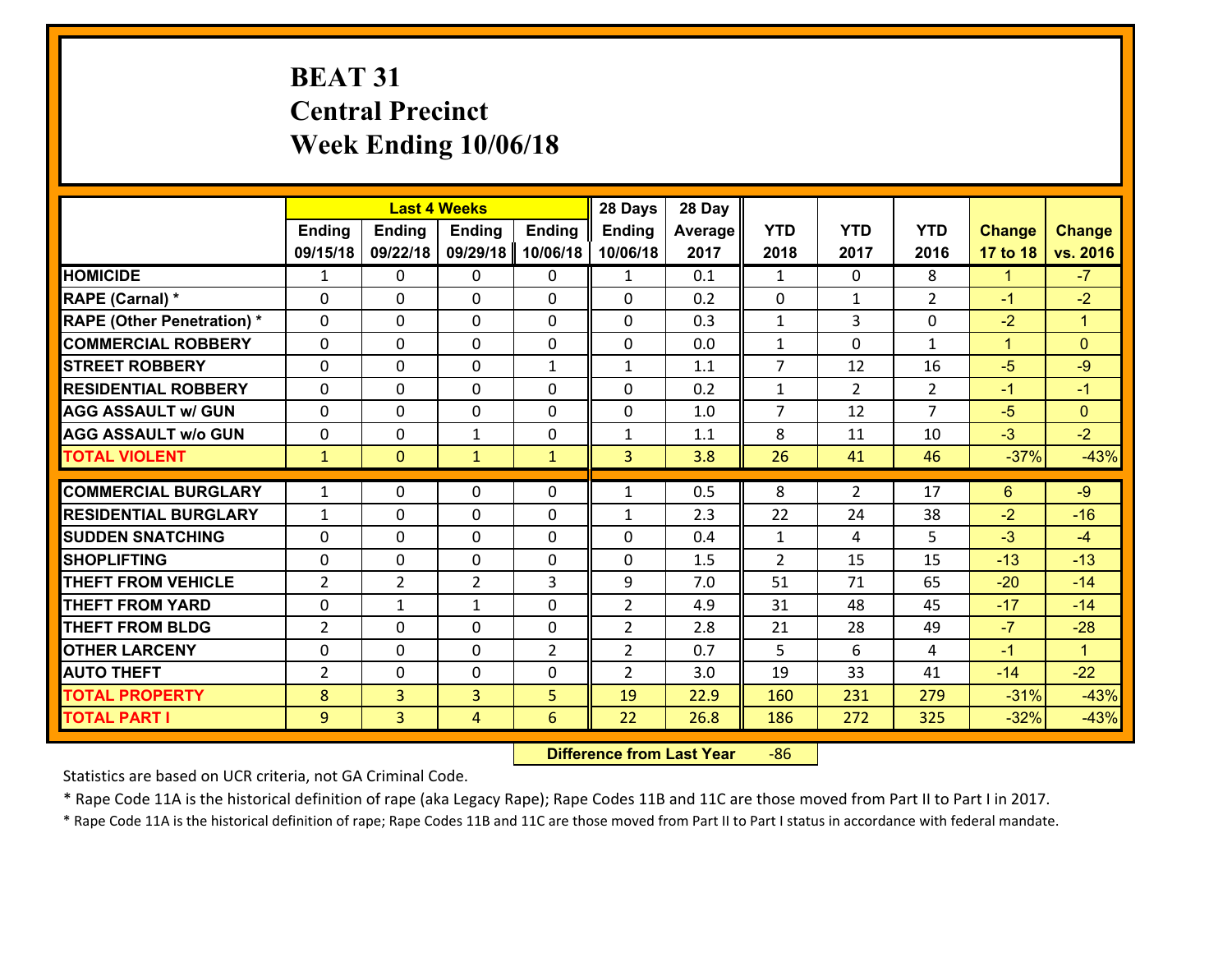# **BEAT 32 Central Precinct Week Ending 10/06/18**

|                                   |                |                | <b>Last 4 Weeks</b> |                | 28 Days        | 28 Day  |                |                |              |                |                      |
|-----------------------------------|----------------|----------------|---------------------|----------------|----------------|---------|----------------|----------------|--------------|----------------|----------------------|
|                                   | <b>Ending</b>  | <b>Ending</b>  | <b>Ending</b>       | <b>Ending</b>  | <b>Ending</b>  | Average | <b>YTD</b>     | <b>YTD</b>     | <b>YTD</b>   | <b>Change</b>  | <b>Change</b>        |
|                                   | 09/15/18       | 09/22/18       | 09/29/18            | 10/06/18       | 10/06/18       | 2017    | 2018           | 2017           | 2016         | 17 to 18       | vs. 2016             |
| <b>HOMICIDE</b>                   | $\Omega$       | 0              | $\Omega$            | 0              | $\Omega$       | 0.0     | $\Omega$       | $\Omega$       | 0            | $\Omega$       | $\mathbf{0}$         |
| RAPE (Carnal) *                   | 0              | 0              | $\mathbf{0}$        | 0              | $\Omega$       | 0.4     | $\mathbf{1}$   | 4              | $\mathbf{1}$ | $-3$           | $\mathbf{0}$         |
| <b>RAPE (Other Penetration) *</b> | $\Omega$       | 0              | $\mathbf{0}$        | $\Omega$       | $\Omega$       | 0.2     | $\mathbf{1}$   | $\mathbf{1}$   | $\mathbf{1}$ | $\mathbf{0}$   | $\mathbf{0}$         |
| <b>COMMERCIAL ROBBERY</b>         | $\mathbf{1}$   | 0              | 0                   | 0              | $\mathbf{1}$   | 0.5     | 4              | 5              | 3            | $-1$           | $\mathbf{1}$         |
| <b>STREET ROBBERY</b>             | $\Omega$       | 0              | $\mathbf 0$         | 0              | 0              | 0.5     | 4              | $\overline{2}$ | 6            | $\overline{2}$ | $-2$                 |
| <b>RESIDENTIAL ROBBERY</b>        | $\Omega$       | 1              | $\mathbf 0$         | $\Omega$       | $\mathbf{1}$   | 0.0     | $\mathbf{1}$   | 0              | $\Omega$     | $\mathbf{1}$   | $\blacktriangleleft$ |
| <b>AGG ASSAULT w/ GUN</b>         | 0              | 1              | $\mathbf{1}$        | 0              | $\overline{2}$ | 0.4     | $\overline{7}$ | 5              | $\mathbf{1}$ | $\overline{2}$ | $6\phantom{1}$       |
| <b>AGG ASSAULT w/o GUN</b>        | 0              | 0              | $\mathbf 0$         | 0              | 0              | 0.5     | 5              | 4              | 3            | $\mathbf{1}$   | 2 <sup>1</sup>       |
| <b>TOTAL VIOLENT</b>              | $\mathbf{1}$   | $\overline{2}$ | $\mathbf{1}$        | $\mathbf{0}$   | $\overline{4}$ | 2.5     | 23             | 21             | 15           | 10%            | 53%                  |
| <b>COMMERCIAL BURGLARY</b>        | $\Omega$       | 0              | $\mathbf{0}$        | $\Omega$       | $\Omega$       | 0.3     | $\overline{2}$ | 3              | 11           | $-1$           | $-9$                 |
| <b>RESIDENTIAL BURGLARY</b>       | 0              | 0              | $\overline{2}$      | $\mathbf{1}$   | 3              | 2.1     | 23             | 18             | 44           | 5              | $-21$                |
| <b>SUDDEN SNATCHING</b>           | 0              | 0              | $\mathbf 0$         | 0              | 0              | 0.2     | $\mathbf 0$    | $\overline{2}$ | $\mathbf{1}$ | $-2$           | $-1$                 |
| <b>SHOPLIFTING</b>                | $\mathbf{1}$   | 3              | 1                   | $\mathbf{1}$   | 6              | 3.8     | 60             | 42             | 31           | 18             | 29                   |
| <b>THEFT FROM VEHICLE</b>         | $\overline{2}$ | 3              | $\overline{2}$      | $\overline{2}$ | 9              | 8.7     | 59             | 88             | 85           | $-29$          | $-26$                |
| <b>THEFT FROM YARD</b>            | 0              | 0              | $\overline{2}$      | $\overline{2}$ | 4              | 2.8     | 38             | 31             | 35           | $\overline{7}$ | 3 <sup>°</sup>       |
| <b>THEFT FROM BLDG</b>            | $\mathbf{1}$   | 0              | $\mathbf 0$         | 0              | $\mathbf{1}$   | 4.1     | 28             | 37             | 52           | $-9$           | $-24$                |
| <b>OTHER LARCENY</b>              | 0              | 0              | $\mathbf 0$         | $\mathbf{1}$   | $\mathbf{1}$   | 1.0     | 18             | 8              | $\Omega$     | 10             | 18                   |
| <b>AUTO THEFT</b>                 | $\mathbf{1}$   | 0              | $\mathbf{0}$        | 0              | $\mathbf{1}$   | 2.3     | 19             | 27             | 22           | $-8$           | $-3$                 |
| <b>TOTAL PROPERTY</b>             | 5              | 6              | $\overline{7}$      | $\overline{7}$ | 25             | 25.4    | 247            | 256            | 281          | $-4%$          | $-12%$               |
| <b>TOTAL PART I</b>               | 6              | 8              | 8                   | $\overline{7}$ | 29             | 27.8    | 270            | 277            | 296          | $-3%$          | $-9%$                |
|                                   |                |                |                     |                |                |         |                |                |              |                |                      |

 **Difference from Last Year**‐7

Statistics are based on UCR criteria, not GA Criminal Code.

\* Rape Code 11A is the historical definition of rape (aka Legacy Rape); Rape Codes 11B and 11C are those moved from Part II to Part I in 2017.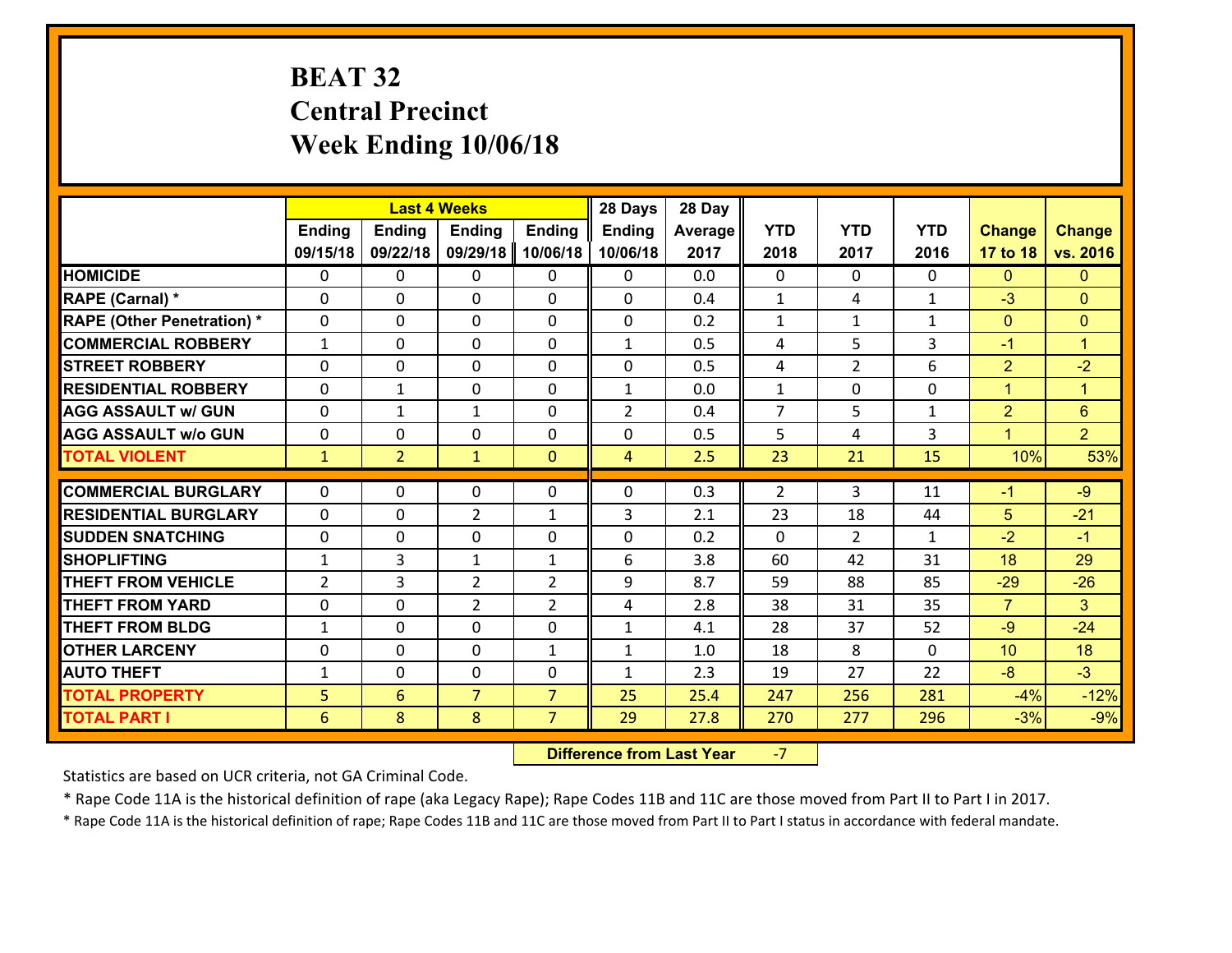# **BEAT 33 Central Precinct Week Ending 10/06/18**

|                                   |                |               | <b>Last 4 Weeks</b> |                | 28 Days        | 28 Day  |                |                |                |                |                |
|-----------------------------------|----------------|---------------|---------------------|----------------|----------------|---------|----------------|----------------|----------------|----------------|----------------|
|                                   | Ending         | <b>Ending</b> | <b>Ending</b>       | <b>Ending</b>  | <b>Ending</b>  | Average | <b>YTD</b>     | <b>YTD</b>     | <b>YTD</b>     | <b>Change</b>  | <b>Change</b>  |
|                                   | 09/15/18       | 09/22/18      | 09/29/18            | 10/06/18       | 10/06/18       | 2017    | 2018           | 2017           | 2016           | 17 to 18       | vs. 2016       |
| <b>HOMICIDE</b>                   | $\Omega$       | 0             | 0                   | 0              | $\Omega$       | 0.2     | 0              | $\mathbf{1}$   | 8              | $-1$           | $-8$           |
| RAPE (Carnal) *                   | $\mathbf{0}$   | 0             | $\mathbf{0}$        | 0              | $\Omega$       | 0.2     | 3              | $\overline{2}$ | 4              | $\mathbf{1}$   | $-1$           |
| <b>RAPE (Other Penetration) *</b> | $\Omega$       | 0             | $\mathbf{0}$        | $\Omega$       | $\Omega$       | 0.1     | $\mathbf{1}$   | $\mathbf{1}$   | $\overline{2}$ | $\mathbf{0}$   | $-1$           |
| <b>COMMERCIAL ROBBERY</b>         | $\mathbf{0}$   | $\mathbf{1}$  | 0                   | 0              | $\mathbf{1}$   | 0.5     | $\overline{2}$ | 6              | 3              | $-4$           | $-1$           |
| <b>STREET ROBBERY</b>             | $\mathbf{1}$   | 0             | 1                   | 0              | $\overline{2}$ | 1.5     | 19             | 16             | 20             | 3              | $-1$           |
| <b>RESIDENTIAL ROBBERY</b>        | $\Omega$       | $\Omega$      | $\mathbf 0$         | $\Omega$       | 0              | 0.1     | $\mathbf{0}$   | $\mathbf{1}$   | 0              | $-1$           | $\Omega$       |
| <b>AGG ASSAULT w/ GUN</b>         | $\overline{2}$ | 0             | $\mathbf 0$         | 0              | $\overline{2}$ | 1.4     | 9              | 17             | $\overline{7}$ | $-8$           | $\overline{2}$ |
| <b>AGG ASSAULT w/o GUN</b>        | $\mathbf{1}$   | 0             | 1                   | $\mathbf 0$    | $\overline{2}$ | 1.1     | 6              | 12             | 9              | $-6$           | $-3$           |
| <b>TOTAL VIOLENT</b>              | 4              | $\mathbf{1}$  | $\overline{2}$      | $\mathbf{0}$   | $\overline{7}$ | 4.9     | 40             | 56             | 53             | $-29%$         | $-25%$         |
| <b>COMMERCIAL BURGLARY</b>        | $\mathbf{1}$   | 0             | $\mathbf{0}$        | $\Omega$       | $\mathbf{1}$   | 0.6     | 9              | $\overline{7}$ | 24             | $\overline{2}$ | $-15$          |
| <b>RESIDENTIAL BURGLARY</b>       | $\mathbf{1}$   | 0             | $\mathbf 0$         | 0              | $\mathbf{1}$   | 1.7     | 15             | 14             | 23             | $\mathbf{1}$   | $-8$           |
| <b>SUDDEN SNATCHING</b>           | $\mathbf{1}$   | 0             | $\mathbf 0$         | 0              | $\mathbf{1}$   | 0.3     | 4              | 3              | 3              | $\mathbf{1}$   | $\mathbf{1}$   |
| <b>SHOPLIFTING</b>                | $\mathbf{1}$   | 3             | 3                   | 3              | 10             | 5.4     | 46             | 66             | 40             | $-20$          | 6              |
| <b>THEFT FROM VEHICLE</b>         | 3              | 3             | 1                   | $\overline{7}$ | 14             | 5.6     | 43             | 65             | 64             | $-22$          | $-21$          |
| <b>THEFT FROM YARD</b>            | 3              | 0             | $\mathbf 0$         | $\mathbf{1}$   | 4              | 3.2     | 32             | 32             | 59             | $\mathbf{0}$   | $-27$          |
| <b>THEFT FROM BLDG</b>            | $\mathbf{1}$   | $\mathbf{1}$  | 1                   | $\mathbf{1}$   | 4              | 2.5     | 26             | 25             | 46             | $\mathbf{1}$   | $-20$          |
| <b>OTHER LARCENY</b>              | 0              | $\mathbf{1}$  | $\mathbf 0$         | $\mathbf{1}$   | $\overline{2}$ | 0.8     | 11             | 8              | 6              | 3              | 5              |
| <b>AUTO THEFT</b>                 | $\mathbf{0}$   | 0             | $\mathbf{0}$        | $\mathbf{1}$   | $\mathbf{1}$   | 3.0     | 31             | 34             | 40             | $-3$           | $-9$           |
| <b>TOTAL PROPERTY</b>             | 11             | 8             | 5                   | 14             | 38             | 23.1    | 217            | 254            | 305            | $-15%$         | $-29%$         |
| <b>TOTAL PART I</b>               | 15             | 9             | $\overline{7}$      | 14             | 45             | 28.0    | 257            | 310            | 358            | $-17%$         | $-28%$         |

 **Difference from Last Year**‐53

Statistics are based on UCR criteria, not GA Criminal Code.

\* Rape Code 11A is the historical definition of rape (aka Legacy Rape); Rape Codes 11B and 11C are those moved from Part II to Part I in 2017.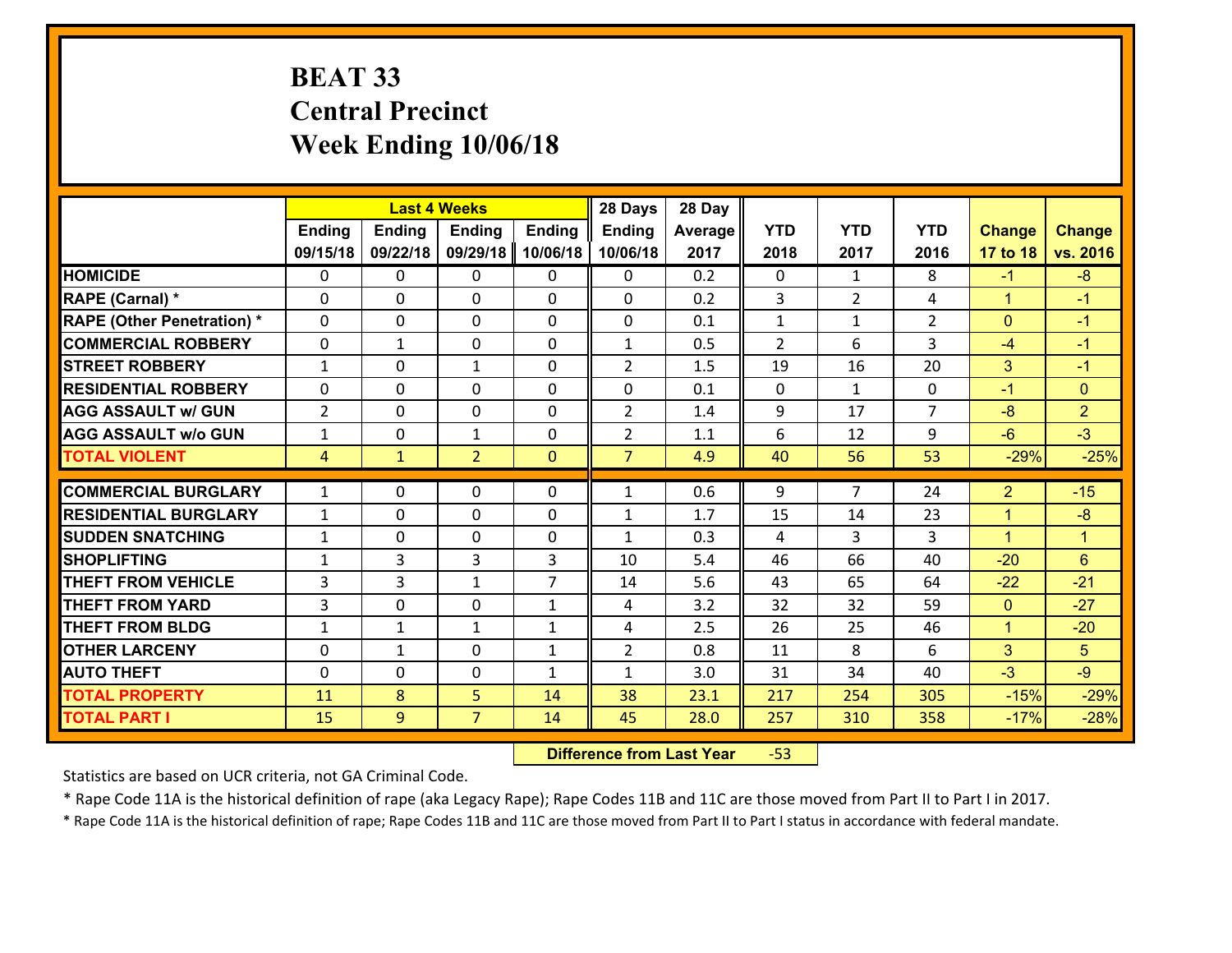# **BEAT 34 Central Precinct Week Ending 10/06/18**

|                                   |                |                | <b>Last 4 Weeks</b> |                | 28 Days        | 28 Day  |                |                |                |               |                |
|-----------------------------------|----------------|----------------|---------------------|----------------|----------------|---------|----------------|----------------|----------------|---------------|----------------|
|                                   | <b>Ending</b>  | <b>Ending</b>  | <b>Ending</b>       | <b>Ending</b>  | <b>Ending</b>  | Average | <b>YTD</b>     | <b>YTD</b>     | <b>YTD</b>     | <b>Change</b> | <b>Change</b>  |
|                                   | 09/15/18       | 09/22/18       | 09/29/18            | 10/06/18       | 10/06/18       | 2017    | 2018           | 2017           | 2016           | 17 to 18      | vs. 2016       |
| <b>HOMICIDE</b>                   | $\Omega$       | 0              | 0                   | 0              | $\Omega$       | 0.3     | 1              | 4              | 3              | $-3$          | $-2$           |
| RAPE (Carnal) *                   | $\mathbf{0}$   | 0              | $\mathbf{0}$        | 0              | 0              | 0.5     | $\mathbf{1}$   | 6              | 0              | $-5$          | $\mathbf{1}$   |
| <b>RAPE (Other Penetration) *</b> | $\Omega$       | 0              | $\mathbf{0}$        | $\Omega$       | 0              | 0.0     | $\Omega$       | 0              | $\overline{2}$ | $\mathbf{0}$  | $-2$           |
| <b>COMMERCIAL ROBBERY</b>         | $\mathbf{0}$   | 0              | 0                   | 0              | 0              | 0.1     | $\mathbf{0}$   | $\mathbf{1}$   | $\overline{2}$ | $-1$          | $-2$           |
| <b>STREET ROBBERY</b>             | 0              | 0              | 1                   | $\mathbf{1}$   | $\overline{2}$ | 0.7     | $\overline{7}$ | 8              | 10             | $-1$          | $-3$           |
| <b>RESIDENTIAL ROBBERY</b>        | $\Omega$       | $\mathbf{1}$   | $\mathbf 0$         | $\Omega$       | $\mathbf{1}$   | 0.3     | $\overline{2}$ | 4              | $\overline{2}$ | $-2$          | $\Omega$       |
| <b>AGG ASSAULT w/ GUN</b>         | $\mathbf{1}$   | $\overline{2}$ | $\mathbf 0$         | 0              | 3              | 2.4     | 18             | 26             | 19             | $-8$          | $-1$           |
| <b>AGG ASSAULT w/o GUN</b>        | 0              | 0              | $\mathbf 0$         | $\mathbf 0$    | 0              | 1.8     | 23             | 20             | 10             | 3             | 13             |
| <b>TOTAL VIOLENT</b>              | $\mathbf{1}$   | $\overline{3}$ | $\mathbf{1}$        | $\mathbf{1}$   | 6              | 6.1     | 52             | 69             | 48             | $-25%$        | 8%             |
| <b>COMMERCIAL BURGLARY</b>        | $\Omega$       | 0              | $\mathbf{0}$        | $\Omega$       | $\Omega$       | 0.4     | $\mathbf{1}$   | 5.             | 6              | -4            | $-5$           |
| <b>RESIDENTIAL BURGLARY</b>       | $\overline{2}$ | $\overline{2}$ | $\mathbf 0$         | $\mathbf{1}$   | 5              | 5.4     | 48             | 58             | 46             | $-10$         | $\overline{2}$ |
| <b>SUDDEN SNATCHING</b>           | 0              | 0              | $\mathbf 0$         | 0              | 0              | 0.5     | $\overline{2}$ | 6              | 4              | $-4$          | $-2$           |
| <b>SHOPLIFTING</b>                | 0              | 0              | $\mathbf 0$         | 0              | 0              | 2.8     | 6              | 27             | 4              | $-21$         | $\overline{2}$ |
| <b>THEFT FROM VEHICLE</b>         | 0              | $\overline{2}$ | $\mathbf{1}$        | $\overline{2}$ | 5              | 3.3     | 34             | 34             | 34             | $\mathbf{0}$  | $\Omega$       |
| <b>THEFT FROM YARD</b>            | 0              | $\overline{2}$ | $\mathbf{1}$        | 0              | 3              | 1.6     | 15             | 19             | 19             | $-4$          | $-4$           |
| <b>THEFT FROM BLDG</b>            | 0              | $\mathbf{1}$   | $\mathbf 0$         | 0              | $\mathbf{1}$   | 2.3     | 22             | 23             | 22             | $-1$          | $\overline{0}$ |
| <b>OTHER LARCENY</b>              | 0              | 0              | $\mathbf 0$         | 0              | 0              | 0.2     | $\mathbf{1}$   | $\overline{2}$ | $\overline{3}$ | $-1$          | $-2$           |
| <b>AUTO THEFT</b>                 | $\mathbf{1}$   | $\mathbf{1}$   | $\mathbf{1}$        | $\mathbf{0}$   | 3              | 3.2     | 27             | 29             | 29             | $-2$          | $-2$           |
| <b>TOTAL PROPERTY</b>             | $\overline{3}$ | 8              | $\overline{3}$      | 3              | 17             | 19.7    | 156            | 203            | 167            | $-23%$        | $-7%$          |
| <b>TOTAL PART I</b>               | $\overline{4}$ | 11             | 4                   | 4              | 23             | 25.8    | 208            | 272            | 215            | $-24%$        | $-3%$          |

 **Difference from Last Year**r -64

Statistics are based on UCR criteria, not GA Criminal Code.

\* Rape Code 11A is the historical definition of rape (aka Legacy Rape); Rape Codes 11B and 11C are those moved from Part II to Part I in 2017.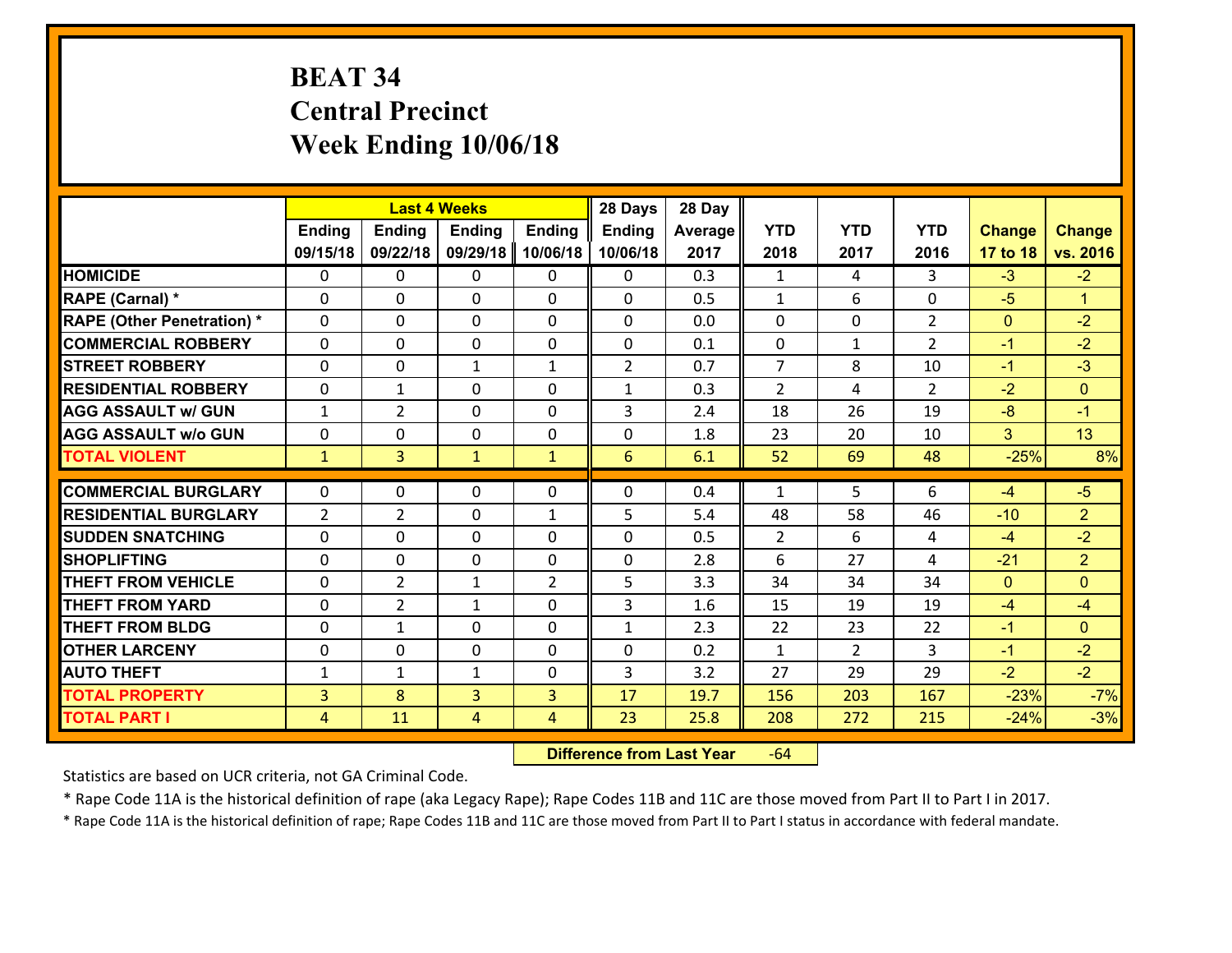# **BEAT 35 Central Precinct Week Ending 10/06/18**

|                                   |                |                | <b>Last 4 Weeks</b> |                | 28 Days        | 28 Day  |              |              |                |                |                |
|-----------------------------------|----------------|----------------|---------------------|----------------|----------------|---------|--------------|--------------|----------------|----------------|----------------|
|                                   | Ending         | <b>Ending</b>  | <b>Ending</b>       | <b>Ending</b>  | <b>Ending</b>  | Average | <b>YTD</b>   | <b>YTD</b>   | <b>YTD</b>     | <b>Change</b>  | <b>Change</b>  |
|                                   | 09/15/18       | 09/22/18       | 09/29/18            | 10/06/18       | 10/06/18       | 2017    | 2018         | 2017         | 2016           | 17 to 18       | vs. 2016       |
| <b>HOMICIDE</b>                   | $\Omega$       | 0              | 0                   | 0              | 0              | 0.1     | 0            | $\mathbf{1}$ | 4              | $-1$           | $-4$           |
| RAPE (Carnal) *                   | $\mathbf{0}$   | 0              | $\mathbf{0}$        | 0              | $\Omega$       | 0.0     | 3            | $\mathbf{0}$ | $\overline{2}$ | 3              | $\mathbf{1}$   |
| <b>RAPE (Other Penetration) *</b> | $\mathbf{0}$   | 0              | $\mathbf{0}$        | $\Omega$       | $\Omega$       | 0.0     | 4            | 0            | $\mathbf{1}$   | 4              | 3              |
| <b>COMMERCIAL ROBBERY</b>         | $\mathbf{0}$   | 0              | 0                   | 0              | $\Omega$       | 0.4     | 1            | 3            | 4              | $-2$           | $-3$           |
| <b>STREET ROBBERY</b>             | $\mathbf{1}$   | 0              | $\mathbf{0}$        | $\overline{2}$ | 3              | 0.6     | 5            | 5            | 17             | $\mathbf{0}$   | $-12$          |
| <b>RESIDENTIAL ROBBERY</b>        | $\Omega$       | 0              | $\mathbf 0$         | $\Omega$       | 0              | 0.1     | 0            | $\mathbf{1}$ | 3              | $-1$           | $-3$           |
| <b>AGG ASSAULT w/ GUN</b>         | $\mathbf{1}$   | 0              | $\overline{2}$      | 0              | 3              | 1.3     | 21           | 13           | 14             | 8              | $\overline{7}$ |
| <b>AGG ASSAULT W/o GUN</b>        | 0              | 0              | $\mathbf 0$         | 0              | 0              | 1.2     | 11           | 12           | 6              | $-1$           | 5 <sup>5</sup> |
| <b>TOTAL VIOLENT</b>              | $\overline{2}$ | $\overline{0}$ | $\overline{2}$      | $\overline{2}$ | 6              | 3.6     | 45           | 35           | 51             | 29%            | $-12%$         |
| <b>COMMERCIAL BURGLARY</b>        | $\mathbf{1}$   | 0              | 0                   | 0              | 1              | 1.0     | 5.           | 8            | 26             | $-3$           | $-21$          |
| <b>RESIDENTIAL BURGLARY</b>       | $\overline{2}$ | 1              | $\mathbf{0}$        | 0              | 3              | 3.7     | 36           | 42           | 42             | $-6$           | $-6$           |
| <b>SUDDEN SNATCHING</b>           | $\mathbf{0}$   | 0              | 0                   | 0              | 0              | 0.2     | $\mathbf{1}$ | 3            | 3              | $-2$           | $-2$           |
| <b>SHOPLIFTING</b>                | 0              | 0              | $\mathbf 0$         | $\mathbf{1}$   | $\mathbf{1}$   | 2.2     | 21           | 21           | 24             | $\mathbf{0}$   | $-3$           |
| <b>THEFT FROM VEHICLE</b>         | $\mathbf{1}$   | $\mathbf{1}$   | $\mathbf 0$         | $\Omega$       | $\overline{2}$ | 3.6     | 35           | 33           | 42             | $\overline{2}$ | $-7$           |
| <b>THEFT FROM YARD</b>            | 0              | $\mathbf{1}$   | $\mathbf{1}$        | 0              | $\overline{2}$ | 2.2     | 18           | 25           | 20             | $-7$           | $-2$           |
| <b>THEFT FROM BLDG</b>            | $\mathbf{1}$   | 0              | 0                   | 0              | $\mathbf{1}$   | 2.6     | 16           | 30           | 34             | $-14$          | $-18$          |
| <b>OTHER LARCENY</b>              | 0              | 0              | $\mathbf 0$         | 0              | 0              | 0.5     | 6            | 6            | $\overline{2}$ | $\mathbf{0}$   | $\overline{4}$ |
| <b>AUTO THEFT</b>                 | $\overline{2}$ | 1              | 1                   | $\mathbf{0}$   | 4              | 2.5     | 40           | 26           | 24             | 14             | 16             |
| <b>TOTAL PROPERTY</b>             | $\overline{7}$ | 4              | $\overline{2}$      | $\mathbf{1}$   | 14             | 18.6    | 178          | 194          | 217            | $-8%$          | $-18%$         |
| <b>TOTAL PART I</b>               | 9              | $\overline{4}$ | 4                   | 3              | 20             | 22.2    | 223          | 229          | 268            | $-3%$          | $-17%$         |

 **Difference from Last Year**‐6

Statistics are based on UCR criteria, not GA Criminal Code.

\* Rape Code 11A is the historical definition of rape (aka Legacy Rape); Rape Codes 11B and 11C are those moved from Part II to Part I in 2017.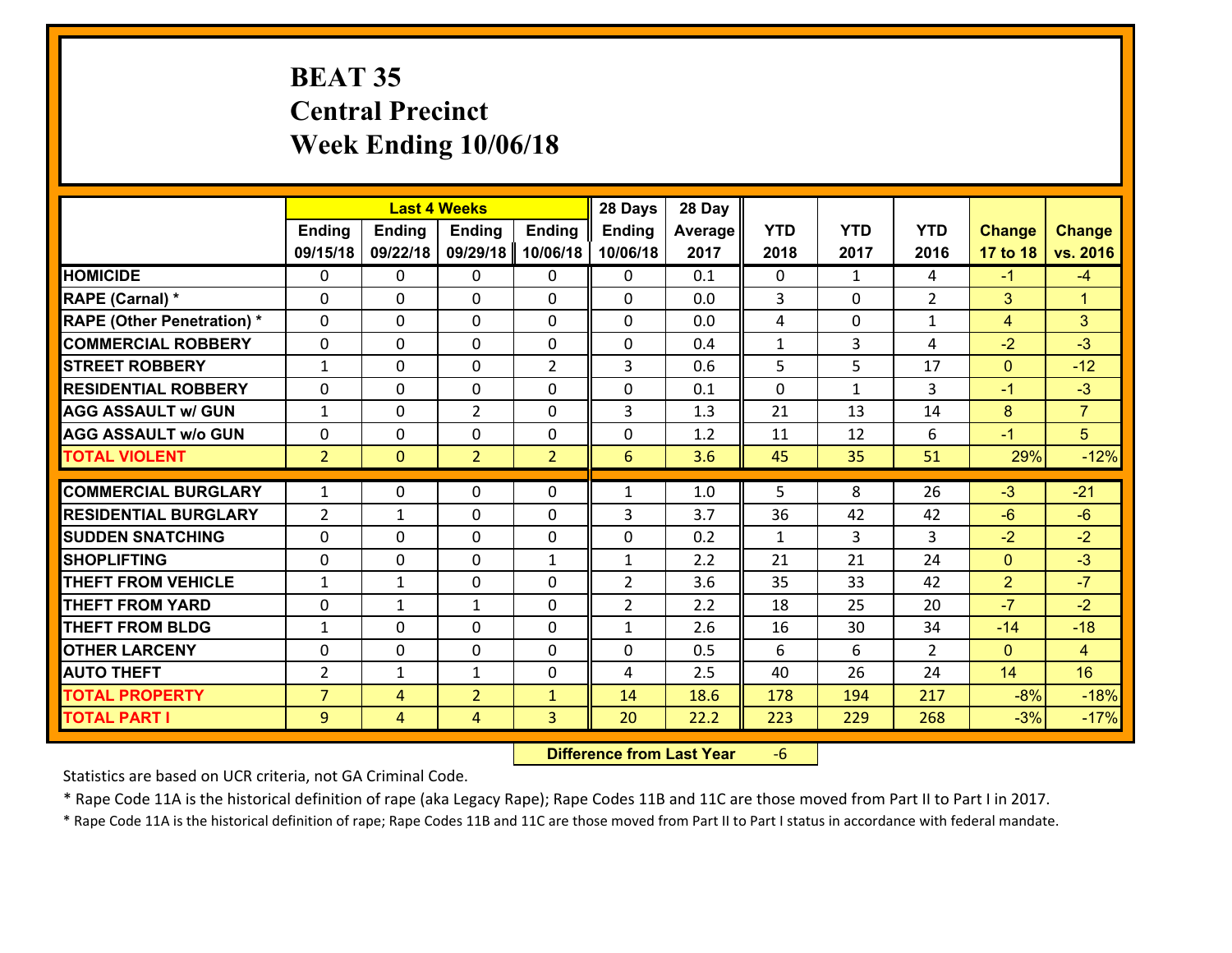# **BEAT 36 Central Precinct Week Ending 10/06/18**

|                                              |                     |                      | <b>Last 4 Weeks</b> |                                  | 28 Days        | 28 Day       |                |                |                |                      |                      |
|----------------------------------------------|---------------------|----------------------|---------------------|----------------------------------|----------------|--------------|----------------|----------------|----------------|----------------------|----------------------|
|                                              | <b>Ending</b>       | <b>Ending</b>        | <b>Ending</b>       | <b>Ending</b>                    | <b>Ending</b>  | Average      | <b>YTD</b>     | <b>YTD</b>     | <b>YTD</b>     | <b>Change</b>        | <b>Change</b>        |
|                                              | 09/15/18            | 09/22/18             | 09/29/18            | 10/06/18                         | 10/06/18       | 2017         | 2018           | 2017           | 2016           | 17 to 18             | vs. 2016             |
| <b>HOMICIDE</b>                              | $\mathbf{0}$        | 0                    | $\mathbf{0}$        | 0                                | $\mathbf{0}$   | 0.0          | $\mathbf{0}$   | $\Omega$       | $\Omega$       | $\mathbf{0}$         | $\mathbf{0}$         |
| <b>RAPE (Carnal) *</b>                       | $\Omega$            | 0                    | $\mathbf 0$         | $\Omega$                         | 0              | 0.2          | 3              | $\overline{2}$ | $\mathbf{1}$   | $\blacktriangleleft$ | $\overline{2}$       |
| <b>RAPE (Other Penetration) *</b>            | $\Omega$            | $\Omega$             | $\mathbf 0$         | $\Omega$                         | $\Omega$       | 0.0          | $\Omega$       | 0              | $\mathbf{1}$   | $\Omega$             | $-1$                 |
| <b>COMMERCIAL ROBBERY</b>                    | 0                   | 0                    | $\mathbf 0$         | 0                                | 0              | 0.2          | 0              | $\overline{2}$ | $\overline{2}$ | $-2$                 | $-2$                 |
| <b>STREET ROBBERY</b>                        | $\mathbf{0}$        | $\mathbf{1}$         | $\mathbf{0}$        | $\Omega$                         | $\mathbf{1}$   | 0.4          | 4              | 3              | $\overline{2}$ | $\mathbf{1}$         | $\overline{2}$       |
| <b>RESIDENTIAL ROBBERY</b>                   | $\Omega$            | 0                    | $\mathbf 0$         | $\Omega$                         | 0              | 0.1          | 5              | $\Omega$       | $\mathbf{1}$   | 5                    | $\overline{4}$       |
| <b>AGG ASSAULT w/ GUN</b>                    | $\Omega$            | $\mathbf{1}$         | $\mathbf{1}$        | $\Omega$                         | $\overline{2}$ | 0.6          | $\overline{7}$ | 5              | 6              | $\overline{2}$       | $\blacktriangleleft$ |
| <b>AGG ASSAULT w/o GUN</b>                   | 0                   | 0                    | $\mathbf 0$         | $\Omega$                         | 0              | 0.7          | 6              | 8              | 4              | $-2$                 | 2 <sup>1</sup>       |
| <b>TOTAL VIOLENT</b>                         | $\mathbf{0}$        | 2 <sup>1</sup>       | $\mathbf{1}$        | $\mathbf{0}$                     | $\overline{3}$ | 2.1          | 25             | 20             | 17             | 25%                  | 47%                  |
|                                              |                     |                      |                     |                                  |                |              |                |                |                |                      |                      |
|                                              |                     |                      |                     |                                  |                |              |                |                |                |                      |                      |
| <b>COMMERCIAL BURGLARY</b>                   | $\Omega$            | 0                    | $\mathbf{0}$        | 0                                | 0              | 0.8          | 5              | 10             | 6              | $-5$                 | $-1$                 |
| <b>RESIDENTIAL BURGLARY</b>                  | $\mathbf{0}$        | 0                    | $\mathbf 0$         | $\overline{2}$                   | $\overline{2}$ | 1.7          | 17             | 17             | 18             | $\mathbf{0}$         | $-1$                 |
| <b>ISUDDEN SNATCHING</b>                     | $\mathbf{1}$        | 0                    | $\mathbf 0$         | 0                                | $\mathbf{1}$   | 0.2          | $\mathbf{1}$   | $\overline{2}$ | $\mathbf{1}$   | $-1$                 | $\overline{0}$       |
| <b>SHOPLIFTING</b>                           | $\mathbf{0}$        | 3                    | $\mathbf{0}$        | 4                                | $\overline{7}$ | 2.6          | 31             | 25             | 18             | 6                    | 13                   |
| <b>THEFT FROM VEHICLE</b>                    | $\mathbf{1}$        | $\overline{2}$       | $\mathbf{0}$        | $\Omega$                         | 3              | 3.3          | 33             | 28             | 42             | 5                    | $-9$                 |
| <b>THEFT FROM YARD</b>                       | $\mathbf{1}$        | $\Omega$             | $\overline{2}$      | $\Omega$                         | 3              | 1.5          | 9              | 15             | $\overline{7}$ | $-6$                 | 2 <sup>1</sup>       |
| <b>THEFT FROM BLDG</b>                       | $\mathbf{1}$        | 0                    | 0                   | 0                                | $\mathbf{1}$   | 1.5          | 19             | 16             | 12             | 3                    | $\overline{7}$       |
| <b>OTHER LARCENY</b>                         | 0                   | 0                    | $\mathbf 0$         | 0                                | 0              | 0.3          | $\overline{2}$ | $\overline{2}$ | $\overline{2}$ | $\mathbf{0}$         | $\overline{0}$       |
| <b>AUTO THEFT</b>                            | $\mathbf{0}$        | $\mathbf{1}$         | $\mathbf 0$         | $\mathbf{1}$                     | $\overline{2}$ | 2.0          | 15             | 15             | $\overline{7}$ | $\mathbf{0}$         | 8 <sup>°</sup>       |
| <b>TOTAL PROPERTY</b><br><b>TOTAL PART I</b> | 4<br>$\overline{4}$ | $6\overline{6}$<br>8 | $\overline{2}$<br>3 | $\overline{7}$<br>$\overline{7}$ | 19<br>22       | 13.8<br>16.0 | 132<br>157     | 130<br>150     | 113<br>130     | 2%<br>5%             | 17%<br>21%           |

 **Difference from Last Year**r 7

Statistics are based on UCR criteria, not GA Criminal Code.

\* Rape Code 11A is the historical definition of rape (aka Legacy Rape); Rape Codes 11B and 11C are those moved from Part II to Part I in 2017.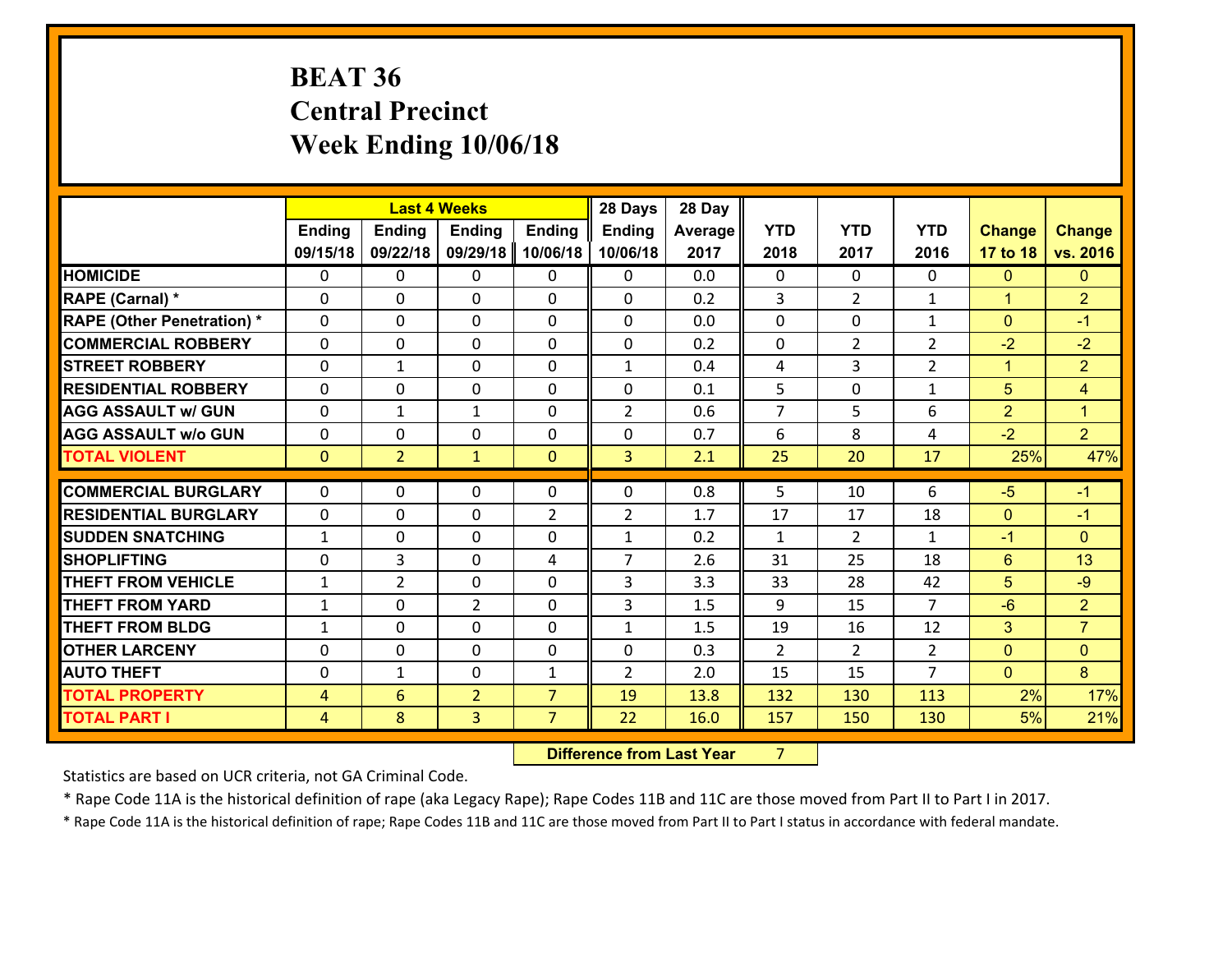

#### **COMPSTATSOUTH PRECINCT** CAPT. JOY GELLATLY **Week Ending 10/06/18**

**PRECINCT COMMANDER:**



|                                                                                                  | <b>Week</b><br>Ending | <b>Week</b><br>Ending | Weekly<br>Avg           | 28-Day<br><b>Ending</b> | 28-Day<br>Ending                 | Avg<br>28-Day                                | <b>YTD</b>                               | <b>YTD</b>       | <b>YTD</b>       | <b>Change</b>  | <b>Change</b>          |
|--------------------------------------------------------------------------------------------------|-----------------------|-----------------------|-------------------------|-------------------------|----------------------------------|----------------------------------------------|------------------------------------------|------------------|------------------|----------------|------------------------|
|                                                                                                  | 10/6/18               | 09/29/18              | 2017                    | 10/6/18                 | 09/08/18                         | 2017                                         | 2018                                     | 2017             | 2016             | 17 to 18       | vs. 2016               |
| <b>HOMICIDE</b>                                                                                  | 0                     | 0                     | 0                       | 0                       | 0                                | $\Omega$                                     | 3                                        | 2                | 5                | 1              | $-2$                   |
| RAPE (Carnal) *                                                                                  | $\mathbf 0$           | 0                     | $\mathbf 0$             | 1                       | $\overline{2}$                   | $\mathbf 1$                                  | 10                                       | 6                | 10               | 4              | $\mathbf{0}$           |
| <b>RAPE (Other Penetration) *</b>                                                                | $\bf{0}$              | 0                     | 0                       | $\mathbf{0}$            | $\Omega$                         | $\Omega$                                     | 13                                       | 4                | 6                | 9              | $\overline{7}$         |
| <b>COMMERCIAL ROBBERY</b>                                                                        | 0                     | 0                     | $\overline{1}$          | $\mathbf{0}$            | $\mathbf{1}$                     | $\overline{2}$                               | 9                                        | 26               | 29               | $-17$          | $-20$                  |
| <b>STREET ROBBERY</b>                                                                            | 3                     | $\mathbf{1}$          | $\mathbf{1}$            | 4                       | 5                                | $\overline{2}$                               | 31                                       | 22               | 23               | 9              | 8                      |
| <b>RESIDENTIAL ROBBERY</b>                                                                       | $\overline{2}$        | $\overline{0}$        | $\mathbf{0}$            | $\overline{2}$          | $\overline{2}$                   | $\Omega$                                     | 10                                       | $\overline{2}$   | $\overline{6}$   | $\overline{8}$ | $\overline{4}$         |
| <b>AGG ASSAULT w/ GUN</b>                                                                        | $\bf{0}$              | 0                     | $\mathbf{1}$            | 1                       | $\overline{4}$                   | $\overline{3}$                               | 19                                       | $\overline{32}$  | 19               | $-13$          | $\overline{0}$         |
| <b>AGG ASSAULT w/o GUN</b>                                                                       | 1                     | $\mathbf{1}$          | $\mathbf{1}$            | $\overline{\mathbf{5}}$ | 3                                | 3                                            | 36                                       | 30               | 31               | $6\phantom{1}$ | 5                      |
| <b>TOTAL VIOLENT</b>                                                                             | $6\phantom{1}6$       | $\overline{2}$        | 3                       | $\overline{13}$         | $\overline{17}$                  | 12                                           | 131                                      | 124              | 129              | 6%             | 2%                     |
| <b>COMMERCIAL BURGLARY</b>                                                                       | 4                     | 3                     | -1                      | 8                       | 13                               | 4                                            | 50                                       | 52               | 41               | $-2$           | 9                      |
| <b>RESIDENTIAL BURGLARY</b>                                                                      |                       | 6                     | $\overline{\mathbf{4}}$ | 16                      | 13                               | 14                                           | 154                                      | 164              | 166              | $-10$          | $-12$                  |
| <b>SUDDEN SNATCHING</b>                                                                          | 0                     | 0                     | $\mathbf 0$             | 1                       | $\mathbf 0$                      | 1                                            | 9                                        | 5                | 9                | $\overline{4}$ | $\Omega$               |
| <b>SHOPLIFTING</b>                                                                               | 14                    | $\overline{13}$       | $\overline{7}$          | 50                      | $\overline{54}$                  | 28                                           | 507                                      | $\overline{532}$ | 492              | $-25$          | $\overline{15}$        |
| <b>THEFT FROM VEHICLE</b>                                                                        | 23                    | 3                     | $\overline{7}$          | 41                      | 27                               | $\overline{30}$                              | 292                                      | 333              | $\overline{221}$ | $-41$          | $\overline{71}$        |
| <b>THEFT FROM YARD</b>                                                                           | $\mathbf 1$           | $\overline{2}$        | $\overline{2}$          | $\overline{9}$          | $\overline{8}$                   | $\overline{8}$                               | 84                                       | 75               | 102              | $\overline{9}$ | $-18$                  |
| <b>THEFT FROM BLDG</b>                                                                           | 5                     | $\overline{2}$        | 3                       | 12                      | 16                               | 13                                           | 117                                      | 172              | 133              | $-55$          | $-16$                  |
| <b>OTHER LARCENY</b>                                                                             | $\mathbf 1$           | $\mathbf{1}$          | $\mathbf{1}$            | $\overline{2}$          | 4                                | 3                                            | $\overline{22}$                          | $\overline{30}$  | $\overline{15}$  | $-8$           | $\overline{7}$         |
| <b>AUTO THEFT</b>                                                                                | 4                     | $\overline{2}$        | 3                       | 8                       | 9                                | $\overline{13}$                              | 114                                      | $\overline{123}$ | 99               | $-9$           | 15                     |
| <b>TOTAL PROPERTY</b>                                                                            | 50                    | $\overline{32}$       | $\overline{28}$         | 147                     | 144                              | 113                                          | 1349                                     | 1486             | 1278             | $-9%$          | 6%                     |
| <b>TOTAL PART I</b>                                                                              | 56                    | $\overline{34}$       | $\overline{31}$         | 160                     | 161                              | 125                                          | 1480                                     | 1610             | 1407             | $-8%$          | 5%                     |
| Statistics are based on UCR criteria, not GA Criminal Code, and are                              |                       |                       |                         |                         | <b>Difference from Last Year</b> |                                              | -130                                     |                  |                  |                | Last Week Year-to-Date |
| preliminary, based on RMS data at the time prepared, and are subject to change.                  |                       |                       |                         |                         |                                  |                                              | <b>At-Fault Police Vehicle Accidents</b> |                  |                  | 0              | 5                      |
| Cell Shading: white is within 0.6 standard deviation of the mean; red is above; green is below.  |                       |                       |                         |                         |                                  | <b>Not At-Fault Police Vehicle Accidents</b> |                                          |                  |                  | 0              | $\overline{13}$        |
| * Code 11A is the pre-2016 definition of rape; Codes 11B and 11C are by federal mandate in 2016. |                       |                       |                         |                         |                                  |                                              | <b>Total Police Vehicle Accidents</b>    |                  |                  | $\overline{0}$ | 18                     |
|                                                                                                  | Week                  | Week                  | Weekly                  | 28-Day                  | 28-Day                           | Avg                                          |                                          |                  |                  |                |                        |
| <b>Citizen Initiated Calls</b>                                                                   | <b>Ending</b>         | Ending                | Avg                     | <b>Ending</b>           | Ending                           | 28-Day                                       | <b>YTD</b>                               | <b>YTD</b>       | <b>YTD</b>       | <b>Change</b>  | <b>Change</b>          |
|                                                                                                  | 10/06/18              | 09/29/18              | 2017                    | 10/06/18                | 09/08/18                         | 2017                                         | 2018                                     | 2017             | 2016             | 17 to 18       | vs. 2016               |
| <b>Midnight Shift</b>                                                                            | 100                   | 75                    | 91                      | 335                     | 347                              | 364                                          | 3429                                     | 3716             | 3672             | $-287$         | $-243$                 |
| Day Shift                                                                                        | 249                   | 252                   | 247                     | 1002                    | 962                              | 986                                          | 9832                                     | 10349            | 10285            | $-517$         | $-453$                 |
| <b>Afternoon Shift</b>                                                                           | 219                   | $\overline{235}$      | $\mathbf 0$             | 891                     | $\overline{962}$                 | 982                                          | 9542                                     | 10220            | 10061            | $-678$         | $-519$                 |
| <b>TOTAL CITIZEN CFS</b>                                                                         | 568                   | 562                   | 338                     | 2228                    | 2271                             | 2332                                         | 22803                                    | 24285            | 24018            | $-6.1%$        | $-5.1%$                |
| <b>53S ShotSpotter Calls</b>                                                                     | 0                     | 0                     | 0                       | $\Omega$                | $\mathbf{0}$                     | $\mathbf{0}$                                 | $\Omega$                                 | 0                | $\Omega$         | $\mathbf{0}$   | $\mathbf{0}$           |
| <b>Sig 53 Shots Fired Calls</b>                                                                  | $\overline{2}$        | $\overline{7}$        | $\overline{8}$          | 17                      | $\overline{25}$                  | 33                                           | 303                                      | 331              | 374              | $-28$          | $-71$                  |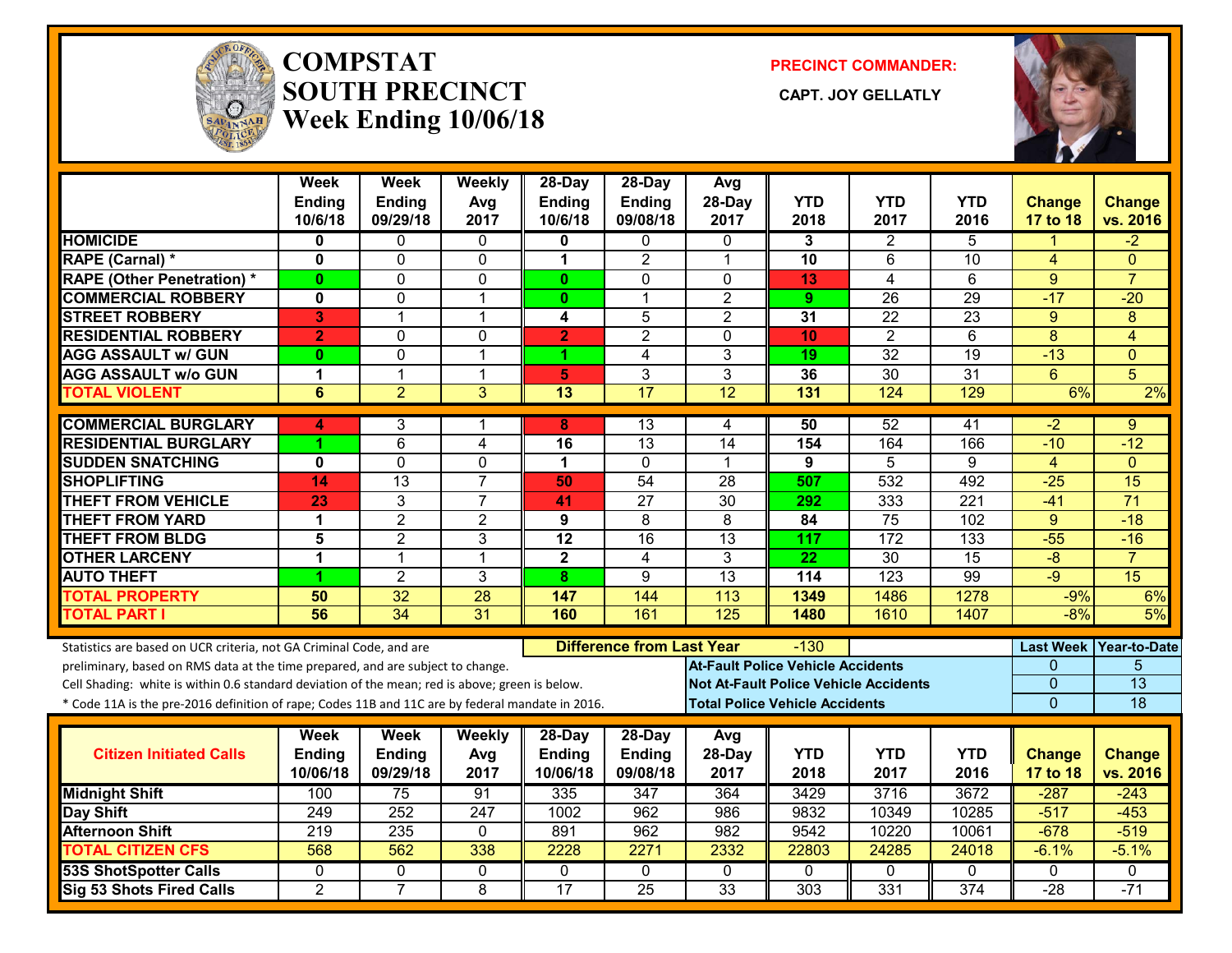# **BEAT 41 South Precinct Week Ending 10/06/18**

|                                   |                |                | <b>Last 4 Weeks</b> |               | 28 Days        | 28 Day  |                |                |                |                |                      |
|-----------------------------------|----------------|----------------|---------------------|---------------|----------------|---------|----------------|----------------|----------------|----------------|----------------------|
|                                   | <b>Ending</b>  | <b>Ending</b>  | <b>Ending</b>       | <b>Ending</b> | <b>Ending</b>  | Average | <b>YTD</b>     | <b>YTD</b>     | <b>YTD</b>     | <b>Change</b>  | <b>Change</b>        |
|                                   | 09/15/18       | 09/22/18       | 09/29/18            | 10/06/18      | 10/06/18       | 2017    | 2018           | 2017           | 2016           | 17 to 18       | vs. 2016             |
| <b>HOMICIDE</b>                   | $\Omega$       | 0              | 0                   | 0             | 0              | 0.0     | $\Omega$       | $\Omega$       | 0              | $\mathbf{0}$   | $\mathbf{0}$         |
| RAPE (Carnal) *                   | $\Omega$       | 0              | $\mathbf{0}$        | 0             | $\Omega$       | 0.1     | $\Omega$       | $\Omega$       | $\mathcal{L}$  | $\mathbf{0}$   | $-2$                 |
| <b>RAPE (Other Penetration) *</b> | 0              | 0              | $\mathbf 0$         | 0             | 0              | 0.0     | $\mathbf{1}$   | 0              | 0              | $\mathbf{1}$   | $\blacktriangleleft$ |
| <b>COMMERCIAL ROBBERY</b>         | 0              | 0              | $\mathbf 0$         | 0             | 0              | 1.2     | $\mathbf{1}$   | 9              | 5              | $-8$           | $-4$                 |
| <b>STREET ROBBERY</b>             | 0              | 0              | $\mathbf 0$         | 0             | 0              | 0.3     | 4              | $\overline{2}$ | 4              | $\overline{2}$ | $\mathbf{0}$         |
| <b>RESIDENTIAL ROBBERY</b>        | $\Omega$       | 0              | $\mathbf 0$         | 0             | 0              | 0.1     | $\mathbf{1}$   | $\mathbf 0$    | 0              | $\mathbf{1}$   | $\mathbf{1}$         |
| <b>AGG ASSAULT w/ GUN</b>         | 0              | 0              | $\mathbf 0$         | 0             | 0              | 0.2     | $\mathbf 0$    | $\overline{2}$ | $\overline{2}$ | $-2$           | $-2$                 |
| <b>AGG ASSAULT w/o GUN</b>        | 0              | 0              | $\mathbf 0$         | $\Omega$      | $\mathbf 0$    | 0.3     | $\overline{2}$ | 4              | 5              | $-2$           | $-3$                 |
| <b>TOTAL VIOLENT</b>              | $\mathbf{O}$   | $\overline{0}$ | $\overline{0}$      | $\mathbf{0}$  | $\mathbf{0}$   | 2.1     | $\overline{9}$ | 17             | 18             | $-47%$         | $-50%$               |
|                                   |                |                |                     |               |                |         |                |                |                |                |                      |
| <b>COMMERCIAL BURGLARY</b>        | $\Omega$       | 0              | $\mathbf{1}$        | $\mathbf{1}$  | $\overline{2}$ | 1.4     | 9              | 14             | 14             | $-5$           | $-5$                 |
| <b>RESIDENTIAL BURGLARY</b>       | $\Omega$       | 0              | 0                   | 0             | 0              | 2.1     | 11             | 24             | 27             | $-13$          | $-16$                |
| <b>SUDDEN SNATCHING</b>           | 0              | 0              | $\mathbf 0$         | 0             | 0              | 0.2     | 3              | $\overline{2}$ | $\mathbf{1}$   | $\mathbf{1}$   | 2 <sup>1</sup>       |
| <b>SHOPLIFTING</b>                | 0              | $\mathbf 1$    | $\mathbf 0$         | 0             | $\mathbf{1}$   | 4.4     | 18             | 46             | 36             | $-28$          | $-18$                |
| <b>THEFT FROM VEHICLE</b>         | 0              | 1              | $\overline{2}$      | 4             | $\overline{7}$ | 3.5     | 35             | 35             | 44             | $\mathbf{0}$   | $-9$                 |
| <b>THEFT FROM YARD</b>            | 0              | 0              | $\mathbf 0$         | 0             | $\mathbf 0$    | 1.8     | 11             | 15             | 19             | $-4$           | $-8$                 |
| <b>THEFT FROM BLDG</b>            | 0              | $\overline{2}$ | $\mathbf 0$         | $\mathbf{0}$  | $\overline{2}$ | 3.1     | 19             | 33             | 22             | $-14$          | $-3$                 |
| <b>OTHER LARCENY</b>              | $\mathbf 0$    | 0              | $\mathbf 0$         | 0             | 0              | 0.4     | $\overline{2}$ | 3              | 0              | $-1$           | $\overline{2}$       |
| <b>AUTO THEFT</b>                 | $\overline{2}$ | 1              | $\mathbf 0$         | $\mathbf 0$   | 3              | 1.7     | 11             | 16             | 21             | $-5$           | $-10$                |
| <b>TOTAL PROPERTY</b>             | $\overline{2}$ | 5              | $\overline{3}$      | 5             | 15             | 18.6    | 119            | 188            | 184            | $-37%$         | $-35%$               |
| <b>TOTAL PART I</b>               | $\overline{2}$ | 5              | $\overline{3}$      | 5             | 15             | 20.8    | 128            | 205            | 202            | $-38%$         | $-37%$               |

 **Difference from Last Year**r -77

Statistics are based on UCR criteria, not GA Criminal Code.

\* Rape Code 11A is the historical definition of rape (aka Legacy Rape); Rape Codes 11B and 11C are those moved from Part II to Part I in 2017.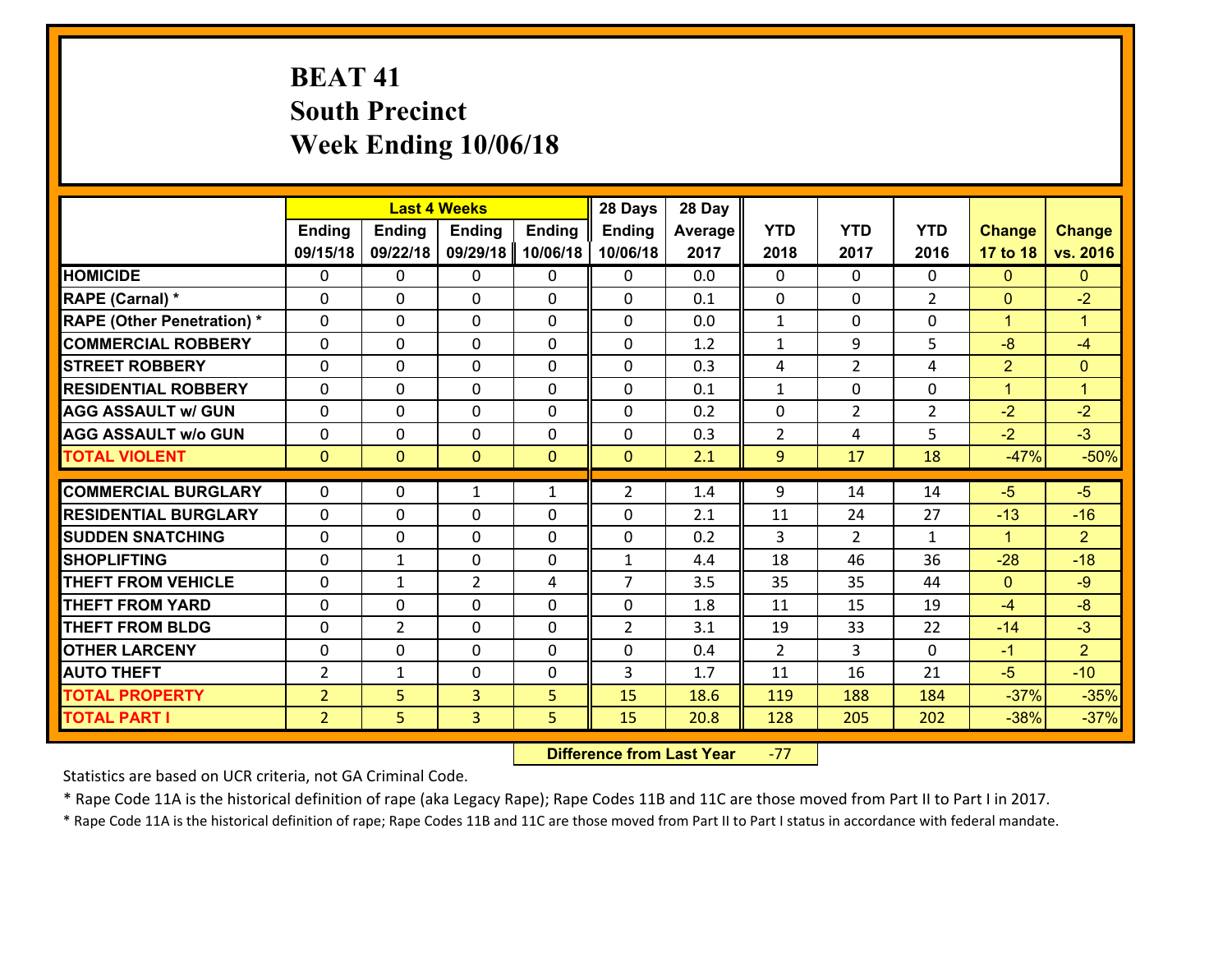# **BEAT 42 South Precinct Week Ending 10/06/18**

|                                              |               |                | <b>Last 4 Weeks</b> |               | 28 Days        | 28 Day     |                |                |                |                |                      |
|----------------------------------------------|---------------|----------------|---------------------|---------------|----------------|------------|----------------|----------------|----------------|----------------|----------------------|
|                                              | <b>Ending</b> | <b>Ending</b>  | <b>Ending</b>       | <b>Ending</b> | <b>Ending</b>  | Average    | <b>YTD</b>     | <b>YTD</b>     | <b>YTD</b>     | <b>Change</b>  | <b>Change</b>        |
|                                              | 09/15/18      | 09/22/18       | 09/29/18            | 10/06/18      | 10/06/18       | 2017       | 2018           | 2017           | 2016           | 17 to 18       | vs. 2016             |
| <b>HOMICIDE</b>                              | 0             | 0              | $\mathbf{0}$        | 0             | 0              | 0.0        | $\Omega$       | $\Omega$       | $\Omega$       | $\mathbf{0}$   | $\mathbf{0}$         |
| RAPE (Carnal) *                              | $\Omega$      | 0              | $\mathbf{0}$        | 0             | 0              | 0.0        | 1              | $\mathbf{1}$   | $\mathbf{1}$   | $\mathbf{0}$   | $\mathbf{0}$         |
| <b>RAPE (Other Penetration) *</b>            | $\Omega$      | 0              | $\Omega$            | $\Omega$      | $\Omega$       | 0.0        | 3              | $\mathbf{1}$   | $\Omega$       | $\overline{2}$ | 3                    |
| <b>COMMERCIAL ROBBERY</b>                    | 0             | 0              | $\mathbf 0$         | 0             | 0              | 0.0        | $\mathbf{1}$   | 4              | $\overline{7}$ | $-3$           | $-6$                 |
| <b>STREET ROBBERY</b>                        | $\Omega$      | 0              | $\mathbf 0$         | $\Omega$      | 0              | 0.0        | 4              | 4              | 3              | $\mathbf{0}$   | $\blacktriangleleft$ |
| <b>RESIDENTIAL ROBBERY</b>                   | $\Omega$      | $\Omega$       | $\mathbf 0$         | $\Omega$      | $\Omega$       | 0.0        | $\mathbf 0$    | 0              | $\overline{2}$ | $\overline{0}$ | $-2$                 |
| <b>AGG ASSAULT w/ GUN</b>                    | $\Omega$      | 0              | $\mathbf 0$         | $\Omega$      | 0              | 0.0        | $\overline{2}$ | 3              | 4              | $-1$           | $-2$                 |
| <b>AGG ASSAULT w/o GUN</b>                   | $\mathbf{1}$  | 0              | $\mathbf 0$         | $\mathbf{1}$  | $\overline{2}$ | 0.0        | $\overline{7}$ | $\mathbf{1}$   | 5              | $6^{\circ}$    | 2 <sup>1</sup>       |
| <b>TOTAL VIOLENT</b>                         | $\mathbf{1}$  | $\overline{0}$ | $\mathbf{0}$        | $\mathbf{1}$  | $\overline{2}$ | 0.0        | 18             | 14             | 22             | 29%            | $-18%$               |
| <b>COMMERCIAL BURGLARY</b>                   | $\Omega$      | 0              | 0                   |               |                |            |                |                |                |                |                      |
|                                              |               |                |                     |               |                |            |                |                |                |                |                      |
|                                              |               |                |                     | $\mathbf{1}$  | $\mathbf{1}$   | 0.0        | 11             | 11             | 10             | $\mathbf{0}$   | $\blacktriangleleft$ |
| <b>RESIDENTIAL BURGLARY</b>                  | $\Omega$      | 1              | $\mathbf{0}$        | 0             | 1              | 0.0        | 5              | $\overline{7}$ | 5              | $-2$           | $\mathbf{0}$         |
| <b>SUDDEN SNATCHING</b>                      | $\Omega$      | 0              | $\mathbf{0}$        | 0             | $\Omega$       | 0.0        | 1              | $\Omega$       | $\mathbf{1}$   | $\mathbf{1}$   | $\Omega$             |
| <b>SHOPLIFTING</b>                           | 8             | 7              | 11                  | 3             | 29             | 0.0        | 257            | 249            | 238            | 8              | 19                   |
| <b>THEFT FROM VEHICLE</b>                    | 3             | $\overline{2}$ | $\mathbf{0}$        | 4             | 9              | 0.0        | 40             | 47             | 30             | $-7$           | 10                   |
| <b>THEFT FROM YARD</b>                       | 0             | 1              | $\mathbf 0$         | 0             | $\mathbf{1}$   | 0.0        | 11             | 10             | 16             | $\mathbf{1}$   | $-5$                 |
| <b>THEFT FROM BLDG</b>                       | 0             | 0              | $\mathbf{1}$        | 3             | 4              | 0.0        | 17             | 35             | 26             | $-18$          | $-9$                 |
| <b>OTHER LARCENY</b>                         | 0             | 0              | $\mathbf 0$         | 0             | 0              | 0.0        | $\mathbf{1}$   | 4              | $\mathcal{L}$  | $-3$           | $-1$                 |
| <b>AUTO THEFT</b>                            | 0             | 0              | $\mathbf 0$         | 0             | 0              | 0.0        | 15             | 15             | 14             | $\overline{0}$ | $\mathbf{1}$         |
| <b>TOTAL PROPERTY</b><br><b>TOTAL PART I</b> | 11<br>12      | 11<br>11       | 12<br>12            | 11<br>12      | 45<br>47       | 0.0<br>0.0 | 358<br>376     | 378<br>392     | 342<br>364     | $-5%$<br>$-4%$ | 5%<br>3%             |

 **Difference from Last Year**r -16

Statistics are based on UCR criteria, not GA Criminal Code.

\* Rape Code 11A is the historical definition of rape (aka Legacy Rape); Rape Codes 11B and 11C are those moved from Part II to Part I in 2017.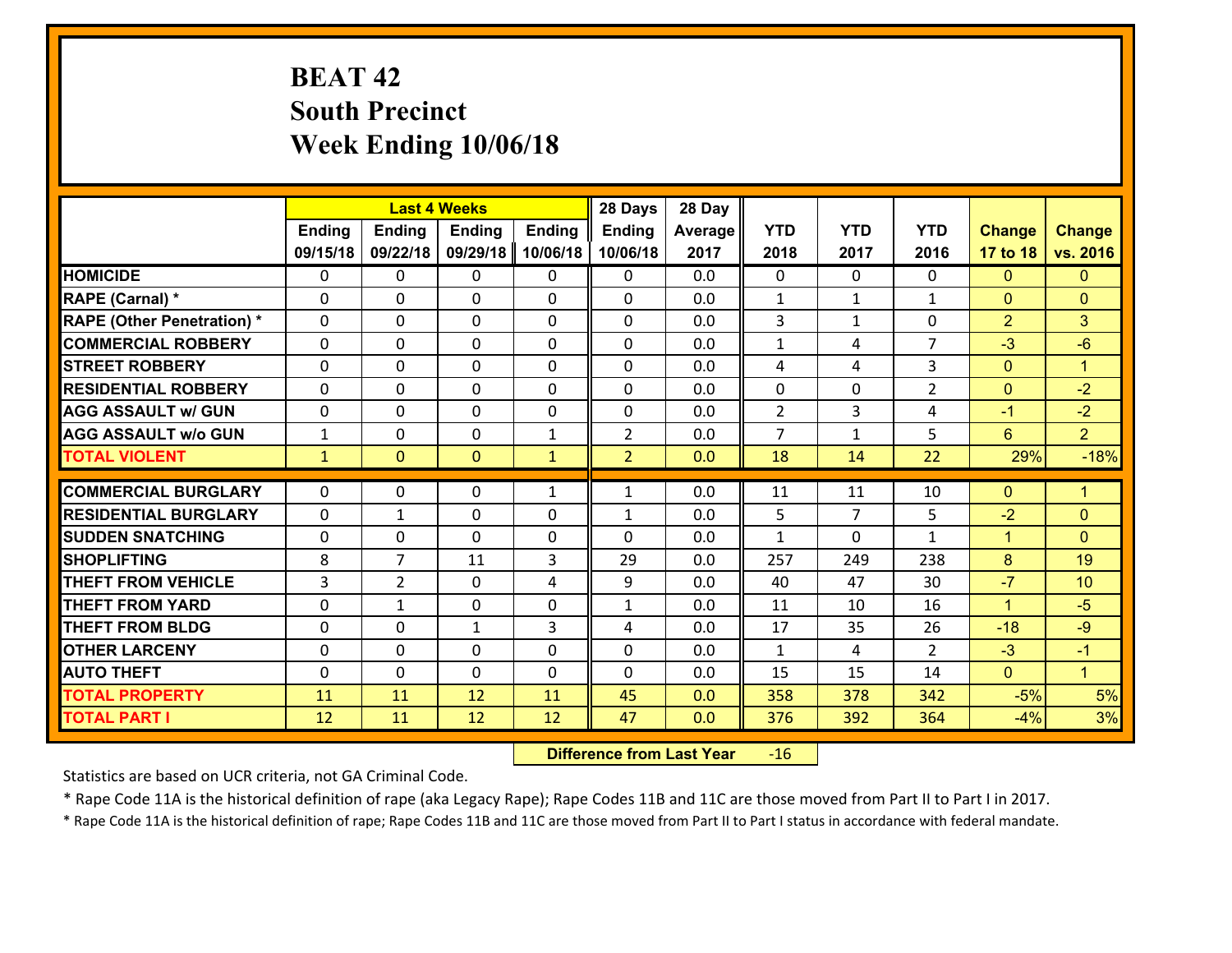# **BEAT 43 South Precinct Week Ending 10/06/18**

|                                   |                |                | <b>Last 4 Weeks</b> |                | 28 Days        | 28 Day  |                |              |                |                |                      |
|-----------------------------------|----------------|----------------|---------------------|----------------|----------------|---------|----------------|--------------|----------------|----------------|----------------------|
|                                   | <b>Ending</b>  | <b>Ending</b>  | <b>Ending</b>       | <b>Ending</b>  | <b>Ending</b>  | Average | <b>YTD</b>     | <b>YTD</b>   | <b>YTD</b>     | <b>Change</b>  | <b>Change</b>        |
|                                   | 09/15/18       | 09/22/18       | 09/29/18            | 10/06/18       | 10/06/18       | 2017    | 2018           | 2017         | 2016           | 17 to 18       | vs. 2016             |
| <b>HOMICIDE</b>                   | $\mathbf{0}$   | 0              | 0                   | 0              | 0              | 0.0     | $\mathbf{1}$   | $\Omega$     | 3              | $\mathbf{1}$   | $-2$                 |
| RAPE (Carnal) *                   | 0              | 0              | $\mathbf{0}$        | 0              | $\Omega$       | 0.0     | 2              | 0            | $\mathbf{1}$   | $\overline{2}$ | $\blacktriangleleft$ |
| <b>RAPE (Other Penetration) *</b> | $\Omega$       | 0              | $\Omega$            | $\Omega$       | $\Omega$       | 0.1     | $\Omega$       | $\mathbf{1}$ | $\Omega$       | $-1$           | $\mathbf{0}$         |
| <b>COMMERCIAL ROBBERY</b>         | $\Omega$       | $\Omega$       | $\mathbf 0$         | $\Omega$       | 0              | 0.4     | $\mathbf{1}$   | 4            | 8              | $-3$           | $-7$                 |
| <b>STREET ROBBERY</b>             | 0              | 0              | $\mathbf 0$         | 0              | 0              | 0.5     | 6              | 3            | 6              | 3              | $\mathbf{0}$         |
| <b>RESIDENTIAL ROBBERY</b>        | $\Omega$       | 0              | $\mathbf 0$         | $\mathbf{1}$   | $\mathbf{1}$   | 0.1     | 4              | 0            | $\mathbf{1}$   | 4              | 3                    |
| <b>AGG ASSAULT w/ GUN</b>         | 0              | 0              | $\mathbf 0$         | 0              | 0              | 0.5     | $\overline{3}$ | 5            | 0              | $-2$           | 3                    |
| <b>AGG ASSAULT w/o GUN</b>        | $\mathbf{1}$   | 0              | $\mathbf 0$         | 0              | $\mathbf{1}$   | 0.6     | 6              | 6            | 8              | $\mathbf{0}$   | $-2$                 |
| <b>TOTAL VIOLENT</b>              | $\mathbf{1}$   | $\overline{0}$ | $\mathbf{0}$        | $\mathbf{1}$   | $\overline{2}$ | 2.1     | 23             | 19           | 27             | 21%            | $-15%$               |
| <b>COMMERCIAL BURGLARY</b>        |                |                |                     |                |                |         |                |              |                |                |                      |
|                                   | $\Omega$       | 0              | 0                   | 0              | $\Omega$       | 1.2     | 13             | 10           | 13             | 3              | $\mathbf{0}$         |
| <b>RESIDENTIAL BURGLARY</b>       | $\Omega$       | 0              | 1                   | 0              | 1              | 2.6     | 29             | 31           | 29             | $-2$           | $\mathbf{0}$         |
| <b>SUDDEN SNATCHING</b>           | $\Omega$       | 0              | $\mathbf 0$         | $\Omega$       | 0              | 0.2     | 3              | $\mathbf{1}$ | 3              | $\overline{2}$ | $\Omega$             |
| <b>SHOPLIFTING</b>                | $\overline{2}$ | 1              | $\mathbf 0$         | $\overline{2}$ | 5              | 3.5     | 40             | 47           | 87             | $-7$           | $-47$                |
| <b>THEFT FROM VEHICLE</b>         | $\overline{2}$ | 1              | 0                   | 4              | $\overline{7}$ | 4.6     | 37             | 61           | 28             | $-24$          | 9                    |
| <b>THEFT FROM YARD</b>            | 0              | $\mathbf{1}$   | $\mathbf 0$         | $\mathbf{1}$   | $\overline{2}$ | 1.2     | 18             | 10           | 17             | 8              | $\blacktriangleleft$ |
| <b>THEFT FROM BLDG</b>            | $\mathbf{1}$   | 0              | $\mathbf 0$         | $\mathbf{1}$   | $\overline{2}$ | 2.8     | 25             | 29           | 25             | $-4$           | $\mathbf{0}$         |
| <b>OTHER LARCENY</b>              | 0              | 0              | $\mathbf 0$         | 0              | 0              | 0.2     | $\overline{2}$ | 3            | $\overline{2}$ | $-1$           | $\overline{0}$       |
| <b>AUTO THEFT</b>                 | 0              | 1              | 1                   | 0              | $\overline{2}$ | 2.1     | 19             | 19           | 16             | $\mathbf{0}$   | 3 <sup>1</sup>       |
| <b>TOTAL PROPERTY</b>             | 5              | 4              | $\overline{2}$      | 8              | 19             | 18.3    | 186            | 211          | 220            | $-12%$         | $-15%$               |
| <b>TOTAL PART I</b>               | $6\phantom{1}$ | $\overline{4}$ | $\overline{2}$      | 9              | 21             | 20.5    | 209            | 230          | 247            | $-9%$          | $-15%$               |

 **Difference from Last Year**r -21

Statistics are based on UCR criteria, not GA Criminal Code.

\* Rape Code 11A is the historical definition of rape (aka Legacy Rape); Rape Codes 11B and 11C are those moved from Part II to Part I in 2017.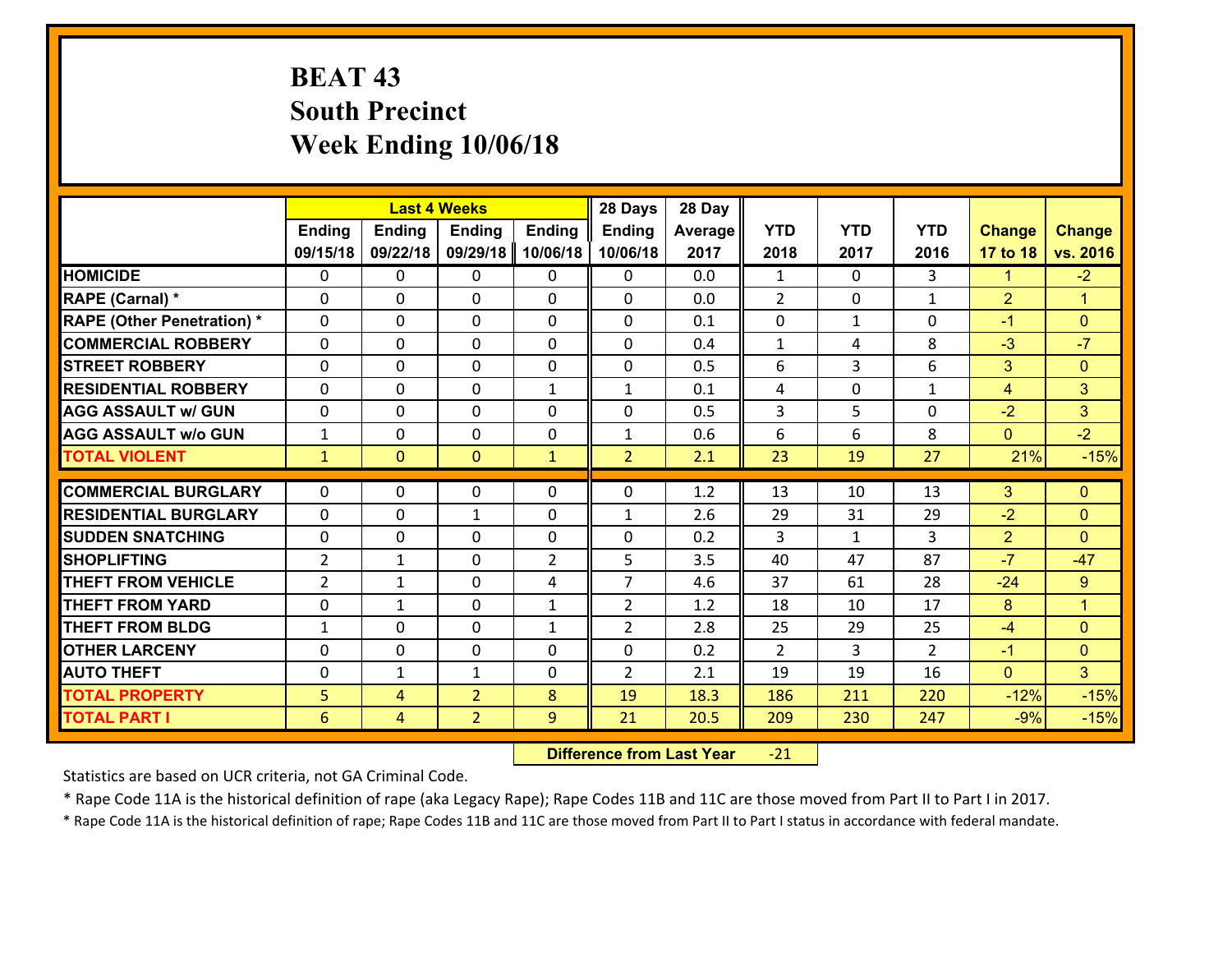# **BEAT 44 South Precinct Week Ending 10/06/18**

|                                              |                                  |                                  | <b>Last 4 Weeks</b> |                   | 28 Days           | 28 Day      |                |                |                |                                |                                |
|----------------------------------------------|----------------------------------|----------------------------------|---------------------|-------------------|-------------------|-------------|----------------|----------------|----------------|--------------------------------|--------------------------------|
|                                              | <b>Ending</b>                    | <b>Ending</b>                    | <b>Ending</b>       | <b>Ending</b>     | <b>Ending</b>     | Average     | <b>YTD</b>     | <b>YTD</b>     | <b>YTD</b>     | <b>Change</b>                  | <b>Change</b>                  |
|                                              | 09/15/18                         | 09/22/18                         | 09/29/18            | 10/06/18          | 10/06/18          | 2017        | 2018           | 2017           | 2016           | 17 to 18                       | vs. 2016                       |
| <b>HOMICIDE</b>                              | $\mathbf{0}$                     | 0                                | $\mathbf{0}$        | 0                 | 0                 | 0.1         | 1              | $\mathbf{1}$   | $\mathbf{1}$   | $\mathbf{0}$                   | $\mathbf{0}$                   |
| RAPE (Carnal) *                              | $\Omega$                         | 0                                | $\mathbf{0}$        | 0                 | 0                 | 0.1         | 2              | $\mathbf{1}$   | 3              | $\mathbf{1}$                   | $-1$                           |
| <b>RAPE (Other Penetration) *</b>            | $\Omega$                         | 0                                | $\Omega$            | $\Omega$          | $\Omega$          | 0.0         | 2              | $\Omega$       | $\mathbf{1}$   | $\overline{2}$                 | $\blacktriangleleft$           |
| <b>COMMERCIAL ROBBERY</b>                    | 0                                | 0                                | $\mathbf 0$         | 0                 | 0                 | 0.2         | $\mathbf{1}$   | $\overline{2}$ | $\mathbf{1}$   | $-1$                           | $\mathbf{0}$                   |
| <b>STREET ROBBERY</b>                        | $\Omega$                         | 0                                | $\mathbf 0$         | $\mathbf{1}$      | $\mathbf{1}$      | 0.6         | 5              | 3              | 4              | $\overline{2}$                 | $\blacktriangleleft$           |
| <b>RESIDENTIAL ROBBERY</b>                   | $\Omega$                         | $\Omega$                         | $\mathbf 0$         | $\mathbf{1}$      | $\mathbf{1}$      | 0.0         | 5              | $\Omega$       | $\mathbf{1}$   | 5                              | $\overline{4}$                 |
| <b>AGG ASSAULT w/ GUN</b>                    | $\mathbf{1}$                     | 0                                | $\mathbf 0$         | $\Omega$          | $\mathbf{1}$      | 0.7         | $\overline{7}$ | 8              | $\overline{2}$ | $-1$                           | $5\overline{)}$                |
| <b>AGG ASSAULT w/o GUN</b>                   | 0                                | 0                                | $\mathbf{1}$        | 0                 | $\mathbf{1}$      | 0.5         | 6              | 3              | $\overline{7}$ | 3                              | $-1$                           |
| <b>TOTAL VIOLENT</b>                         | $\mathbf{1}$                     | $\overline{0}$                   | $\mathbf{1}$        | $\overline{2}$    | $\overline{4}$    | 2.1         | 29             | 18             | 20             | 61%                            | 45%                            |
| <b>COMMERCIAL BURGLARY</b>                   | $\Omega$                         | 0                                | 0                   | 0                 | 0                 | 0.5         | 1              | $\mathbf{1}$   | $\mathbf{1}$   | $\mathbf{0}$                   | $\mathbf{0}$                   |
|                                              |                                  |                                  |                     |                   |                   |             |                |                |                |                                |                                |
|                                              |                                  |                                  |                     |                   |                   |             |                |                |                |                                |                                |
| <b>RESIDENTIAL BURGLARY</b>                  | $\Omega$                         | $\overline{2}$                   | 1                   | $\mathbf{1}$      | 4                 | 3.9         | 27             | 32             | 43             | $-5$                           | $-16$                          |
| <b>SUDDEN SNATCHING</b>                      | $\Omega$                         | 0                                | $\mathbf{0}$        | $\Omega$          | 0                 | 0.0         | $\Omega$       | $\Omega$       | $\mathbf{1}$   | $\mathbf{0}$                   | $-1$                           |
| <b>SHOPLIFTING</b>                           | 0                                | 0                                | $\mathbf 0$         | $\overline{2}$    | $\overline{2}$    | 3.4         | 50             | 14             | 9              | 36                             | 41                             |
| <b>THEFT FROM VEHICLE</b>                    | $\mathbf{1}$                     | 0                                | $\mathbf{1}$        | $\overline{2}$    | 4                 | 8.6         | 61             | 54             | 45             | $\overline{7}$                 | 16                             |
| <b>THEFT FROM YARD</b>                       | $\mathbf{1}$                     | 0                                | $\mathbf 0$         | 0                 | $\mathbf{1}$      | 1.7         | 11             | 11             | 15             | $\mathbf{0}$                   | $-4$                           |
| <b>THEFT FROM BLDG</b>                       | 0                                | 0                                | $\mathbf 0$         | $\mathbf{1}$      | $\mathbf{1}$      | 2.7         | 11             | 22             | 25<br>4        | $-11$                          | $-14$                          |
| <b>OTHER LARCENY</b><br><b>AUTO THEFT</b>    | 0<br>0                           | 0<br>0                           | $\mathbf 0$         | 0<br>$\mathbf{1}$ | 0<br>$\mathbf{1}$ | 0.5         | 6              | 4<br>18        | 18             | $\overline{2}$<br>$\mathbf{1}$ | $\overline{2}$<br>$\mathbf{1}$ |
|                                              |                                  |                                  | $\mathbf 0$         | $\overline{7}$    |                   | 3.0<br>24.2 | 19             |                | 161            |                                |                                |
| <b>TOTAL PROPERTY</b><br><b>TOTAL PART I</b> | $\overline{2}$<br>3 <sup>1</sup> | $\overline{2}$<br>$\overline{2}$ | $\overline{2}$<br>3 | 9                 | 13<br>17          | 26.4        | 186<br>215     | 156<br>174     | 181            | 19%<br>24%                     | 16%<br>19%                     |

 **Difference from Last Year**r 41

Statistics are based on UCR criteria, not GA Criminal Code.

\* Rape Code 11A is the historical definition of rape (aka Legacy Rape); Rape Codes 11B and 11C are those moved from Part II to Part I in 2017.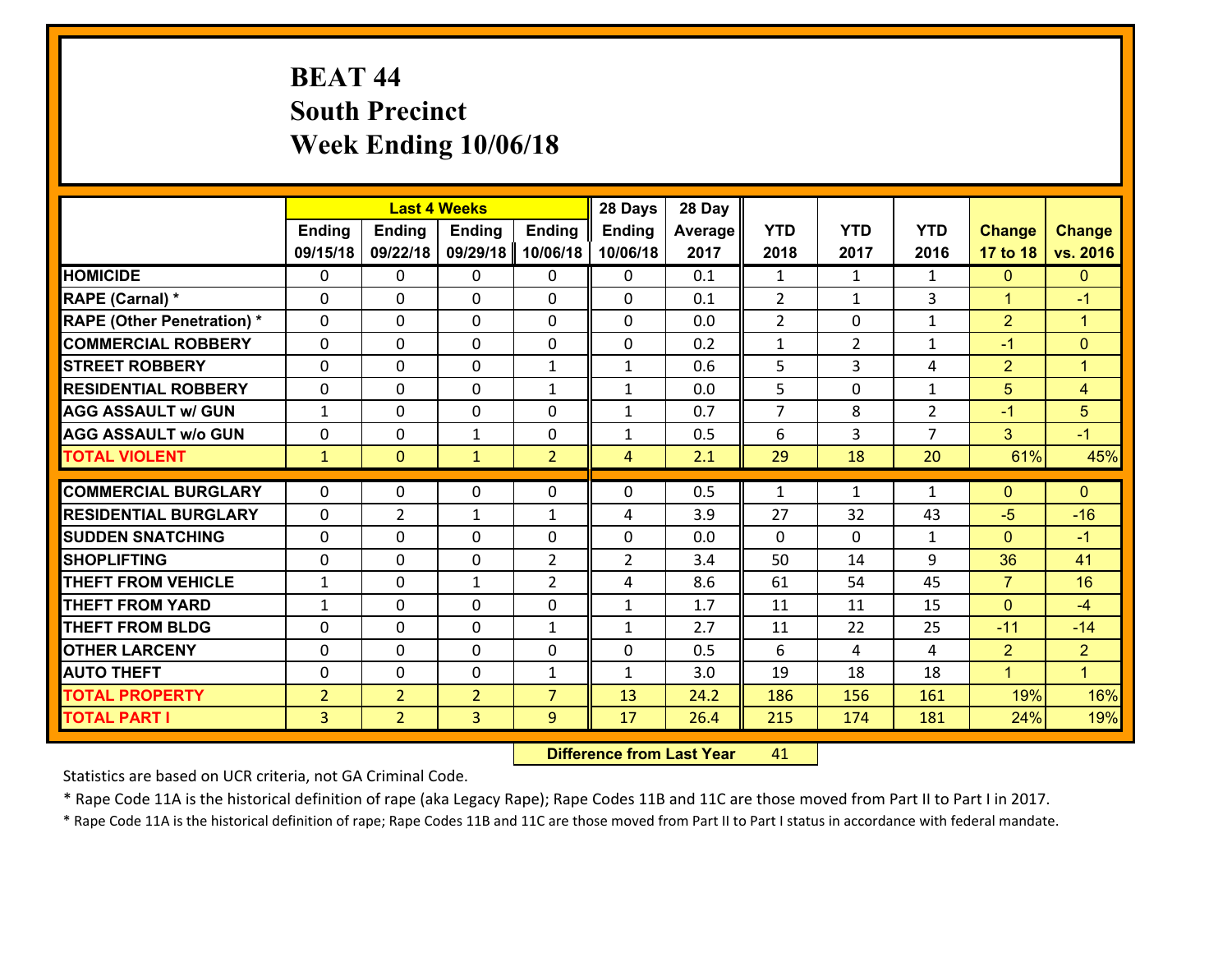# **BEAT 45 South Precinct Week Ending 10/06/18**

|                                   |                |                | <b>Last 4 Weeks</b> |               | 28 Days        | 28 Day  |                |                |                |                |                      |
|-----------------------------------|----------------|----------------|---------------------|---------------|----------------|---------|----------------|----------------|----------------|----------------|----------------------|
|                                   | Ending         | <b>Ending</b>  | <b>Ending</b>       | <b>Ending</b> | <b>Ending</b>  | Average | <b>YTD</b>     | <b>YTD</b>     | <b>YTD</b>     | <b>Change</b>  | <b>Change</b>        |
|                                   | 09/15/18       | 09/22/18       | 09/29/18            | 10/06/18      | 10/06/18       | 2017    | 2018           | 2017           | 2016           | 17 to 18       | vs. 2016             |
| <b>HOMICIDE</b>                   | $\Omega$       | 0              | 0                   | 0             | $\Omega$       | 0.1     | 1              | $\mathbf{1}$   | $\mathbf{1}$   | $\mathbf{0}$   | $\Omega$             |
| RAPE (Carnal) *                   | $\mathbf{0}$   | 0              | $\mathbf{0}$        | 0             | $\Omega$       | 0.1     | 3              | $\mathbf{0}$   | $\mathbf{1}$   | 3              | $\overline{2}$       |
| <b>RAPE (Other Penetration) *</b> | $\Omega$       | 0              | $\mathbf{0}$        | $\Omega$      | $\Omega$       | 0.1     | 3              | $\mathbf{1}$   | $\mathbf{1}$   | $\overline{2}$ | $\overline{2}$       |
| <b>COMMERCIAL ROBBERY</b>         | $\mathbf{0}$   | 0              | 0                   | 0             | $\Omega$       | 0.2     | $\overline{2}$ | $\overline{2}$ | $\overline{2}$ | $\mathbf{0}$   | $\mathbf{0}$         |
| <b>STREET ROBBERY</b>             | 0              | 0              | $\mathbf 0$         | $\mathbf{1}$  | $\mathbf{1}$   | 0.5     | 4              | 5              | 0              | $-1$           | $\overline{4}$       |
| <b>RESIDENTIAL ROBBERY</b>        | $\Omega$       | $\Omega$       | $\mathbf 0$         | $\Omega$      | 0              | 0.1     | 0              | $\mathbf{1}$   | 0              | $-1$           | $\Omega$             |
| <b>AGG ASSAULT w/ GUN</b>         | $\Omega$       | 0              | $\mathbf 0$         | $\Omega$      | 0              | 0.6     | 3              | 9              | 3              | $-6$           | $\overline{0}$       |
| <b>AGG ASSAULT w/o GUN</b>        | 0              | $\mathbf{1}$   | $\mathbf 0$         | $\mathbf 0$   | $\mathbf{1}$   | 0.2     | 8              | 3              | 3              | 5              | 5                    |
| <b>TOTAL VIOLENT</b>              | $\mathbf{0}$   | $\mathbf{1}$   | $\mathbf{0}$        | $\mathbf{1}$  | $\overline{2}$ | 1.8     | 24             | 22             | 11             | 9%             | 118%                 |
| <b>COMMERCIAL BURGLARY</b>        | $\Omega$       | $\mathbf{1}$   | 2                   | $\Omega$      | 3              | 0.3     | 6              | 6              | $\overline{2}$ | $\Omega$       | 4                    |
| <b>RESIDENTIAL BURGLARY</b>       | 0              | $\overline{2}$ | $\mathbf{1}$        | 0             | 3              | 2.8     | 27             | 38             | 30             | $-11$          | $-3$                 |
| <b>SUDDEN SNATCHING</b>           | $\mathbf{1}$   | 0              | 0                   | 0             | $\mathbf{1}$   | 0.0     | $\mathbf{1}$   | $\mathbf{0}$   | $\mathbf{1}$   | $\mathbf{1}$   | $\Omega$             |
| <b>SHOPLIFTING</b>                | 0              | $\mathbf{1}$   | $\overline{2}$      | 4             | $\overline{7}$ | 5.8     | 44             | 60             | 72             | $-16$          | $-28$                |
| <b>THEFT FROM VEHICLE</b>         | $\overline{2}$ | 0              | $\mathbf 0$         | 3             | 5              | 4.4     | 40             | 66             | 31             | $-26$          | $9^{\circ}$          |
| <b>THEFT FROM YARD</b>            | $\mathbf{1}$   | 0              | 1                   | 0             | $\overline{2}$ | 1.1     | 19             | 13             | 16             | 6              | 3 <sup>1</sup>       |
| <b>THEFT FROM BLDG</b>            | 0              | 0              | $\mathbf 0$         | 0             | 0              | 1.2     | 12             | 18             | 10             | $-6$           | $\overline{2}$       |
| <b>OTHER LARCENY</b>              | 0              | 0              | $\mathbf 0$         | $\mathbf{1}$  | $\mathbf{1}$   | 0.6     | 5              | $\overline{7}$ | 3              | $-2$           | $\overline{2}$       |
| <b>AUTO THEFT</b>                 | $\mathbf{0}$   | 0              | $\mathbf{0}$        | 0             | 0              | 1.8     | 13             | 21             | 12             | $-8$           | $\blacktriangleleft$ |
| <b>TOTAL PROPERTY</b>             | 4              | 4              | 6                   | 8             | 22             | 18.0    | 167            | 229            | 177            | $-27%$         | $-6%$                |
| <b>TOTAL PART I</b>               | $\overline{4}$ | 5              | 6                   | 9             | 24             | 19.8    | 191            | 251            | 188            | $-24%$         | 2%                   |
|                                   |                |                |                     |               |                |         |                |                |                |                |                      |

 **Difference from Last Year**r -60

Statistics are based on UCR criteria, not GA Criminal Code.

\* Rape Code 11A is the historical definition of rape (aka Legacy Rape); Rape Codes 11B and 11C are those moved from Part II to Part I in 2017.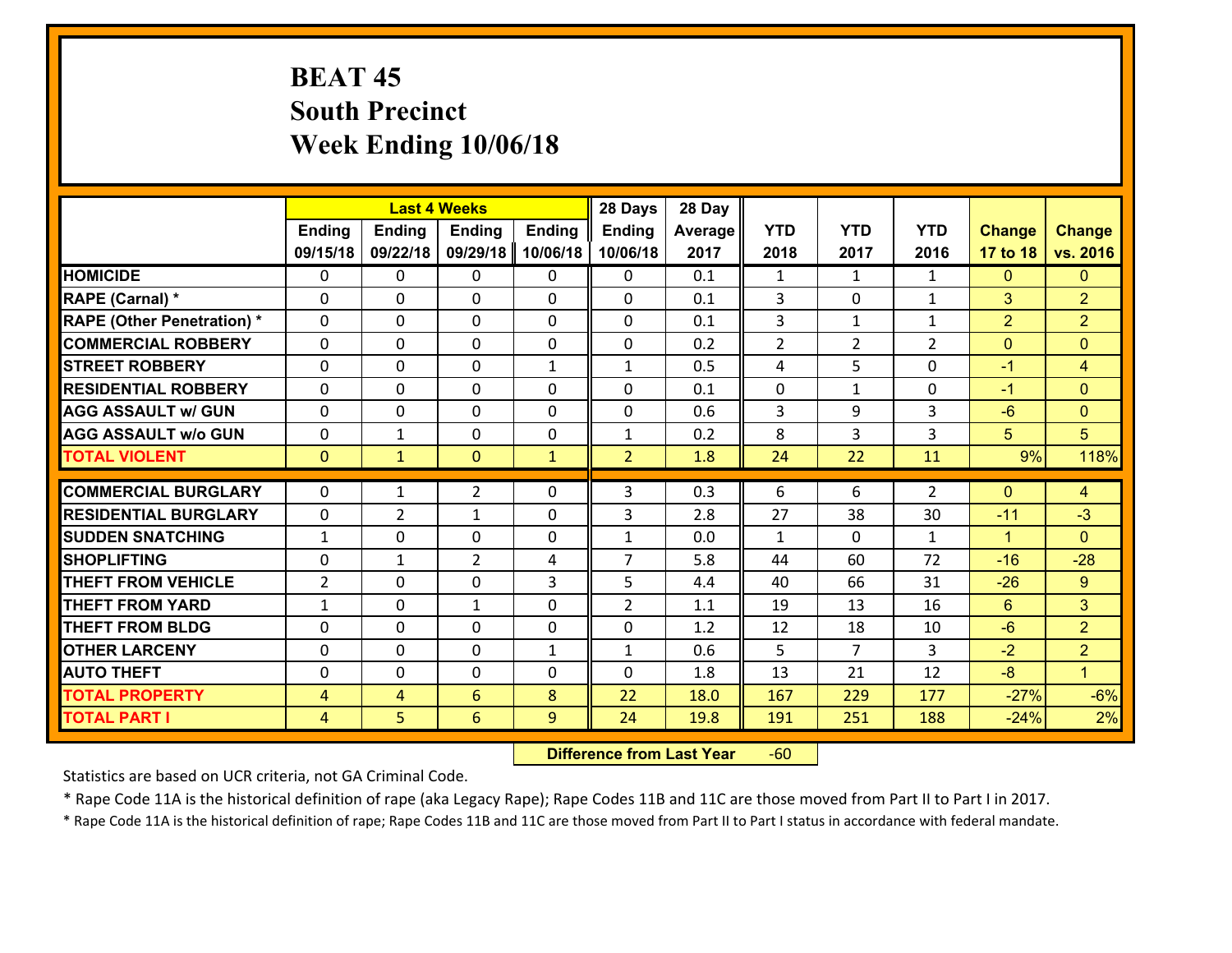# **BEAT 46 South Precinct Week Ending 10/06/18**

|                                   |               |               | <b>Last 4 Weeks</b> |                | 28 Days        | 28 Day  |                |                |                |                |                      |
|-----------------------------------|---------------|---------------|---------------------|----------------|----------------|---------|----------------|----------------|----------------|----------------|----------------------|
|                                   | <b>Ending</b> | <b>Ending</b> | <b>Ending</b>       | <b>Ending</b>  | <b>Ending</b>  | Average | <b>YTD</b>     | <b>YTD</b>     | <b>YTD</b>     | <b>Change</b>  | <b>Change</b>        |
|                                   | 09/15/18      | 09/22/18      | 09/29/18            | 10/06/18       | 10/06/18       | 2017    | 2018           | 2017           | 2016           | 17 to 18       | vs. 2016             |
| <b>HOMICIDE</b>                   | $\Omega$      | 0             | 0                   | 0              | 0              | 0.2     | $\Omega$       | $\Omega$       | 0              | $\mathbf{0}$   | $\mathbf{0}$         |
| RAPE (Carnal) *                   | 0             | 0             | $\mathbf{0}$        | 0              | 0              | 0.2     | $\mathbf{1}$   | 3              | $\overline{2}$ | $-2$           | $-1$                 |
| <b>RAPE (Other Penetration) *</b> | $\Omega$      | 0             | $\mathbf{0}$        | $\Omega$       | 0              | 0.2     | 3              | $\mathbf{1}$   | 3              | $\overline{2}$ | $\mathbf{0}$         |
| <b>COMMERCIAL ROBBERY</b>         | $\Omega$      | 0             | $\mathbf{0}$        | $\Omega$       | 0              | 0.4     | 3              | 5              | 6              | $-2$           | $-3$                 |
| <b>STREET ROBBERY</b>             | $\Omega$      | 0             | $\mathbf{0}$        | $\mathbf{1}$   | $\mathbf{1}$   | 0.5     | $\overline{7}$ | 5              | 6              | $\overline{2}$ | $\blacktriangleleft$ |
| <b>RESIDENTIAL ROBBERY</b>        | $\Omega$      | 0             | $\mathbf{0}$        | $\Omega$       | 0              | 0.1     | $\mathbf{0}$   | $\mathbf 1$    | $\overline{2}$ | $-1$           | $-2$                 |
| <b>AGG ASSAULT w/ GUN</b>         | $\Omega$      | 0             | $\Omega$            | $\Omega$       | $\Omega$       | 0.5     | 4              | 3              | $\overline{7}$ | $\mathbf{1}$   | $-3$                 |
| <b>AGG ASSAULT w/o GUN</b>        | 0             | 0             | $\mathbf 0$         | 0              | 0              | 1.2     | $\overline{7}$ | 11             | 3              | $-4$           | $\overline{4}$       |
| <b>TOTAL VIOLENT</b>              | $\mathbf{0}$  | $\mathbf{0}$  | $\mathbf{0}$        | $\mathbf{1}$   | $\mathbf{1}$   | 3.2     | 25             | 29             | 29             | $-14%$         | $-14%$               |
|                                   |               |               |                     |                |                |         |                |                |                |                |                      |
| <b>COMMERCIAL BURGLARY</b>        | $\mathbf{0}$  | 0             | 0                   | $\overline{2}$ | $\overline{2}$ | 0.5     | 10             | $\overline{7}$ | 1              | 3              | 9                    |
| <b>RESIDENTIAL BURGLARY</b>       | 1             | 0             | 1                   | $\Omega$       | $\overline{2}$ | 2.4     | 41             | 24             | 23             | 17             | 18                   |
| <b>SUDDEN SNATCHING</b>           | 0             | 0             | $\mathbf 0$         | $\Omega$       | 0              | 0.2     | 1              | $\overline{2}$ | $\overline{2}$ | $-1$           | $-1$                 |
| <b>SHOPLIFTING</b>                | 3             | 0             | $\mathbf{0}$        | 3              | 6              | 10.0    | 97             | 110            | 50             | $-13$          | 47                   |
| <b>THEFT FROM VEHICLE</b>         | 3             | 0             | $\mathbf{0}$        | 5              | 8              | 6.2     | 61             | 57             | 34             | $\overline{4}$ | 27                   |
| <b>THEFT FROM YARD</b>            | 0             | $\mathbf{1}$  | $\mathbf{1}$        | $\Omega$       | $\overline{2}$ | 1.1     | 10             | 9              | 16             | $\mathbf{1}$   | $-6$                 |
| <b>THEFT FROM BLDG</b>            | $\mathbf{1}$  | 0             | 1                   | 0              | $\overline{2}$ | 2.5     | 26             | 27             | 24             | $-1$           | $\overline{2}$       |
|                                   |               |               |                     |                |                |         |                |                |                |                |                      |
| <b>OTHER LARCENY</b>              | 0             | 0             | $\mathbf{0}$        | 0              | $\Omega$       | 0.5     | 4              | 6              | 3              | $-2$           | $\blacktriangleleft$ |
| <b>AUTO THEFT</b>                 | $\mathbf{1}$  | 0             | $\mathbf{1}$        | 0              | $\overline{2}$ | 3.0     | 32             | 31             | 11             | $\mathbf{1}$   | 21                   |
| <b>TOTAL PROPERTY</b>             | 9             | $\mathbf{1}$  | 4                   | 10             | 24             | 26.3    | 282            | 273            | 164            | 3%             | 72%                  |
| <b>TOTAL PART I</b>               | 9             | $\mathbf{1}$  | 4                   | 11             | 25             | 29.5    | 307            | 302            | 193            | 2%             | 59%                  |

 **Difference from Last Year**r 5

Statistics are based on UCR criteria, not GA Criminal Code.

\* Rape Code 11A is the historical definition of rape (aka Legacy Rape); Rape Codes 11B and 11C are those moved from Part II to Part I in 2017.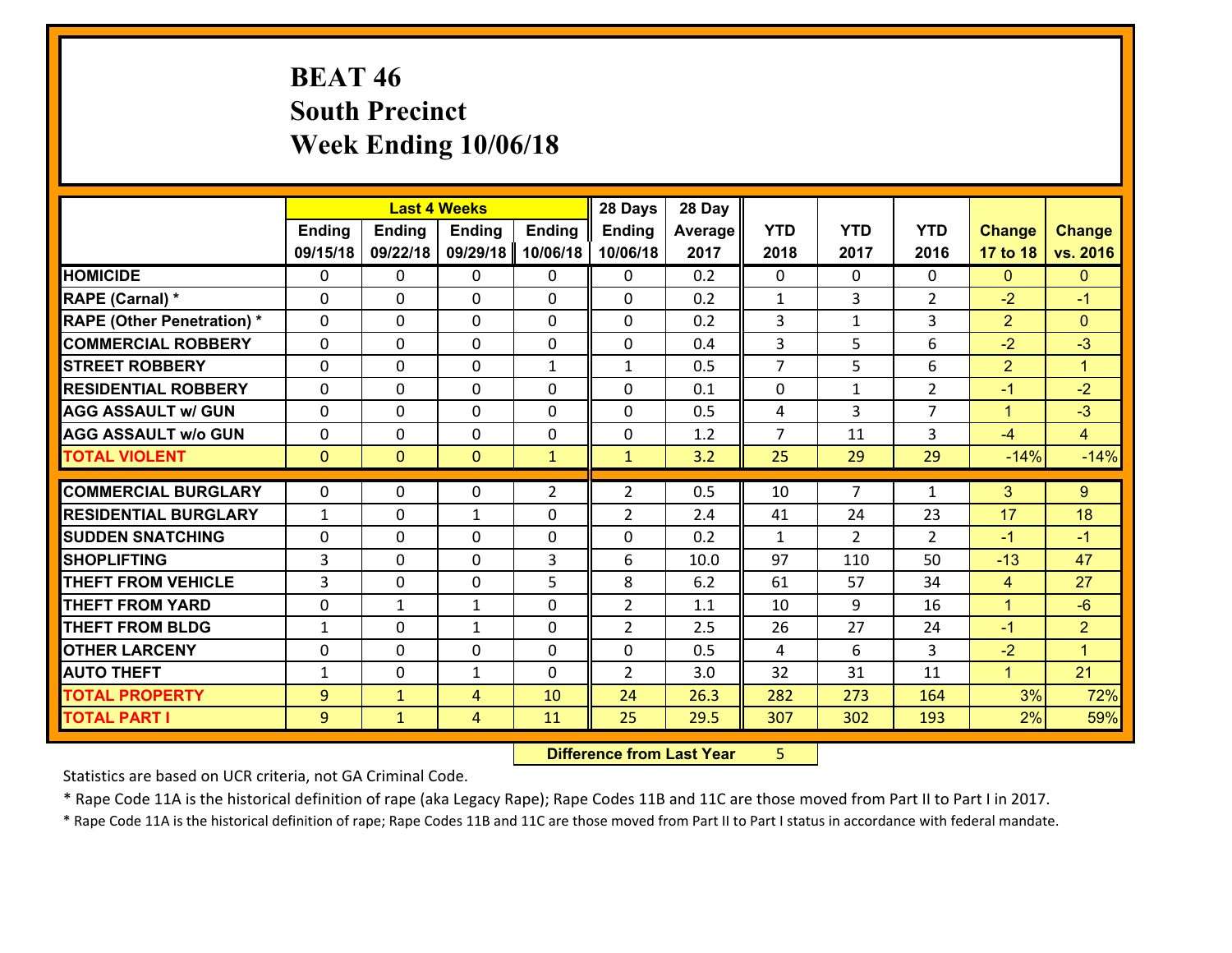# **BEAT 47 South Precinct Week Ending 10/06/18**

|                                                |                              |                | <b>Last 4 Weeks</b>         |               | 28 Days                      | 28 Day     |                                  |                      |                              |                |                           |
|------------------------------------------------|------------------------------|----------------|-----------------------------|---------------|------------------------------|------------|----------------------------------|----------------------|------------------------------|----------------|---------------------------|
|                                                | Ending                       | <b>Ending</b>  | Ending                      | <b>Ending</b> | <b>Ending</b>                | Average    | <b>YTD</b>                       | <b>YTD</b>           | <b>YTD</b>                   | <b>Change</b>  | <b>Change</b>             |
|                                                | 09/15/18                     | 09/22/18       | 09/29/18                    | 10/06/18      | 10/06/18                     | 2017       | 2018                             | 2017                 | 2016                         | 17 to 18       | vs. 2016                  |
| <b>HOMICIDE</b>                                | $\Omega$                     | 0              | $\mathbf{0}$                | 0             | $\mathbf{0}$                 | 0.0        | $\mathbf{0}$                     | $\Omega$             | $\Omega$                     | $\mathbf{0}$   | $\mathbf{0}$              |
| RAPE (Carnal) *                                | 1                            | $\Omega$       | $\mathbf{0}$                | 0             | $\mathbf{1}$                 | 0.2        | 1                                | $\mathbf{1}$         | 0                            | $\mathbf{0}$   | $\blacktriangleleft$      |
| <b>RAPE (Other Penetration) *</b>              | $\Omega$                     | $\Omega$       | $\Omega$                    | $\Omega$      | $\Omega$                     | 0.0        | $\mathbf{1}$                     | $\Omega$             | $\mathbf{1}$                 | $\mathbf{1}$   | $\mathbf{0}$              |
| <b>COMMERCIAL ROBBERY</b>                      | 0                            | 0              | $\mathbf 0$                 | $\Omega$      | 0                            | 0.1        | $\mathbf 0$                      | $\mathbf{0}$         | 0                            | $\mathbf{0}$   | $\mathbf{0}$              |
| <b>STREET ROBBERY</b>                          | $\Omega$                     | $\Omega$       | $\mathbf{1}$                | 0             | $\mathbf{1}$                 | 0.0        | $\mathbf{1}$                     | $\Omega$             | $\Omega$                     | $\mathbf{1}$   | $\overline{1}$            |
| <b>RESIDENTIAL ROBBERY</b>                     | $\Omega$                     | $\Omega$       | $\mathbf 0$                 | $\Omega$      | $\Omega$                     | 0.0        | $\Omega$                         | $\Omega$             | 0                            | $\overline{0}$ | $\mathbf{0}$              |
| <b>AGG ASSAULT w/ GUN</b>                      | 0                            | 0              | $\mathbf 0$                 | $\Omega$      | $\Omega$                     | 0.2        | $\Omega$                         | $\overline{2}$       | $\mathbf{1}$                 | $-2$           | $-1$                      |
| <b>AGG ASSAULT w/o GUN</b>                     | 0                            | 0              | $\mathbf 0$                 | 0             | 0                            | 0.3        | $\mathbf 0$                      | $\overline{2}$       | 0                            | $-2$           | $\overline{0}$            |
| <b>TOTAL VIOLENT</b>                           | $\mathbf{1}$                 | $\overline{0}$ | $\mathbf{1}$                | $\mathbf{0}$  | $\overline{2}$               | 0.7        | $\overline{3}$                   | 5                    | $\overline{2}$               | $-40%$         | 50%                       |
|                                                |                              |                |                             |               |                              |            |                                  |                      |                              |                |                           |
|                                                |                              |                |                             |               |                              |            |                                  |                      |                              |                |                           |
| <b>COMMERCIAL BURGLARY</b>                     | 0                            | 0              | 0                           | $\Omega$      | 0                            | 0.3        | $\mathbf{0}$                     | 3                    | 0                            | $-3$           | $\mathbf{0}$              |
| <b>RESIDENTIAL BURGLARY</b>                    | $\Omega$                     | 3              | $\overline{2}$              | 0             | 5                            | 0.7        | 14                               | 8                    | 9                            | 6              | 5                         |
| <b>SUDDEN SNATCHING</b>                        | $\Omega$                     | 0              | $\mathbf{0}$                | 0             | 0                            | 0.0        | $\Omega$                         | $\Omega$             | $\Omega$                     | $\mathbf{0}$   | $\mathbf{0}$              |
| <b>SHOPLIFTING</b>                             | 0                            | 0              | $\mathbf 0$                 | 0             | 0                            | 0.9        | $\mathbf{1}$                     | 6                    | $\Omega$                     | $-5$           | $\blacktriangleleft$      |
| <b>THEFT FROM VEHICLE</b>                      | $\Omega$                     | $\Omega$       | $\mathbf{0}$                | $\mathbf{1}$  | $\mathbf{1}$                 | 2.7        | 18                               | 13<br>$\overline{7}$ | 9                            | 5              | 9<br>$\overline{1}$       |
| <b>THEFT FROM YARD</b>                         | $\mathbf{1}$<br>$\mathbf{1}$ | 0              | $\mathbf 0$                 | 0<br>0        | $\mathbf{1}$                 | 0.7        | 4                                |                      | 3                            | $-3$           |                           |
| <b>THEFT FROM BLDG</b><br><b>OTHER LARCENY</b> | 0                            | 0<br>0         | $\mathbf 0$<br>$\mathbf{1}$ | 0             | $\mathbf{1}$<br>$\mathbf{1}$ | 0.9<br>0.3 | $\overline{7}$<br>$\overline{2}$ | 8<br>3               | $\mathbf{1}$<br>$\mathbf{1}$ | $-1$<br>$-1$   | 6<br>$\blacktriangleleft$ |
| <b>AUTO THEFT</b>                              | $\Omega$                     | 0              | 0                           | $\Omega$      | 0                            | 0.9        | 5                                | 3                    | $\overline{7}$               | $\overline{2}$ | $-2$                      |
| <b>TOTAL PROPERTY</b>                          | $\overline{2}$               | $\overline{3}$ | $\overline{3}$              | $\mathbf{1}$  | 9                            | 7.4        | 51                               | 51                   | 30                           | 0%             |                           |
| <b>TOTAL PART I</b>                            | 3 <sup>1</sup>               | $\overline{3}$ | $\overline{4}$              | $\mathbf{1}$  | 11                           | 8.1        | 54                               | 56                   | 32                           | $-4%$          | 70%<br>69%                |

 **Difference from Last Year**‐2

Statistics are based on UCR criteria, not GA Criminal Code.

\* Rape Code 11A is the historical definition of rape (aka Legacy Rape); Rape Codes 11B and 11C are those moved from Part II to Part I in 2017.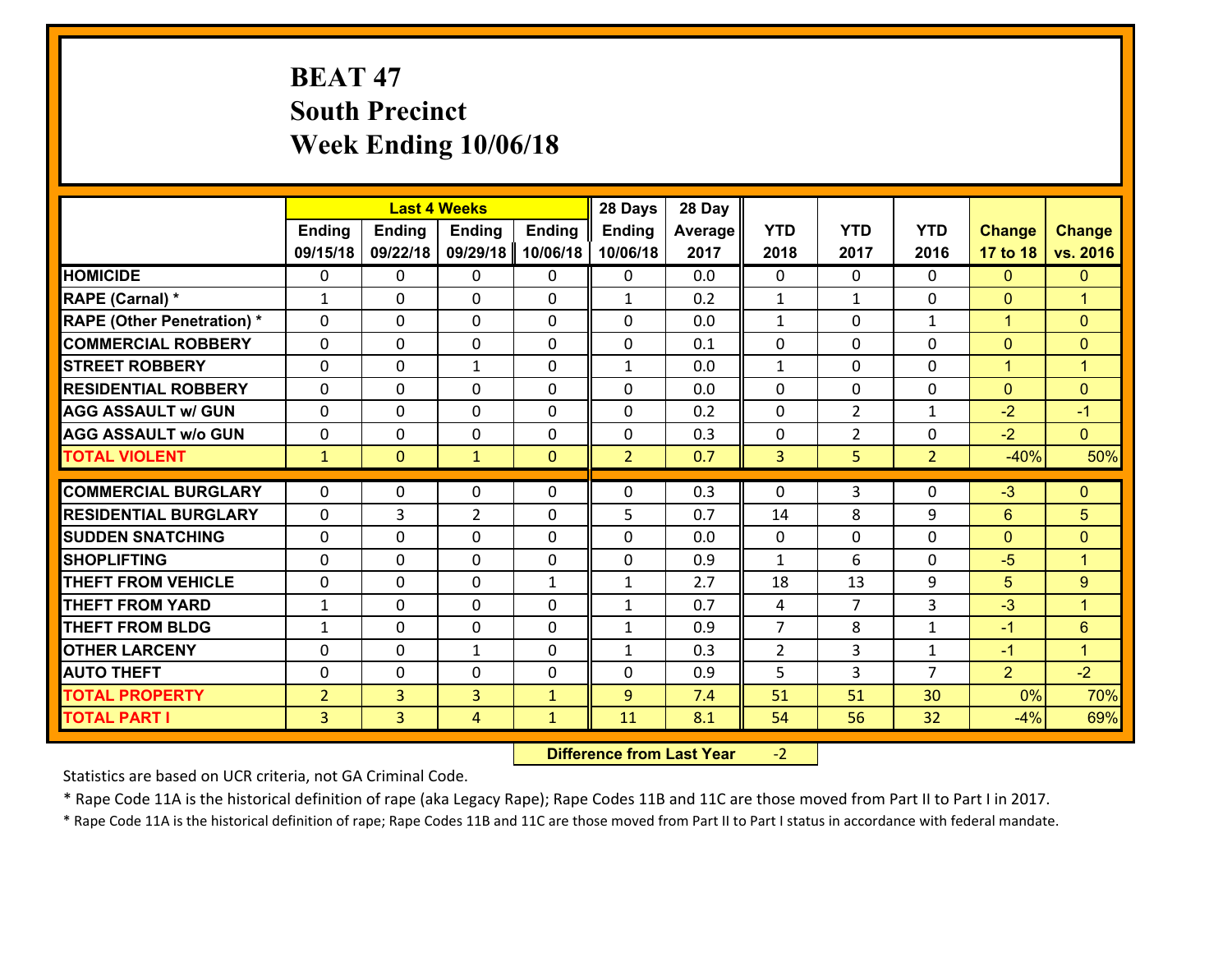

#### **COMPSTATEAST PRECINCTWeek Ending 10/06/18**

**PRECINCT COMMANDER:**

**CAPT. GEORGE GUNDICH**



|                                                                                                  | <b>Week</b><br><b>Ending</b> | <b>Week</b><br>Ending | Weekly<br>Avg   | 28-Day<br><b>Ending</b>                 | 28-Day<br><b>Ending</b>   | Avg<br>28-Day                                | <b>YTD</b>                            | <b>YTD</b>       | <b>YTD</b>       | <b>Change</b>             | <b>Change</b>             |
|--------------------------------------------------------------------------------------------------|------------------------------|-----------------------|-----------------|-----------------------------------------|---------------------------|----------------------------------------------|---------------------------------------|------------------|------------------|---------------------------|---------------------------|
|                                                                                                  | 10/6/18                      | 09/29/18              | 2017            | 10/6/18                                 | 09/08/18                  | 2017                                         | 2018                                  | 2017             | 2016             | 17 to 18                  | vs. 2016                  |
| <b>HOMICIDE</b>                                                                                  | 0                            | 0                     | 0               | $\mathbf{0}$                            | 0                         | 1                                            | 9                                     | 11               | 9                | $-2$                      | $\Omega$                  |
| RAPE (Carnal) *                                                                                  | $\mathbf 0$                  | 0                     | $\mathbf{0}$    | 0                                       | $\mathbf{0}$              | $\mathbf{0}$                                 | 8                                     | $\overline{7}$   | 6                | $\blacktriangleleft$      | $\overline{2}$            |
| <b>RAPE (Other Penetration) *</b>                                                                | 1                            | 0                     | $\Omega$        | $\mathbf 1$                             | $\mathbf{0}$              | 1                                            | $\bf 6$                               | 8                | 8                | $-2$                      | $-2$                      |
| <b>COMMERCIAL ROBBERY</b>                                                                        | $\bf{0}$                     | 0                     | $\overline{1}$  | $\mathbf{0}$                            | $\Omega$                  | $\overline{2}$                               | $5\phantom{.0}$                       | $\overline{23}$  | 8                | $-18$                     | $\overline{3}$            |
| <b>STREET ROBBERY</b>                                                                            | 1                            | 1                     | $\mathbf 1$     | 4                                       | $\mathbf 1$               | 3                                            | 32                                    | 39               | 64               | $-7$                      | $-32$                     |
| <b>RESIDENTIAL ROBBERY</b>                                                                       | $\overline{\mathbf{0}}$      | $\overline{0}$        | $\mathbf 0$     | $\overline{\mathbf{0}}$                 | $\Omega$                  | $\mathbf{1}$                                 | $\overline{2}$                        | $\overline{7}$   | $\overline{9}$   | $-5$                      | $-7$                      |
| <b>AGG ASSAULT w/ GUN</b>                                                                        | 3                            | $\mathbf{1}$          | $\overline{1}$  | 8                                       | 8                         | $\overline{4}$                               | 61                                    | 54               | $\overline{71}$  | $\overline{7}$            | $-10$                     |
| <b>AGG ASSAULT w/o GUN</b>                                                                       | 1                            | 3                     | $\overline{1}$  | $\overline{11}$                         | $\overline{5}$            | 5                                            | 70                                    | 58               | $\overline{43}$  | 12                        | $\overline{27}$           |
| <b>TOTAL VIOLENT</b>                                                                             | 6                            | $\overline{5}$        | 4               | $\overline{24}$                         | $\overline{14}$           | $\overline{17}$                              | 193                                   | 207              | $\overline{218}$ | $-7%$                     | $-11%$                    |
| <b>COMMERCIAL BURGLARY</b>                                                                       | 0                            | 0                     | $\mathbf{0}$    | 0                                       | $\mathbf{0}$              | $\overline{2}$                               | $\overline{16}$                       | $\overline{24}$  | 48               | $-8$                      | $-32$                     |
| <b>RESIDENTIAL BURGLARY</b>                                                                      | 5                            | 9                     | 5               | 23                                      | 16                        | $\overline{18}$                              | 187                                   | $\overline{216}$ | $\overline{327}$ | $-29$                     | $-140$                    |
| <b>SUDDEN SNATCHING</b>                                                                          | $\overline{\mathbf{0}}$      | 1                     | $\mathbf 0$     | 3                                       | $\Omega$                  | $\mathbf{1}$                                 | $\overline{13}$                       | $\overline{13}$  | 6                | $\mathbf{0}$              |                           |
| <b>SHOPLIFTING</b>                                                                               | $\overline{2}$               | $\overline{2}$        | 5               | 12                                      | 26                        | 22                                           | 236                                   | 227              | 205              | 9                         | 31                        |
| <b>THEFT FROM VEHICLE</b>                                                                        | 9                            | $\overline{2}$        | $\overline{7}$  | $\overline{29}$                         | 39                        | $\overline{27}$                              | 267                                   | 302              | 260              | $-35$                     | $\overline{7}$            |
| <b>THEFT FROM YARD</b>                                                                           | $\overline{2}$               | $\overline{1}$        | 3               | $\overline{9}$                          | $\overline{7}$            | 10                                           | 114                                   | 121              | 101              | $-7$                      | 13                        |
| <b>THEFT FROM BLDG</b>                                                                           | 3                            | 1                     | 3               | $\overline{7}$                          | 11                        | $\overline{12}$                              | 123                                   | 147              | 196              | $-24$                     | $-73$                     |
| <b>OTHER LARCENY</b>                                                                             | $\bf{0}$                     | 1                     | $\overline{1}$  | 5 <sub>1</sub>                          | $\overline{4}$            | $\overline{2}$                               | 48                                    | $\overline{27}$  | $\overline{16}$  | $\overline{21}$           | 32                        |
| <b>AUTO THEFT</b>                                                                                | 3                            | $\overline{2}$        | 3               | 13                                      | 11                        | 11                                           | 125                                   | 131              | 157              | $-6$                      | $-32$                     |
| <b>TOTAL PROPERTY</b>                                                                            | 24                           | 19                    | $\overline{27}$ | 101                                     | 114                       | 106                                          | 1129                                  | 1208             | 1316             | $-7%$                     | $-14%$                    |
| <b>TOTAL PART I</b>                                                                              | 30                           | 24                    | 31              | 125                                     | 128                       | 123                                          | 1322                                  | 1415             | 1534             | $-7%$                     | $-14%$                    |
| Statistics are based on UCR criteria, not GA Criminal Code, and are                              |                              |                       |                 | <b>Difference from Last Year</b><br>-93 |                           |                                              |                                       |                  |                  |                           | Last Week Year-to-Date    |
| preliminary, based on RMS data at the time prepared, and are subject to change.                  |                              |                       |                 |                                         |                           | <b>At-Fault Police Vehicle Accidents</b>     |                                       |                  |                  |                           |                           |
| Cell Shading: white is within 0.6 standard deviation of the mean; red is above; green is below.  |                              |                       |                 |                                         |                           | <b>Not At-Fault Police Vehicle Accidents</b> |                                       |                  |                  | 0                         | 4                         |
| * Code 11A is the pre-2016 definition of rape; Codes 11B and 11C are by federal mandate in 2016. |                              |                       |                 |                                         |                           |                                              | <b>Total Police Vehicle Accidents</b> |                  |                  | $\overline{1}$            | $\overline{11}$           |
|                                                                                                  |                              |                       |                 |                                         |                           |                                              |                                       |                  |                  |                           |                           |
| <b>Citizen Initiated Calls</b>                                                                   | Week                         | Week                  | <b>Weekly</b>   | $28$ -Day                               | 28-Day                    | Avg                                          | <b>YTD</b>                            | <b>YTD</b>       | <b>YTD</b>       |                           |                           |
|                                                                                                  | <b>Ending</b><br>10/06/18    | Ending<br>09/29/18    | Avg<br>2017     | Ending<br>10/06/18                      | <b>Ending</b><br>09/08/18 | 28-Day<br>2017                               | 2018                                  | 2017             | 2016             | <b>Change</b><br>17 to 18 | <b>Change</b><br>vs. 2016 |
| <b>Midnight Shift</b>                                                                            | 79                           | 112                   | 114             | 386                                     | 321                       | 455                                          | 3590                                  | 3945             | 3989             | $-355$                    | $-399$                    |
| Day Shift                                                                                        | $\overline{225}$             | $\overline{227}$      | 282             | 936                                     | 930                       | 1127                                         | 9775                                  | 9773             | 9930             | $\overline{2}$            | $-155$                    |
| <b>Afternoon Shift</b>                                                                           | 250                          | 247                   | $\mathbf{0}$    | 1005                                    | 994                       | 1177                                         | 10382                                 | 10734            | 10864            | $-352$                    | $-482$                    |
| <b>TOTAL CITIZEN CFS</b>                                                                         | 554                          | 554                   | 395             | 2327                                    | 2245                      | 2758                                         | 23747                                 | 24452            | 24782            | $-2.9%$                   | $-4.2%$                   |
| <b>53S ShotSpotter Calls</b>                                                                     | 4                            | $\overline{7}$        | 8               | 24                                      | $\overline{22}$           | 31                                           | 229                                   | 297              | 426              | $-68$                     | $-197$                    |
| Sig 53 Shots Fired Calls                                                                         | $\overline{21}$              | $\overline{14}$       | $\overline{16}$ | 60                                      | $\overline{30}$           | 64                                           | $\mathbf{0}$                          | 660              | 865              | $-660$                    | $-865$                    |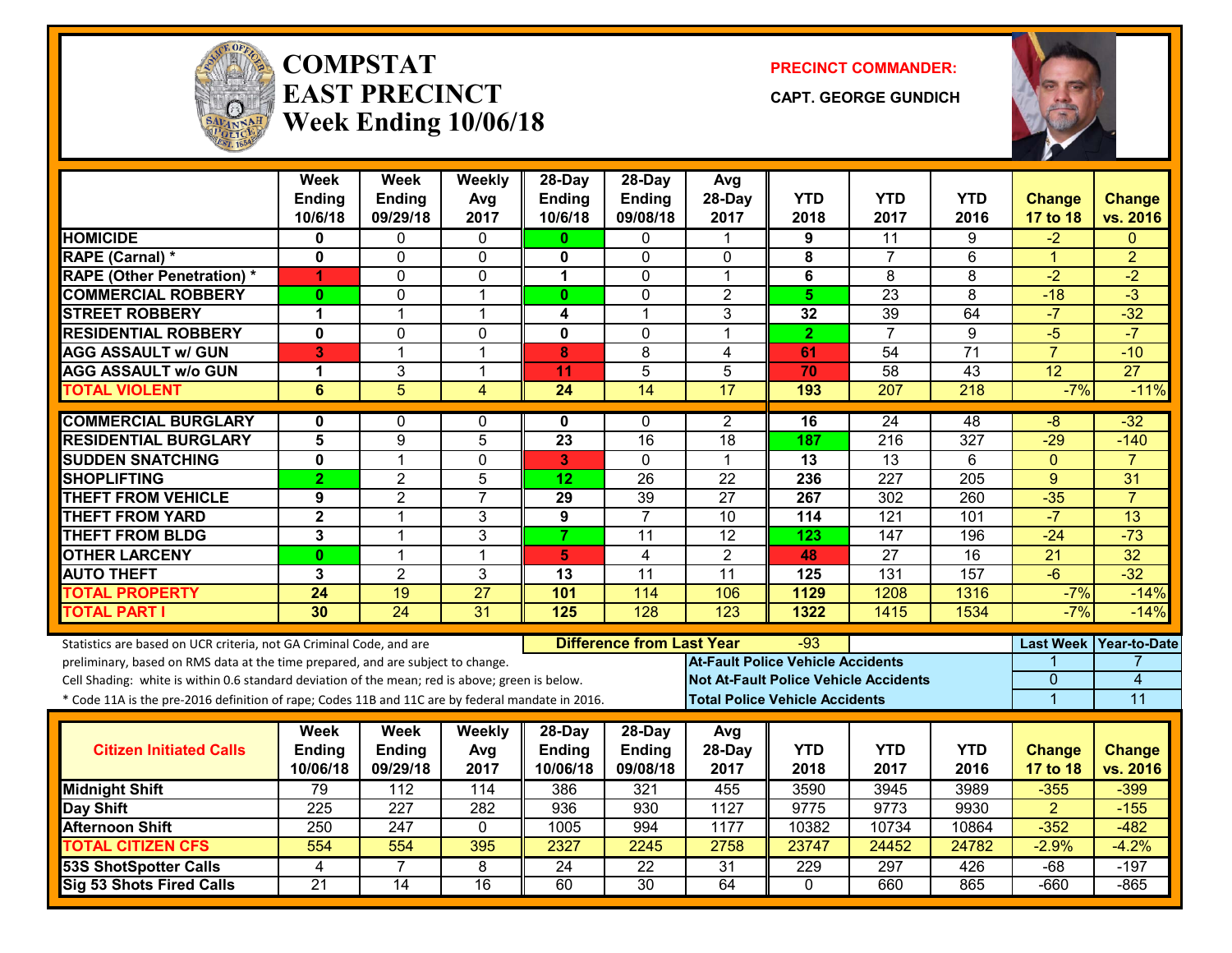# **BEAT 51 East Precinct Week Ending 10/06/18**

|                                   |                | <b>Last 4 Weeks</b> |               |                |                | 28 Day  |                |                |                |                |                |
|-----------------------------------|----------------|---------------------|---------------|----------------|----------------|---------|----------------|----------------|----------------|----------------|----------------|
|                                   | <b>Ending</b>  | <b>Ending</b>       | <b>Ending</b> | <b>Ending</b>  | <b>Ending</b>  | Average | <b>YTD</b>     | <b>YTD</b>     | <b>YTD</b>     | <b>Change</b>  | <b>Change</b>  |
|                                   | 09/15/18       | 09/22/18            | 09/29/18      | 10/06/18       | 10/06/18       | 2017    | 2018           | 2017           | 2016           | 17 to 18       | vs. 2016       |
| <b>HOMICIDE</b>                   | $\Omega$       | 0                   | $\Omega$      | 0              | $\Omega$       | 0.0     | $\overline{2}$ | $\overline{2}$ | $\mathbf{1}$   | $\mathbf{0}$   | 1              |
| RAPE (Carnal) *                   | 0              | 0                   | $\mathbf{0}$  | 0              | $\Omega$       | 0.0     | 3              | $\overline{2}$ | $\mathbf{1}$   | $\mathbf{1}$   | $\overline{2}$ |
| <b>RAPE (Other Penetration) *</b> | $\Omega$       | 0                   | $\mathbf{0}$  | $\Omega$       | $\Omega$       | 0.0     | $\overline{2}$ | $\overline{2}$ | $\Omega$       | $\mathbf{0}$   | $\overline{2}$ |
| <b>COMMERCIAL ROBBERY</b>         | 0              | 0                   | 0             | 0              | $\Omega$       | 0.0     | $\mathbf{1}$   | $\mathbf{1}$   | $\mathbf{1}$   | $\mathbf{0}$   | $\mathbf{0}$   |
| <b>STREET ROBBERY</b>             | $\Omega$       | 0                   | $\mathbf 0$   | 0              | 0              | 0.1     | 6              | 10             | 6              | $-4$           | $\mathbf{0}$   |
| <b>RESIDENTIAL ROBBERY</b>        | $\Omega$       | $\Omega$            | $\mathbf 0$   | $\Omega$       | 0              | 0.0     | $\Omega$       | $\mathbf{1}$   | $\Omega$       | $-1$           | $\mathbf{0}$   |
| <b>AGG ASSAULT w/ GUN</b>         | $\mathbf{1}$   | 0                   | $\mathbf 0$   | 0              | $\mathbf{1}$   | 0.1     | 15             | 9              | 19             | $6^{\circ}$    | $-4$           |
| <b>AGG ASSAULT w/o GUN</b>        | 0              | 3                   | 1             | 0              | 4              | 0.2     | 22             | 14             | 14             | 8              | 8              |
| <b>TOTAL VIOLENT</b>              | $\mathbf{1}$   | $\overline{3}$      | $\mathbf{1}$  | $\mathbf{0}$   | 5              | 0.6     | 51             | 41             | 42             | 24%            | 21%            |
| <b>COMMERCIAL BURGLARY</b>        | $\Omega$       | 0                   | $\mathbf{0}$  | $\Omega$       | $\Omega$       | 0.1     |                | $\overline{7}$ | 10             | $-3$           | $-6$           |
|                                   |                |                     |               |                |                |         | 4              |                |                |                |                |
| <b>RESIDENTIAL BURGLARY</b>       | $\mathbf{1}$   | 1                   | 3             | 0              | 5              | 0.5     | 20             | 28             | 36             | $-8$           | $-16$          |
| <b>SUDDEN SNATCHING</b>           | 0              | 1                   | $\mathbf 0$   | 0              | $\mathbf{1}$   | 0.1     | 5              | $\overline{2}$ | $\mathbf{1}$   | 3              | $\overline{4}$ |
| <b>SHOPLIFTING</b>                | $\mathbf{1}$   | 0                   | $\mathbf 0$   | $\mathbf{1}$   | $\overline{2}$ | 0.4     | 22             | 29             | 30             | $-7$           | $-8$           |
| <b>THEFT FROM VEHICLE</b>         | $\Omega$       | 3                   | $\mathbf 0$   | $\overline{2}$ | 5              | 0.4     | 45             | 26             | 28             | 19             | 17             |
| <b>THEFT FROM YARD</b>            | 0              | 0                   | $\mathbf 0$   | 0              | 0              | 0.2     | 13             | 19             | 24             | $-6$           | $-11$          |
| <b>THEFT FROM BLDG</b>            | 0              | $\overline{2}$      | 1             | 0              | 3              | 0.4     | 20             | 28             | 26             | $-8$           | $-6$           |
| <b>OTHER LARCENY</b>              | $\mathbf{1}$   | 0                   | $\mathbf 0$   | 0              | $\mathbf{1}$   | 0.1     | 11             | 3              | $\overline{2}$ | 8              | $\overline{9}$ |
| <b>AUTO THEFT</b>                 | $\mathbf{1}$   | 0                   | $\mathbf{0}$  | $\mathbf{1}$   | $\overline{2}$ | 0.3     | 23             | 19             | 20             | $\overline{4}$ | 3 <sup>1</sup> |
| <b>TOTAL PROPERTY</b>             | $\overline{4}$ | $\overline{7}$      | 4             | 4              | 19             | 2.5     | 163            | 161            | 177            | 1%             | $-8%$          |
| <b>TOTAL PART I</b>               | 5              | 10                  | 5             | 4              | 24             | 3.1     | 214            | 202            | 219            | 6%             | $-2%$          |

 **Difference from Last Year**r 12

Statistics are based on UCR criteria, not GA Criminal Code.

\* Rape Code 11A is the historical definition of rape (aka Legacy Rape); Rape Codes 11B and 11C are those moved from Part II to Part I in 2017.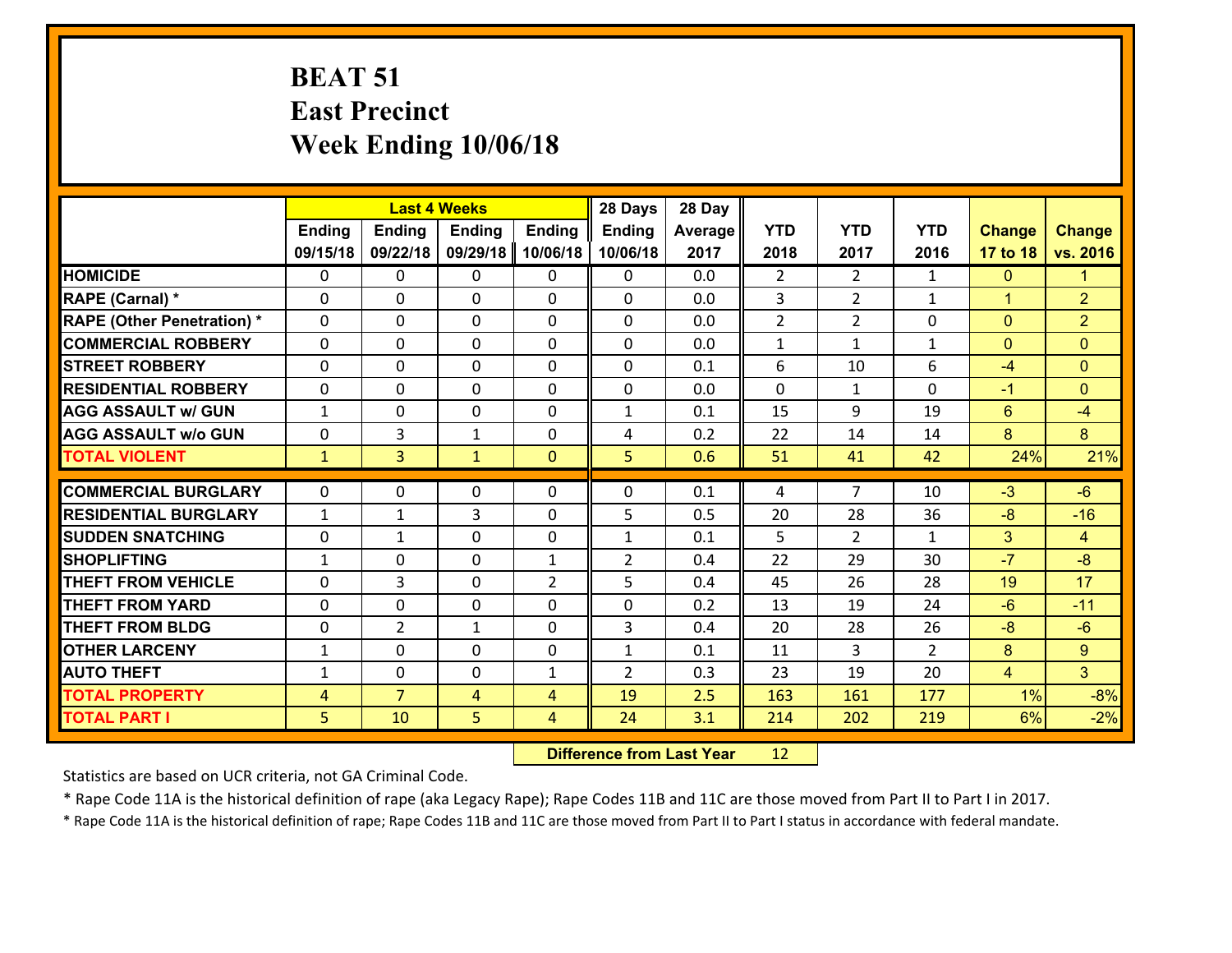# **BEAT 52 East Precinct Week Ending 10/06/18**

|                                              |                |                | <b>Last 4 Weeks</b>            |                              | 28 Days        | 28 Day       |                |                |                |                      |                      |
|----------------------------------------------|----------------|----------------|--------------------------------|------------------------------|----------------|--------------|----------------|----------------|----------------|----------------------|----------------------|
|                                              | Ending         | <b>Ending</b>  | <b>Ending</b>                  | <b>Ending</b>                | <b>Ending</b>  | Average      | <b>YTD</b>     | <b>YTD</b>     | <b>YTD</b>     | <b>Change</b>        | <b>Change</b>        |
|                                              | 09/15/18       | 09/22/18       | 09/29/18                       | 10/06/18                     | 10/06/18       | 2017         | 2018           | 2017           | 2016           | 17 to 18             | vs. 2016             |
| <b>HOMICIDE</b>                              | $\mathbf{0}$   | 0              | 0                              | $\mathbf{0}$                 | 0              | 0.0          | $\mathbf{1}$   | $\Omega$       | 3              | $\mathbf{1}$         | $-2$                 |
| RAPE (Carnal) *                              | $\Omega$       | 0              | 0                              | $\mathbf{0}$                 | $\Omega$       | 0.1          | 2              | $\mathbf{1}$   | 0              | $\mathbf{1}$         | $\overline{2}$       |
| <b>RAPE (Other Penetration) *</b>            | $\Omega$       | 0              | $\Omega$                       | $\Omega$                     | $\Omega$       | 0.2          | $\Omega$       | $\overline{2}$ | $\mathbf{1}$   | $-2$                 | $-1$                 |
| <b>COMMERCIAL ROBBERY</b>                    | 0              | 0              | 0                              | 0                            | 0              | 0.0          | $\mathbf{1}$   | $\Omega$       | $\Omega$       | $\mathbf{1}$         | $\blacktriangleleft$ |
| <b>STREET ROBBERY</b>                        | $\Omega$       | 0              | $\mathbf{0}$                   | $\Omega$                     | 0              | 1.1          | 4              | 10             | 18             | $-6$                 | $-14$                |
| <b>RESIDENTIAL ROBBERY</b>                   | $\Omega$       | $\Omega$       | 0                              | $\Omega$                     | $\Omega$       | 0.3          | $\Omega$       | 3              | $\mathbf{1}$   | $-3$                 | $-1$                 |
| <b>AGG ASSAULT w/ GUN</b>                    | $\overline{2}$ | 0              | 0                              | 0                            | $\overline{2}$ | 0.5          | 10             | 6              | 16             | $\overline{4}$       | $-6$                 |
| <b>AGG ASSAULT w/o GUN</b>                   | $\mathbf{1}$   | 0              | $\mathbf{1}$                   | 0                            | $\overline{2}$ | 1.2          | 12             | 13             | 8              | $-1$                 | $\overline{4}$       |
| <b>TOTAL VIOLENT</b>                         | $\overline{3}$ | $\overline{0}$ | $\mathbf{1}$                   | $\overline{0}$               | $\overline{4}$ | 3.4          | 30             | 35             | 47             | $-14%$               | $-36%$               |
| <b>COMMERCIAL BURGLARY</b>                   | $\Omega$       | 0              | $\mathbf{0}$                   | $\mathbf{0}$                 | $\Omega$       |              | 2              | $\mathbf{1}$   |                |                      | $-3$                 |
|                                              |                |                |                                |                              |                |              |                |                |                |                      |                      |
|                                              |                |                |                                |                              |                | 0.2          |                |                | 5              | $\blacktriangleleft$ |                      |
| <b>RESIDENTIAL BURGLARY</b>                  | $\Omega$       | $\mathbf{1}$   | $\mathbf{0}$                   | 0                            | $\mathbf{1}$   | 2.6          | 39             | 27             | 48             | 12                   | $-9$                 |
| <b>SUDDEN SNATCHING</b>                      | $\Omega$       | 0              | $\mathbf{0}$                   | $\Omega$                     | $\Omega$       | 0.3          | $\mathbf{1}$   | 3              | 0              | $-2$                 | $\mathbf{1}$         |
| <b>SHOPLIFTING</b>                           | 0              | 0              | 0                              | 0                            | 0              | 0.3          | $\overline{2}$ | 3              | $\overline{2}$ | $-1$                 | $\overline{0}$       |
| <b>THEFT FROM VEHICLE</b>                    | 4              | $\overline{2}$ | $\mathbf{0}$                   | $\Omega$                     | 6              | 7.2          | 39             | 78             | 39             | $-39$                | $\Omega$             |
| <b>THEFT FROM YARD</b>                       | 0              | 0              | $\mathbf{1}$                   | 0                            | $\mathbf{1}$   | 1.8          | 15             | 20             | 16             | $-5$                 | $-1$                 |
| <b>THEFT FROM BLDG</b>                       | 0              | 0              | 0                              | 0                            | 0              | 1.3          | 17             | 14             | 27             | 3                    | $-10$                |
| <b>OTHER LARCENY</b>                         | 0              | 0              | 0                              | 0                            | 0              | 0.5          | 8              | 5              | 6              | 3                    | $\overline{2}$       |
| <b>AUTO THEFT</b>                            | $\mathbf{1}$   | $\mathbf{1}$   | $\mathbf 0$                    | $\mathbf{1}$                 | 3              | 2.5          | 24             | 23             | 23             | $\mathbf{1}$         | $\mathbf{1}$         |
| <b>TOTAL PROPERTY</b><br><b>TOTAL PART I</b> | 5<br>8         | 4<br>4         | $\mathbf{1}$<br>$\overline{2}$ | $\mathbf{1}$<br>$\mathbf{1}$ | 11<br>15       | 16.6<br>20.0 | 147<br>177     | 174<br>209     | 166<br>213     | $-16%$<br>$-15%$     | $-11%$<br>$-17%$     |

 **Difference from Last Year**r -32

Statistics are based on UCR criteria, not GA Criminal Code.

\* Rape Code 11A is the historical definition of rape (aka Legacy Rape); Rape Codes 11B and 11C are those moved from Part II to Part I in 2017.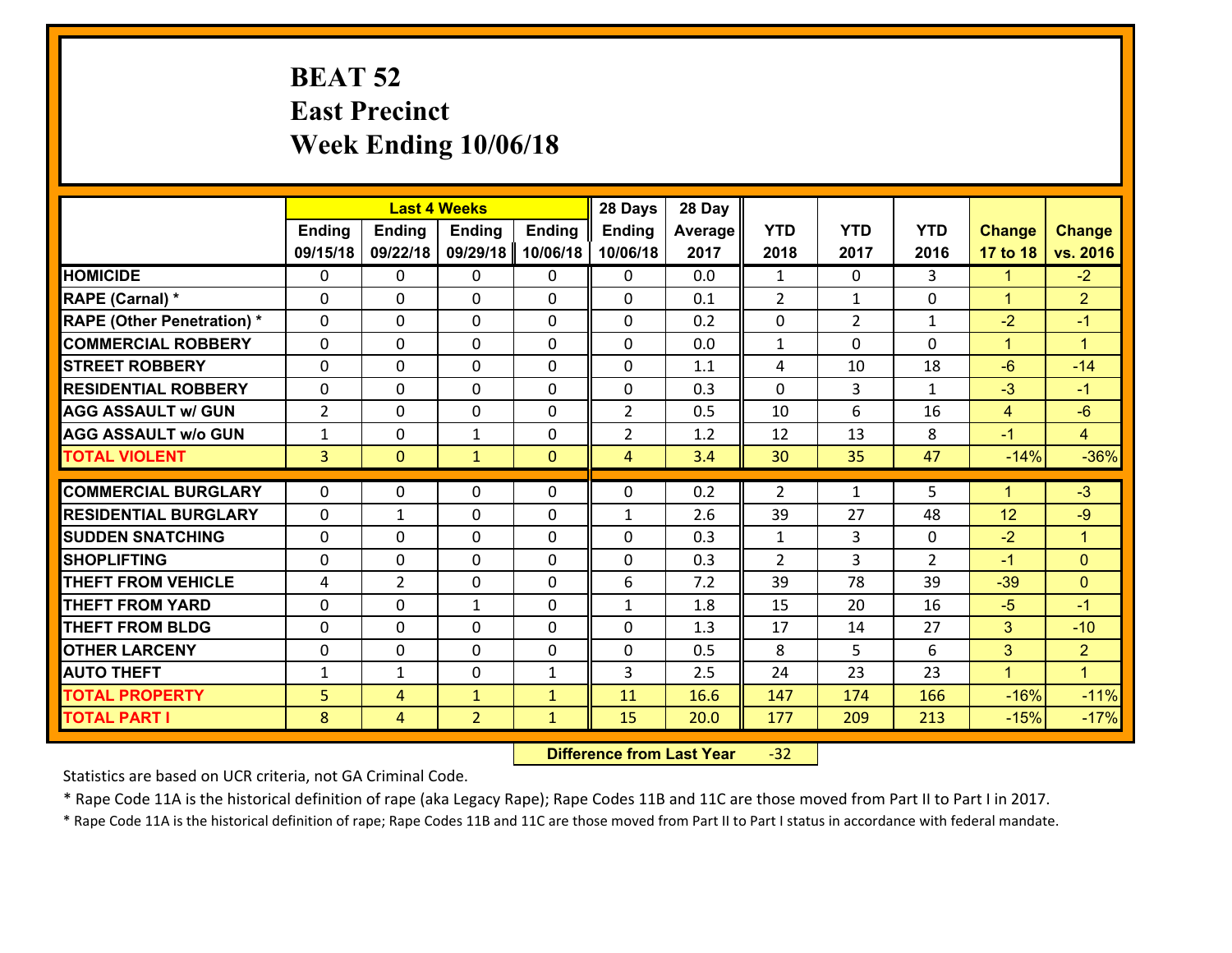# **BEAT 53 East Precinct Week Ending 10/06/18**

|                                   | <b>Last 4 Weeks</b> |                 |                |                | 28 Days        | 28 Day  |               |                |                |                      |                |
|-----------------------------------|---------------------|-----------------|----------------|----------------|----------------|---------|---------------|----------------|----------------|----------------------|----------------|
|                                   | <b>Ending</b>       | <b>Ending</b>   | <b>Ending</b>  | <b>Ending</b>  | <b>Ending</b>  | Average | <b>YTD</b>    | <b>YTD</b>     | <b>YTD</b>     | <b>Change</b>        | <b>Change</b>  |
|                                   | 09/15/18            | 09/22/18        | 09/29/18       | 10/06/18       | 10/06/18       | 2017    | 2018          | 2017           | 2016           | 17 to 18             | vs. 2016       |
| <b>HOMICIDE</b>                   | $\Omega$            | 0               | $\Omega$       | 0              | $\Omega$       | 0.5     | $\Omega$      | 6              | $\mathbf{1}$   | $-6$                 | $-1$           |
| RAPE (Carnal) *                   | $\Omega$            | $\Omega$        | $\Omega$       | $\Omega$       | 0              | 0.1     | $\mathcal{L}$ | $\mathbf{1}$   | $\overline{2}$ | $\blacktriangleleft$ | $\Omega$       |
| <b>RAPE (Other Penetration) *</b> | $\Omega$            | 0               | $\mathbf 0$    | 0              | $\Omega$       | 0.2     | 0             | $\overline{2}$ | 3              | $-2$                 | $-3$           |
| <b>COMMERCIAL ROBBERY</b>         | $\mathbf 0$         | 0               | $\mathbf 0$    | 0              | 0              | 0.1     | $\mathbf 0$   | $\mathbf{1}$   | 0              | $-1$                 | $\overline{0}$ |
| <b>STREET ROBBERY</b>             | $\overline{2}$      | 0               | $\mathbf 0$    | 0              | $\overline{2}$ | 0.3     | 6             | 4              | 11             | $\overline{2}$       | $-5$           |
| <b>RESIDENTIAL ROBBERY</b>        | $\mathbf 0$         | 0               | $\mathbf 0$    | 0              | 0              | 0.2     | $\mathbf 0$   | $\overline{2}$ | 3              | $-2$                 | $-3$           |
| <b>AGG ASSAULT w/ GUN</b>         | $\mathbf{1}$        | 0               | $\mathbf 0$    | $\mathbf{1}$   | $\overline{2}$ | 1.7     | 15            | 19             | 10             | $-4$                 | 5 <sup>5</sup> |
| <b>AGG ASSAULT w/o GUN</b>        | $\mathbf 0$         | $\overline{2}$  | 0              | 0              | $\overline{2}$ | 1.2     | 12            | 15             | 4              | $-3$                 | 8              |
| <b>TOTAL VIOLENT</b>              | 3 <sup>1</sup>      | $\overline{2}$  | $\overline{0}$ | $\mathbf{1}$   | 6              | 4.3     | 35            | 50             | 34             | $-30%$               | 3%             |
| <b>COMMERCIAL BURGLARY</b>        | $\Omega$            | 0               | $\mathbf{0}$   | $\Omega$       | 0              | 0.1     | 3             | $\mathbf{1}$   | $\overline{2}$ | $\overline{2}$       | $\mathbf{1}$   |
| <b>RESIDENTIAL BURGLARY</b>       | $\overline{2}$      | 1               | $\mathbf{0}$   | 0              | 3              | 2.5     | 36            | 29             | 67             | $\overline{7}$       | $-31$          |
| <b>SUDDEN SNATCHING</b>           | $\mathbf{1}$        | 0               | $\mathbf{0}$   | 0              | $\mathbf{1}$   | 0.2     | 3             | $\overline{2}$ | 3              | $\blacktriangleleft$ | $\mathbf{0}$   |
| <b>SHOPLIFTING</b>                | $\mathbf 0$         | 0               | $\mathbf 0$    | 0              | 0              | 0.1     | 10            | $\Omega$       | 4              | 10                   | 6 <sup>1</sup> |
| <b>THEFT FROM VEHICLE</b>         | $\mathbf{1}$        | $\mathbf{1}$    | $\mathbf 0$    | 0              | $\overline{2}$ | 6.3     | 49            | 63             | 50             | $-14$                | $-1$           |
| <b>THEFT FROM YARD</b>            | $\mathbf{1}$        | 1               | $\mathbf 0$    | 0              | $\overline{2}$ | 2.2     | 24            | 24             | 16             | $\mathbf{0}$         | 8              |
| <b>THEFT FROM BLDG</b>            | $\mathbf 0$         | 0               | $\mathbf 0$    | 0              | 0              | 4.4     | 28            | 46             | 57             | $-18$                | $-29$          |
| <b>OTHER LARCENY</b>              | $\mathbf 0$         | $\mathbf{1}$    | $\mathbf 0$    | 0              | $\mathbf{1}$   | 0.3     | 10            | 3              | $\mathbf{1}$   | $\overline{7}$       | $9^{\circ}$    |
| <b>AUTO THEFT</b>                 | $\overline{2}$      | 0               | $\mathbf 0$    | $\mathbf{1}$   | 3              | 2.7     | 23            | 22             | 29             | $\blacktriangleleft$ | $-6$           |
| <b>TOTAL PROPERTY</b>             | $\overline{7}$      | 4               | $\mathbf{0}$   | $\mathbf{1}$   | 12             | 18.7    | 186           | 190            | 229            | $-2%$                | $-19%$         |
| <b>TOTAL PART I</b>               | 10                  | $6\overline{6}$ | $\mathbf{0}$   | $\overline{2}$ | 18             | 23.0    | 221           | 240            | 263            | $-8%$                | $-16%$         |
|                                   |                     |                 |                |                |                |         |               |                |                |                      |                |

 **Difference from Last Year**r -19

Statistics are based on UCR criteria, not GA Criminal Code.

\* Rape Code 11A is the historical definition of rape (aka Legacy Rape); Rape Codes 11B and 11C are those moved from Part II to Part I in 2017.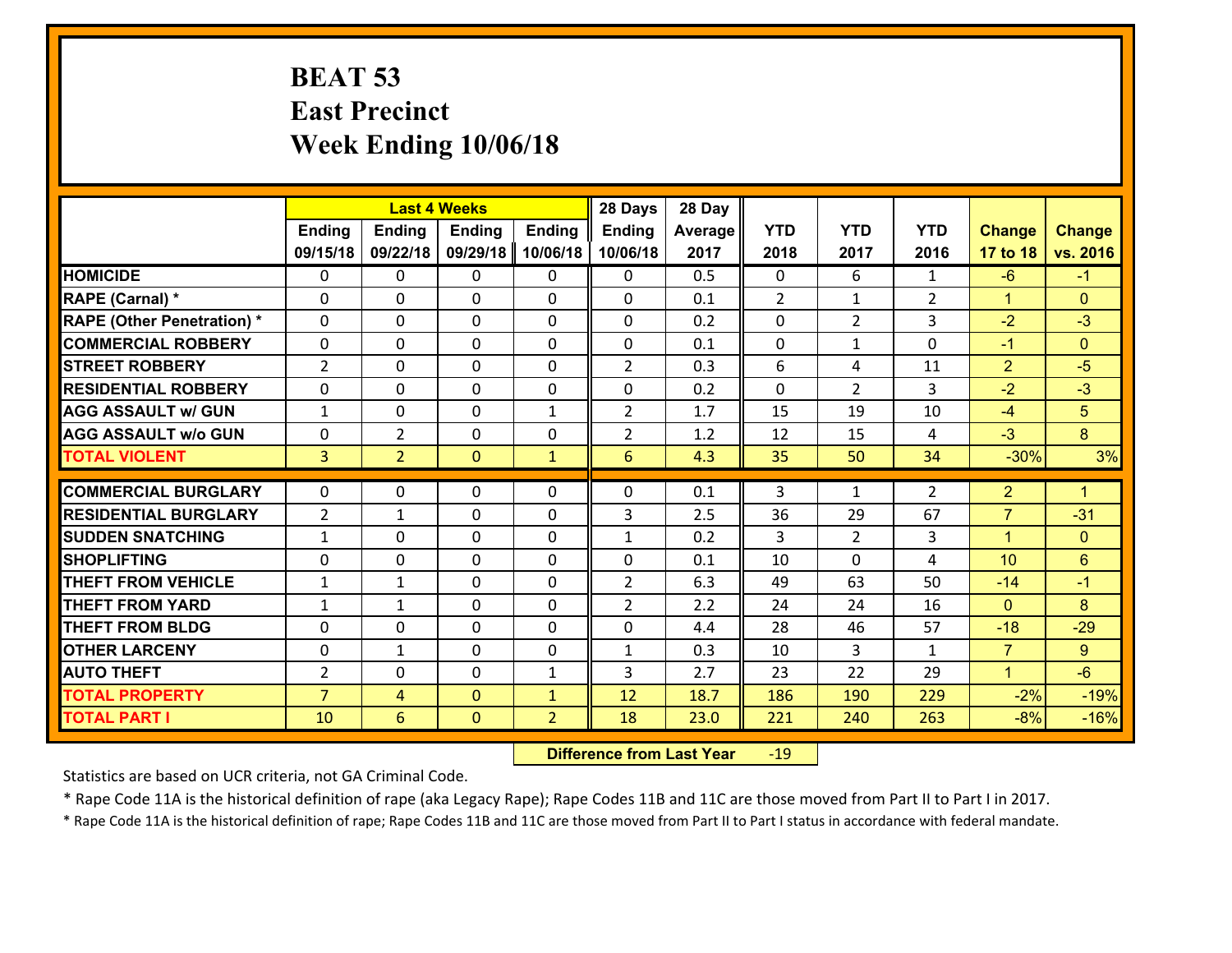# **BEAT 54 East Precinct Week Ending 10/06/18**

|                                   |               | <b>Last 4 Weeks</b> |                |                |                | 28 Day  |                |                |              |               |                |
|-----------------------------------|---------------|---------------------|----------------|----------------|----------------|---------|----------------|----------------|--------------|---------------|----------------|
|                                   | <b>Ending</b> | <b>Ending</b>       | <b>Ending</b>  | <b>Ending</b>  | <b>Ending</b>  | Average | <b>YTD</b>     | <b>YTD</b>     | <b>YTD</b>   | <b>Change</b> | <b>Change</b>  |
|                                   | 09/15/18      | 09/22/18            | 09/29/18       | 10/06/18       | 10/06/18       | 2017    | 2018           | 2017           | 2016         | 17 to 18      | vs. 2016       |
| <b>HOMICIDE</b>                   | 0             | 0                   | $\Omega$       | 0              | 0              | 0.2     | 4              | 3              | $\mathbf{1}$ | $\mathbf{1}$  | 3              |
| RAPE (Carnal) *                   | 0             | 0                   | $\mathbf{0}$   | 0              | $\Omega$       | 0.1     | $\mathbf{0}$   | $\mathbf{1}$   | $\mathbf{1}$ | $-1$          | $-1$           |
| <b>RAPE (Other Penetration) *</b> | $\Omega$      | 0                   | $\mathbf{0}$   | $\Omega$       | $\Omega$       | 0.1     | $\mathbf{1}$   | $\Omega$       | $\mathbf{1}$ | $\mathbf{1}$  | $\mathbf{0}$   |
| <b>COMMERCIAL ROBBERY</b>         | 0             | 0                   | 0              | 0              | 0              | 0.9     | 3              | 11             | 3            | $-8$          | $\mathbf{0}$   |
| <b>STREET ROBBERY</b>             | $\Omega$      | 0                   | 1              | $\mathbf{1}$   | $\overline{2}$ | 0.8     | 9              | 11             | 19           | $-2$          | $-10$          |
| <b>RESIDENTIAL ROBBERY</b>        | $\Omega$      | $\Omega$            | $\mathbf 0$    | $\Omega$       | 0              | 0.0     | $\overline{2}$ | $\Omega$       | 3            | 2             | $-1$           |
| <b>AGG ASSAULT w/ GUN</b>         | $\Omega$      | 0                   | $\mathbf{1}$   | 0              | $\mathbf{1}$   | 1.1     | 10             | 13             | 18           | $-3$          | $-8$           |
| <b>AGG ASSAULT w/o GUN</b>        | 0             | 0                   | $\mathbf{1}$   | 0              | $\mathbf{1}$   | 0.8     | 13             | 10             | 6            | 3             | $\overline{7}$ |
| <b>TOTAL VIOLENT</b>              | $\mathbf{0}$  | $\overline{0}$      | 3              | $\mathbf{1}$   | $\overline{4}$ | 4.0     | 42             | 49             | 52           | $-14%$        | $-19%$         |
| <b>COMMERCIAL BURGLARY</b>        | $\Omega$      | 0                   | $\mathbf{0}$   | $\Omega$       | $\Omega$       | 0.7     | 2              | 9              | 10           | $-7$          | $-8$           |
|                                   |               |                     |                |                |                |         |                |                |              |               |                |
| <b>RESIDENTIAL BURGLARY</b>       | $\mathbf{1}$  | 0                   | $\mathbf{1}$   | $\overline{2}$ | 4              | 5.1     | 46             | 52             | 77           | $-6$          | $-31$          |
| <b>SUDDEN SNATCHING</b>           | 0             | 0                   | $\mathbf 0$    | 0              | 0              | 0.1     | $\mathbf 0$    | $\mathbf{1}$   | 0            | $-1$          | $\mathbf{0}$   |
| <b>SHOPLIFTING</b>                | 0             | 1                   | 1              | 0              | $\overline{2}$ | 5.0     | 53             | 40             | 59           | 13            | $-6$           |
| <b>THEFT FROM VEHICLE</b>         | $\mathbf{1}$  | $\mathbf{1}$        | $\mathbf 0$    | 4              | 6              | 5.3     | 47             | 50             | 56           | $-3$          | $-9$           |
| <b>THEFT FROM YARD</b>            | 0             | $\mathbf{1}$        | $\mathbf 0$    | $\overline{2}$ | 3              | 2.3     | 27             | 21             | 18           | $6^{\circ}$   | 9              |
| <b>THEFT FROM BLDG</b>            | $\mathbf{1}$  | 0                   | $\mathbf 0$    | 0              | $\mathbf{1}$   | 2.3     | 24             | 29             | 37           | $-5$          | $-13$          |
| <b>OTHER LARCENY</b>              | $\mathbf{1}$  | 0                   | $\mathbf{1}$   | 0              | $\overline{2}$ | 0.2     | 11             | $\overline{2}$ | 5            | $9^{\circ}$   | 6              |
| <b>AUTO THEFT</b>                 | $\mathbf{1}$  | 0                   | $\mathbf{1}$   | 0              | $\overline{2}$ | 1.9     | 26             | 30             | 34           | $-4$          | $-8$           |
| <b>TOTAL PROPERTY</b>             | 5             | 3                   | 4              | 8              | 20             | 22.9    | 236            | 234            | 296          | 1%            | $-20%$         |
| <b>TOTAL PART I</b>               | 5             | $\overline{3}$      | $\overline{7}$ | 9              | 24             | 26.8    | 278            | 283            | 348          | $-2%$         | $-20%$         |

 **Difference from Last Year**‐5

Statistics are based on UCR criteria, not GA Criminal Code.

\* Rape Code 11A is the historical definition of rape (aka Legacy Rape); Rape Codes 11B and 11C are those moved from Part II to Part I in 2017.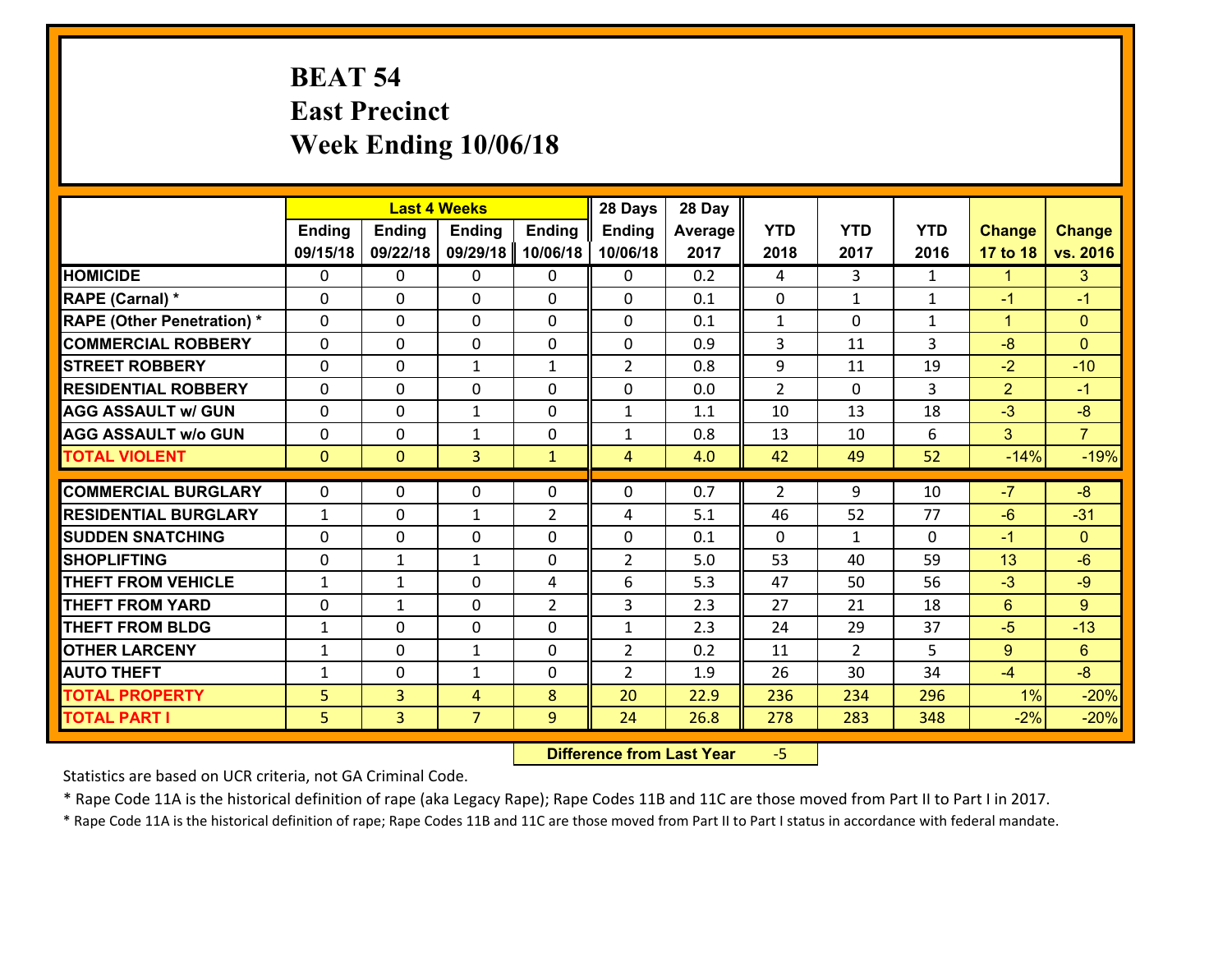### **BEAT 55 East Precinct Week Ending 10/06/18**

|                                   | <b>Last 4 Weeks</b> |               |                 |                | 28 Days        | 28 Day  |             |                |                |                |                |
|-----------------------------------|---------------------|---------------|-----------------|----------------|----------------|---------|-------------|----------------|----------------|----------------|----------------|
|                                   | <b>Ending</b>       | <b>Ending</b> | <b>Ending</b>   | Ending         | <b>Ending</b>  | Average | <b>YTD</b>  | <b>YTD</b>     | <b>YTD</b>     | <b>Change</b>  | <b>Change</b>  |
|                                   | 09/15/18            | 09/22/18      | 09/29/18        | 10/06/18       | 10/06/18       | 2017    | 2018        | 2017           | 2016           | 17 to 18       | vs. 2016       |
| <b>HOMICIDE</b>                   | $\Omega$            | 0             | 0               | 0              | 0              | 0.0     | 1           | $\Omega$       | 0              | 1              | -1             |
| RAPE (Carnal) *                   | $\Omega$            | 0             | $\mathbf{0}$    | 0              | $\Omega$       | 0.0     | $\Omega$    | $\Omega$       | $\mathbf{1}$   | $\Omega$       | $-1$           |
| <b>RAPE (Other Penetration) *</b> | 0                   | 0             | $\mathbf 0$     | 0              | 0              | 0.0     | 0           | 0              | $\mathbf{1}$   | $\mathbf{0}$   | $-1$           |
| <b>COMMERCIAL ROBBERY</b>         | 0                   | 0             | $\mathbf 0$     | 0              | 0              | 1.0     | $\mathbf 0$ | 10             | $\overline{2}$ | $-10$          | $-2$           |
| <b>STREET ROBBERY</b>             | 0                   | 0             | $\mathbf 0$     | 0              | $\mathbf 0$    | 0.2     | 4           | $\mathbf{1}$   | 5              | 3              | $-1$           |
| <b>RESIDENTIAL ROBBERY</b>        | $\Omega$            | 0             | $\mathbf 0$     | 0              | 0              | 0.0     | $\mathbf 0$ | $\mathbf{1}$   | 0              | $-1$           | $\overline{0}$ |
| <b>AGG ASSAULT w/ GUN</b>         | 0                   | 0             | $\mathbf 0$     | $\mathbf{1}$   | $\mathbf{1}$   | 0.5     | 8           | 5              | 5              | 3              | 3              |
| <b>AGG ASSAULT w/o GUN</b>        | 0                   | 1             | $\mathbf 0$     | $\mathbf{1}$   | $\overline{2}$ | 0.5     | 4           | $\overline{2}$ | 5              | $\overline{2}$ | $-1$           |
| <b>TOTAL VIOLENT</b>              | $\mathbf{O}$        | $\mathbf{1}$  | $\mathbf{0}$    | $\overline{2}$ | 3              | 2.2     | 17          | 19             | 19             | $-11%$         | $-11%$         |
| <b>COMMERCIAL BURGLARY</b>        | $\Omega$            | 0             | $\mathbf{0}$    | 0              | $\Omega$       | 0.3     | 3           | 4              | 12             | $-1$           | $-9$           |
| <b>RESIDENTIAL BURGLARY</b>       | 0                   | 0             | $\overline{2}$  | 3              | 5              | 3.4     | 17          | 42             | 41             | $-25$          | $-24$          |
| <b>SUDDEN SNATCHING</b>           | 0                   | 0             | 1               | 0              | $\mathbf{1}$   | 0.2     | 2           | 4              | $\Omega$       | $-2$           | $\overline{2}$ |
| <b>SHOPLIFTING</b>                | 3                   | 3             | $\mathbf{1}$    | $\mathbf{1}$   | 8              | 13.8    | 145         | 149            | 100            | $-4$           | 45             |
| <b>THEFT FROM VEHICLE</b>         | $\overline{3}$      | 1             | $\mathbf{1}$    | $\mathbf{1}$   | 6              | 4.1     | 44          | 45             | 59             | $-1$           | $-15$          |
| <b>THEFT FROM YARD</b>            | $\mathbf 0$         | 0             | $\mathbf 0$     | 0              | $\mathbf 0$    | 1.5     | 19          | 17             | 13             | $\overline{2}$ | $6\phantom{a}$ |
| <b>THEFT FROM BLDG</b>            | 0                   | 0             | $\mathbf 0$     | $\mathbf{1}$   | $\mathbf{1}$   | 1.5     | 16          | 11             | 30             | 5              | $-14$          |
| <b>OTHER LARCENY</b>              | $\mathbf 0$         | $\mathbf 1$   | $\mathbf 0$     | 0              | $\mathbf{1}$   | 0.6     | 4           | $\overline{7}$ | $\mathbf{1}$   | $-3$           | 3              |
| <b>AUTO THEFT</b>                 | $\mathbf{1}$        | 0             | $\mathbf{1}$    | 0              | $\overline{2}$ | 1.7     | 15          | 13             | 29             | $\overline{2}$ | $-14$          |
| <b>TOTAL PROPERTY</b>             | $\overline{7}$      | 5             | 6               | 6              | 24             | 27.2    | 265         | 292            | 285            | $-9%$          | $-7%$          |
| <b>TOTAL PART I</b>               | $\overline{7}$      | 6             | $6\overline{6}$ | 8              | 27             | 29.4    | 282         | 311            | 304            | $-9%$          | $-7%$          |
|                                   |                     |               |                 |                |                |         |             |                |                |                |                |

 **Difference from Last Year**r -29

Statistics are based on UCR criteria, not GA Criminal Code.

\* Rape Code 11A is the historical definition of rape (aka Legacy Rape); Rape Codes 11B and 11C are those moved from Part II to Part I in 2017.